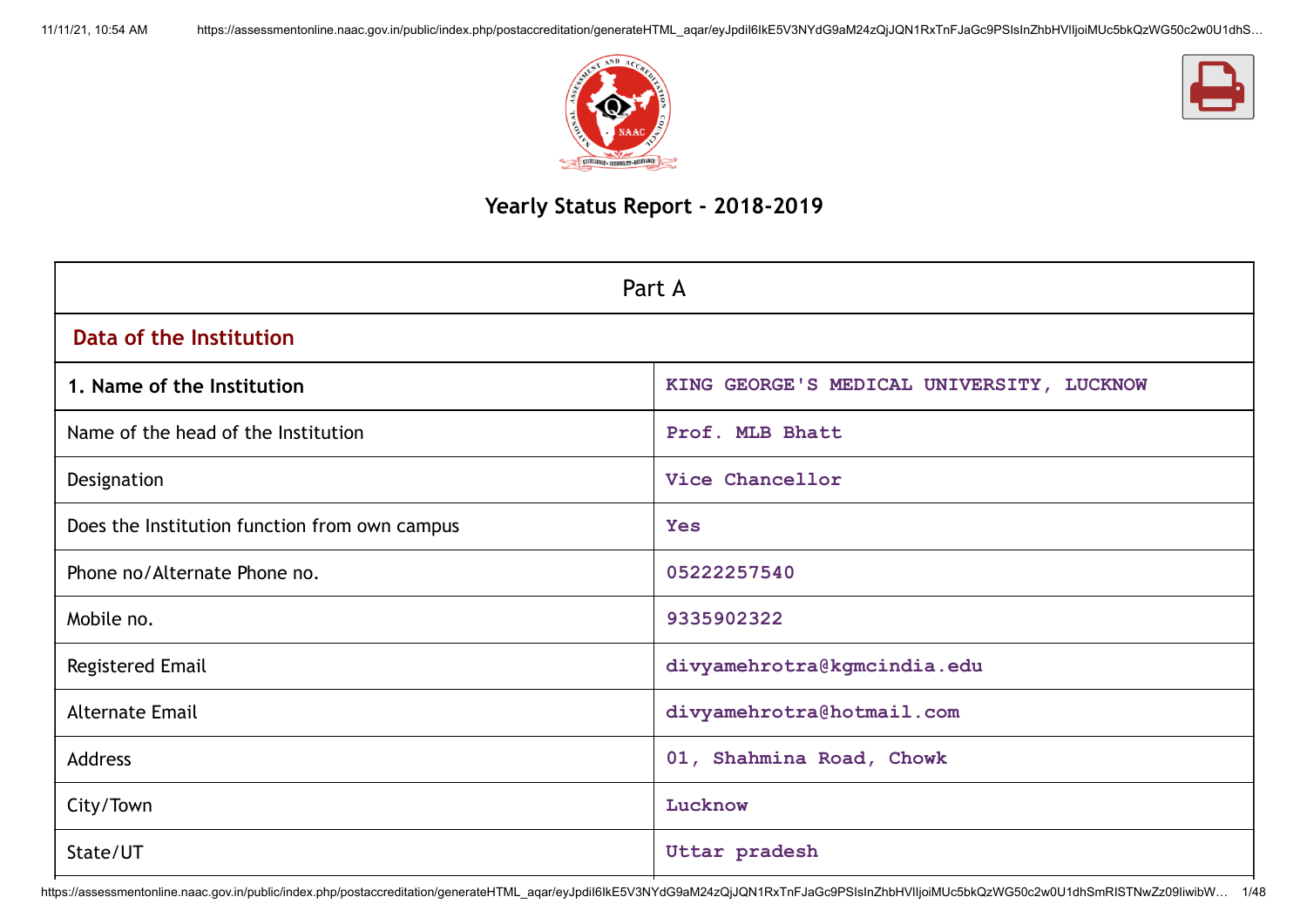| Pincode                 |                                |                                                |                                                                        | 226003                                      |                                              |  |
|-------------------------|--------------------------------|------------------------------------------------|------------------------------------------------------------------------|---------------------------------------------|----------------------------------------------|--|
| 2. Institutional Status |                                |                                                |                                                                        |                                             |                                              |  |
| University              |                                |                                                |                                                                        | <b>State</b>                                |                                              |  |
| Type of Institution     |                                |                                                |                                                                        | Co-education                                |                                              |  |
| Location                |                                |                                                |                                                                        | Urban                                       |                                              |  |
| <b>Financial Status</b> |                                |                                                |                                                                        | state                                       |                                              |  |
|                         |                                | Name of the IQAC co-ordinator/Director         |                                                                        |                                             | Prof Divya Mehrotra                          |  |
|                         | Phone no/Alternate Phone no.   |                                                |                                                                        | 09335902322                                 |                                              |  |
| Mobile no.              |                                | 9335902322                                     |                                                                        |                                             |                                              |  |
| Registered Email        |                                |                                                | deanqp@gmail.com                                                       |                                             |                                              |  |
| <b>Alternate Email</b>  |                                | divyamehrotra@hotmail.com                      |                                                                        |                                             |                                              |  |
| 3. Website Address      |                                |                                                |                                                                        |                                             |                                              |  |
|                         |                                | Web-link of the AQAR: (Previous Academic Year) |                                                                        | 18.pdf                                      | https://www.kgmu.org/download/naac/AQAR2017- |  |
|                         |                                |                                                | 4. Whether Academic Calendar prepared during the year                  | <b>Yes</b>                                  |                                              |  |
|                         |                                |                                                | if yes, whether it is uploaded in the institutional website: Weblink : | https://www.kqmu.org/ugteachingschedule.php |                                              |  |
|                         | <b>5. Accrediation Details</b> |                                                |                                                                        |                                             |                                              |  |
| Cycle                   | Grade                          | <b>CGPA</b>                                    | <b>Year of Accrediation</b>                                            |                                             | Validity                                     |  |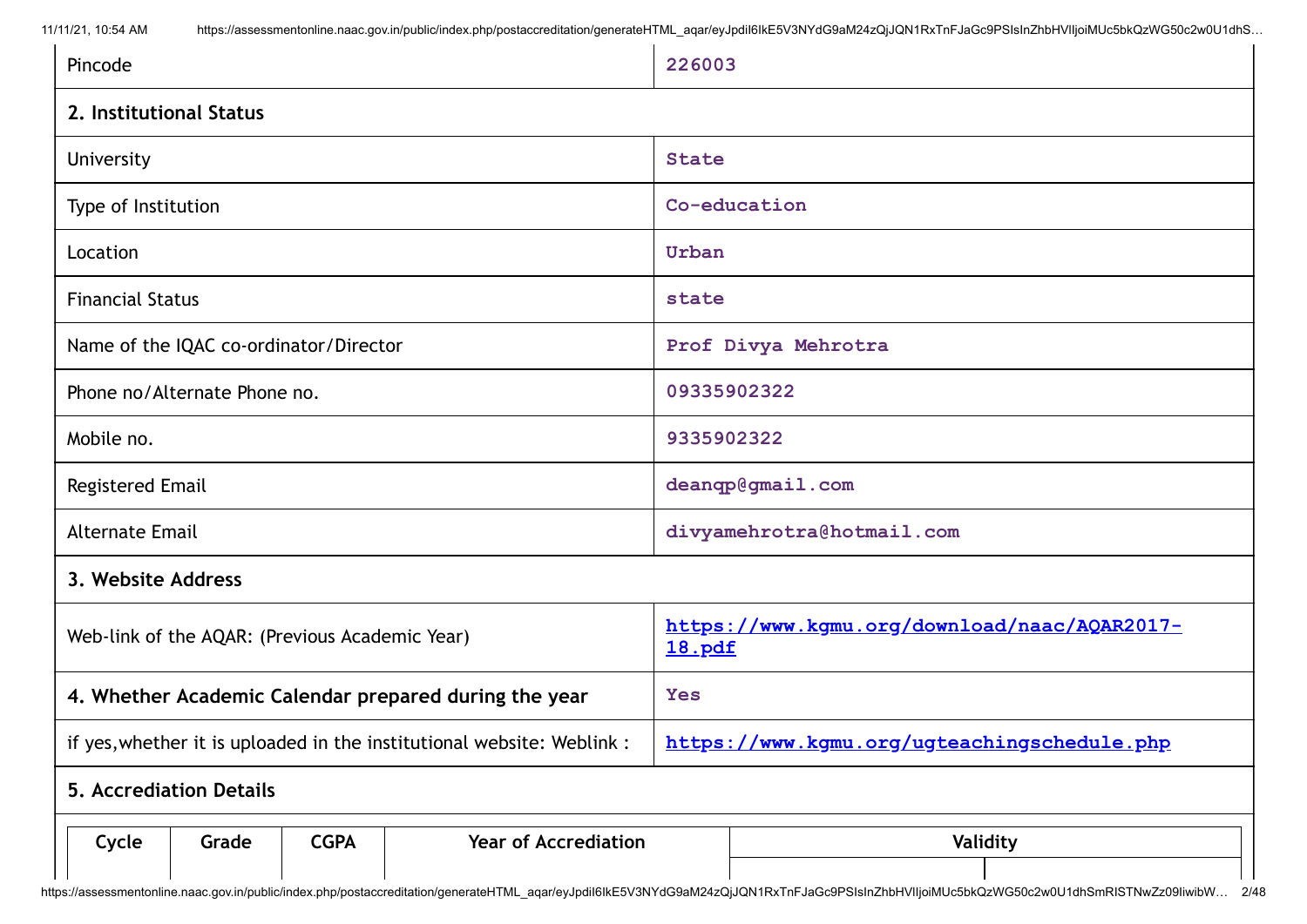|                    |                                  |                                      |                                                                           | <b>Period From</b>            | Period To                             |  |
|--------------------|----------------------------------|--------------------------------------|---------------------------------------------------------------------------|-------------------------------|---------------------------------------|--|
| $\mathbf{1}$       | ${\bf A}$                        | 3.14                                 | 2017                                                                      | $02 - May - 2017$             | $01 - May - 2022$                     |  |
|                    | 6. Date of Establishment of IQAC |                                      |                                                                           | $21 - Apr - 2015$             |                                       |  |
|                    |                                  | 7. Internal Quality Assurance System |                                                                           |                               |                                       |  |
|                    |                                  |                                      | Quality initiatives by IQAC during the year for promoting quality culture |                               |                                       |  |
|                    |                                  |                                      | Item /Title of the quality initiative by IQAC                             | Date & Duration               | Number of participants/ beneficiaries |  |
|                    | Parents meeting                  |                                      |                                                                           | $24 - Aug - 2018$<br>1.       | 15                                    |  |
| Review of AQAR     |                                  |                                      |                                                                           | $27 - Aug - 2018$             | 20                                    |  |
|                    |                                  |                                      | NABH Sensitization of quality managers                                    | 25-Sep-2018                   | 15                                    |  |
|                    |                                  |                                      | NABH Sensitization meeting with all HODs                                  | 25-Oct-2018<br>1.             | 55                                    |  |
|                    |                                  | NABH Sensitization of employees      |                                                                           | $05 - Nov - 2018$             | 112                                   |  |
|                    |                                  |                                      | Meeting of of quality managers on Consultancy policy                      | $04 - Feb - 2019$<br>1        | 35                                    |  |
| <b>NIRF Review</b> |                                  |                                      |                                                                           | $15 - Apr - 2019$<br>1.       | 12 <sup>2</sup>                       |  |
| AQAR preparation   |                                  |                                      |                                                                           | 14-May-2019<br>$\mathbf{1}$   | 19                                    |  |
|                    |                                  |                                      | Meeting for Annual report of departments                                  | $17 - \text{Jul} - 2019$<br>1 | 15                                    |  |
|                    |                                  |                                      |                                                                           |                               |                                       |  |

**[View](https://assessmentonline.naac.gov.in/public/Postacc/Quality_Initiatives/6569_Quality_Initiatives.xlsx) File**

8. Provide the list of Special Status conferred by Central/ State Government- UGC/CSIR/DST/DBT/ICMR/TEQIP/World Bank/CPE of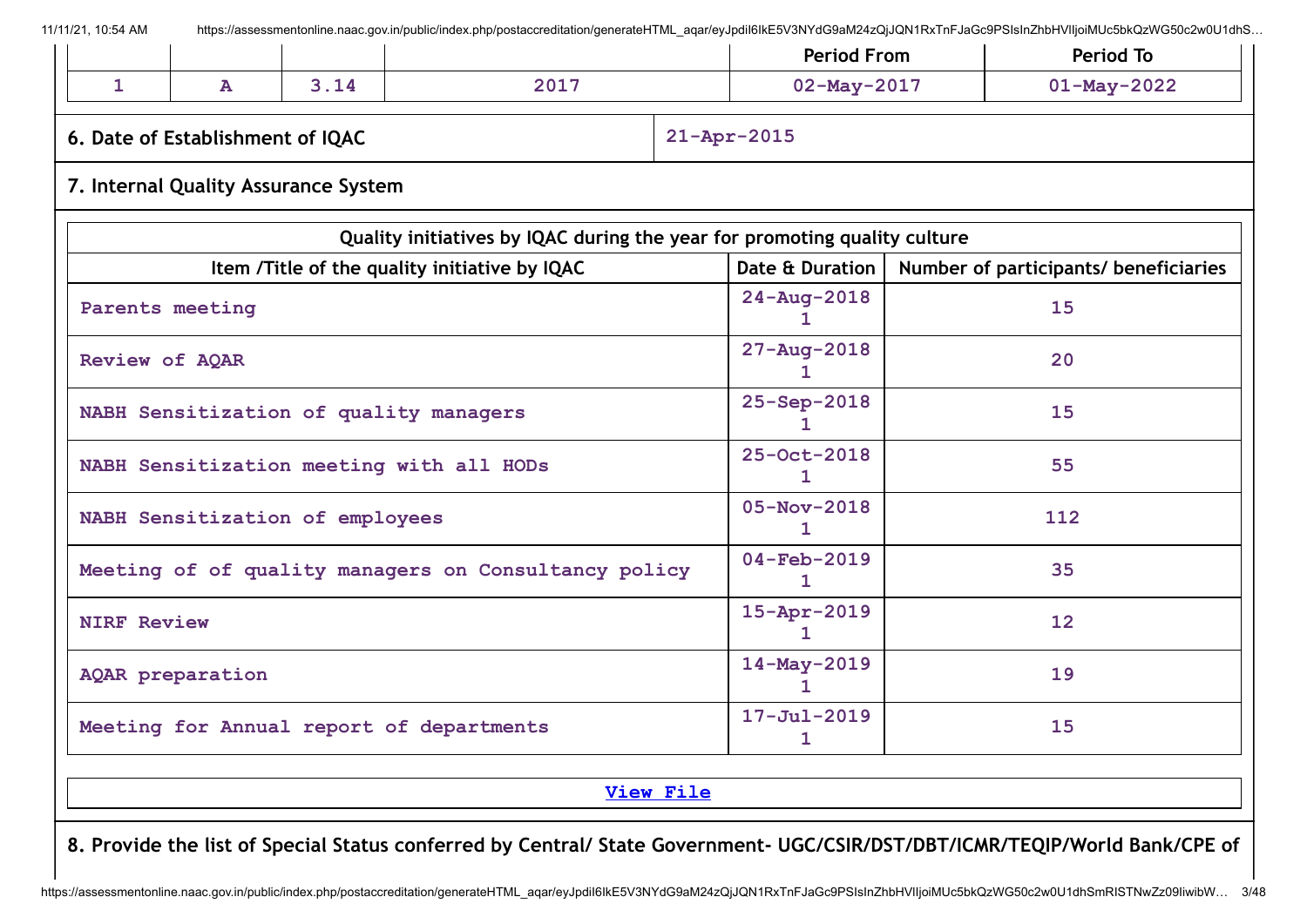**UGC etc.**

| Institution/Department/Faculty                                                                                  | <b>Scheme</b>                                                                                  |                  |             | Year of award<br>with duration | Amount   |  |  |
|-----------------------------------------------------------------------------------------------------------------|------------------------------------------------------------------------------------------------|------------------|-------------|--------------------------------|----------|--|--|
| Biochemistry                                                                                                    | <b>DST FIST</b>                                                                                |                  | <b>DST</b>  | 2013<br>1825                   | 12500000 |  |  |
| Microbiology                                                                                                    | establishment of a network of liboratories for<br>managing epidemics and natural calamities    |                  | <b>ICMR</b> | 2016<br>1825                   | 6300000  |  |  |
| Faculty of Dental<br><b>Sciences</b>                                                                            | <b>DST FIST</b>                                                                                |                  | <b>DST</b>  | 2018<br>1825                   | 10000000 |  |  |
| Faculty of Dental<br><b>Sciences</b>                                                                            | <b>MRU</b>                                                                                     |                  | <b>DHR</b>  | 2018<br>1825                   | 50000000 |  |  |
|                                                                                                                 |                                                                                                | <b>View File</b> |             |                                |          |  |  |
|                                                                                                                 | 9. Whether composition of IQAC as per latest NAAC guidelines:                                  |                  |             | Yes                            |          |  |  |
| Upload latest notification of formation of IQAC                                                                 |                                                                                                | <b>View File</b> |             |                                |          |  |  |
| 10. Number of IQAC meetings held during the year:                                                               |                                                                                                | $\overline{7}$   |             |                                |          |  |  |
| The minutes of IQAC meeting and compliances to the decisions have<br>been uploaded on the institutional website |                                                                                                | <b>Yes</b>       |             |                                |          |  |  |
| Upload the minutes of meeting and action taken report                                                           |                                                                                                | <b>View File</b> |             |                                |          |  |  |
| 11. Whether IQAC received funding from any of the funding<br>agency to support its activities during the year?  |                                                                                                | <b>No</b>        |             |                                |          |  |  |
|                                                                                                                 | 12. Significant contributions made by IQAC during the current year (maximum five bullets)      |                  |             |                                |          |  |  |
| budhwar campaign                                                                                                | Innovation promotion Quality in research : PhD publication should go in impact factor>1 No car |                  |             |                                |          |  |  |

https://assessmentonline.naac.gov.in/public/index.php/postaccreditation/generateHTML\_aqar/eyJpdiI6IkE5V3NYdG9aM24zQjJQN1RxTnFJaGc9PSIsInZhbHVlIjoiMUc5bkQzWG50c2w0U1dhSmRISTNwZz09IiwibW... 4/48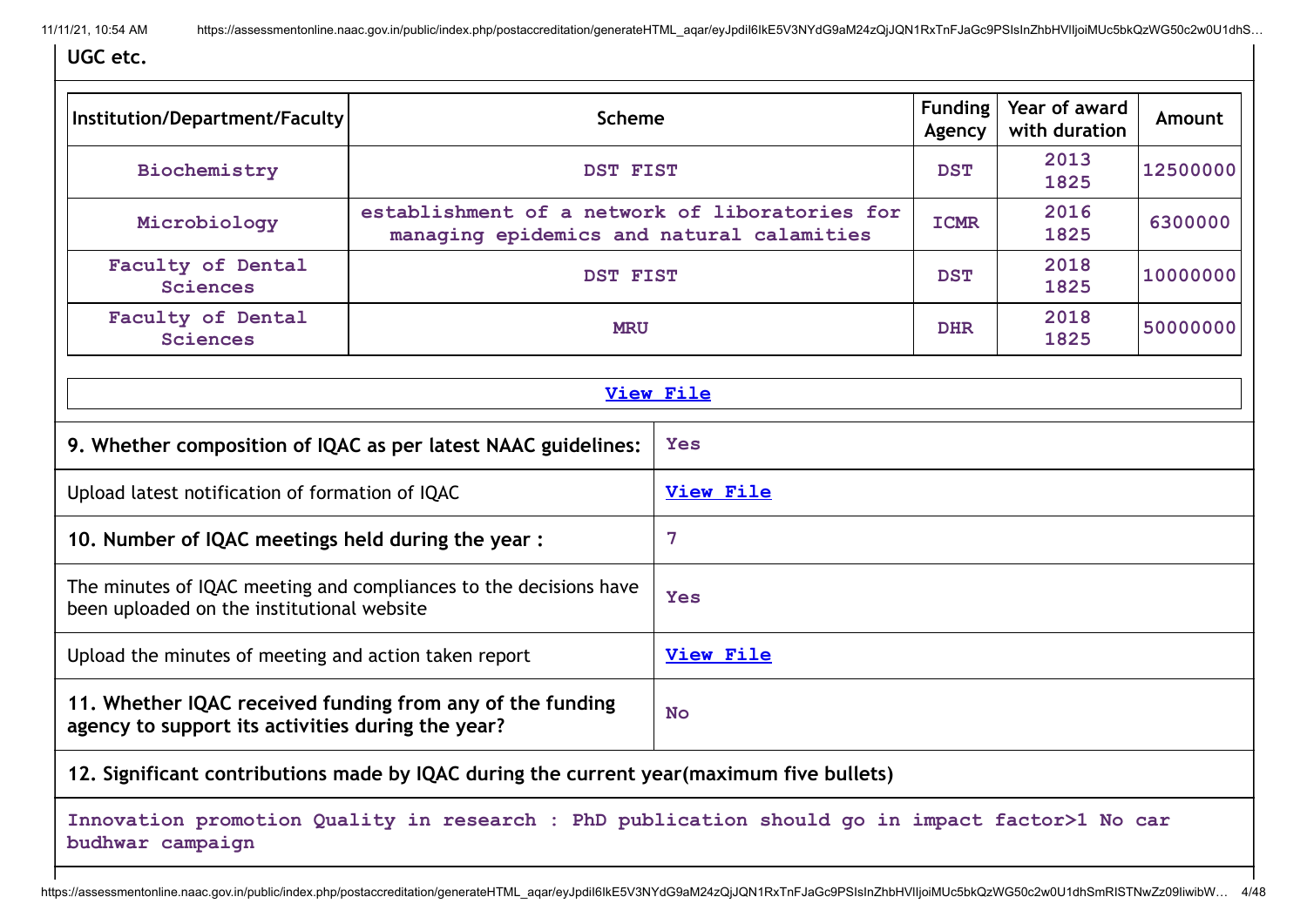**View [File](https://assessmentonline.naac.gov.in/public/Postacc/Contribution/6569_Contribution.xlsx)**

| <b>Plan of Action</b>                                                                        | <b>Achivements/Outcomes</b>                                                                                                                                                                                                                                                                                                                                                                                                                                                                                                                                                                                                                                                                                                                                                    |
|----------------------------------------------------------------------------------------------|--------------------------------------------------------------------------------------------------------------------------------------------------------------------------------------------------------------------------------------------------------------------------------------------------------------------------------------------------------------------------------------------------------------------------------------------------------------------------------------------------------------------------------------------------------------------------------------------------------------------------------------------------------------------------------------------------------------------------------------------------------------------------------|
| Plan to draft<br>recommendations<br>for fee<br>structure of<br>Certificate<br><b>Courses</b> | Several meetings were held with a preappointed core committee under Dean QP to<br>draft recommendations. It included decision on fee structure of such programmes.<br>This draft was circulated amongst faculty for feedback and suggestions.                                                                                                                                                                                                                                                                                                                                                                                                                                                                                                                                  |
| Plan to fully<br>implement<br>online patient<br>management<br>system in the<br>University    | E-hospital, prepared in collaboration with National Informatics Centre, India is<br>now fully established in the University. It includes services like medicine<br>dispensing, billing and cashless services to various category like BPL etc, Online<br>admission Online discharge, Online Death Certificate, and Online Investigation<br>Order.                                                                                                                                                                                                                                                                                                                                                                                                                              |
| Strengthening<br>of learning<br>resources for<br>students                                    | The department of Central Library conducted presentation entitled "Clinical Key:<br>maximizing usage"; How to get online access from outside Campus" on 12th May, 2018<br>and "Interaction with representatives of BMJ" on 6-7th September 2018. The library<br>subscribed to the many online platforms-- Clinical Key, online platform of Elsevier<br>containing journals and books; UpToDate, platform of Wolters Kluwer.<br>http://www.uptodate.com, Clinical Learning, platform of Elsevier.https: //<br>www.clinicallearning.com / kgmc/; BMJ Case Reports and Learning.http: //<br>casereports. bmj. com http:// bestpractice. bmj. com; ERMED consortium.<br>http://www.ermed.in/; Jaypee Digital, online platform of Jaypee Brothers containing<br>books and journals. |
| Plan to develop<br>faculty<br>residence                                                      | Newly developed residence was constructed ad inaugurated for faculty.                                                                                                                                                                                                                                                                                                                                                                                                                                                                                                                                                                                                                                                                                                          |
| Faculty<br>development                                                                       | Faculty development was a continuous process with several workshops and continuing<br>education events on important topics like 'pliagiarism', 'statistics', 'good<br>clinical practice', 'scientific writing' etc were conducted all through the year.                                                                                                                                                                                                                                                                                                                                                                                                                                                                                                                        |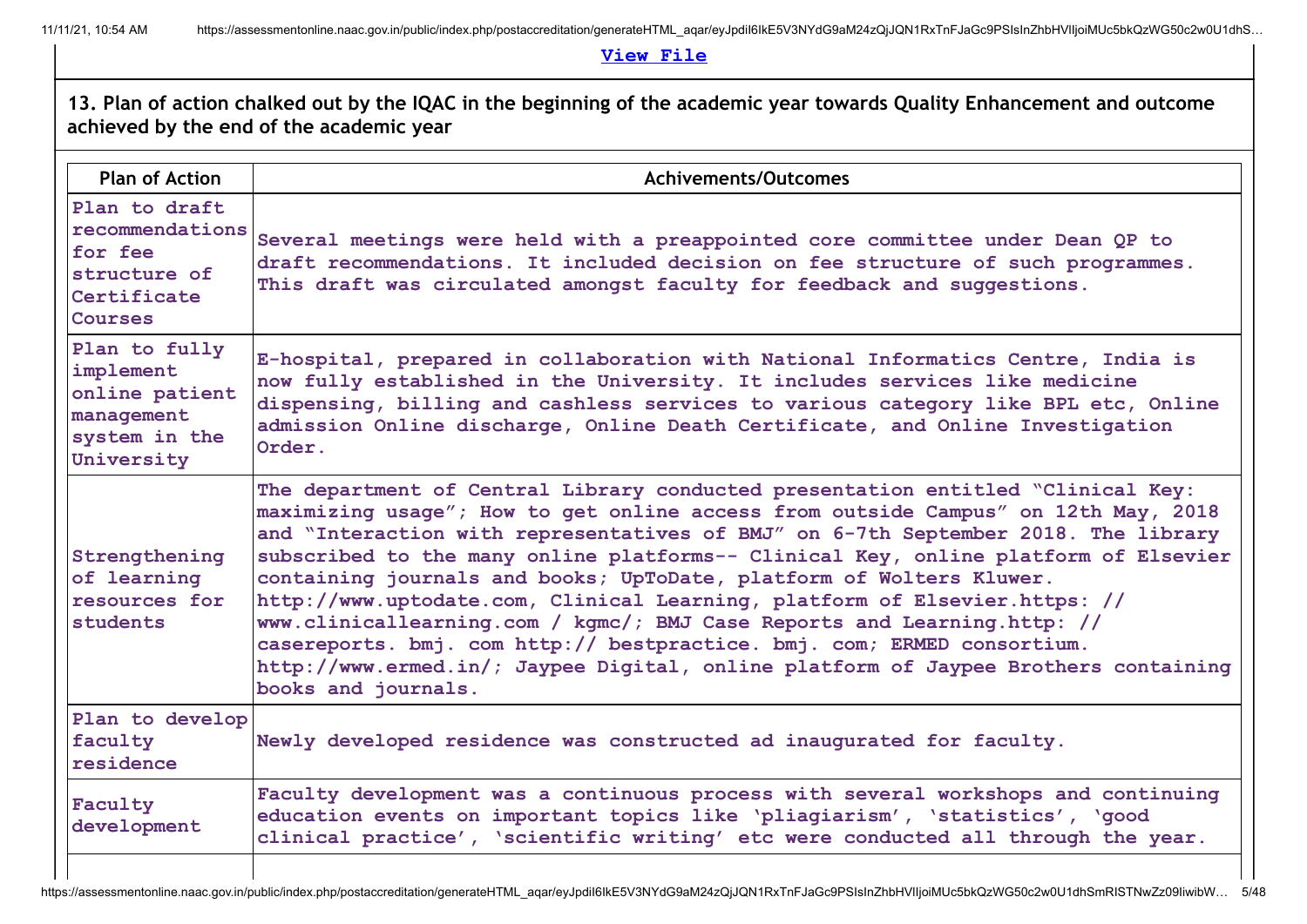| Environment                                                                       | Under this broad plan of action a small initiative of 'No car Budhwar' was started                                                                                              |
|-----------------------------------------------------------------------------------|---------------------------------------------------------------------------------------------------------------------------------------------------------------------------------|
| protection                                                                        | to reduce use of vehicles in the University campus                                                                                                                              |
| Strengthening                                                                     | MOUs with National and International Universities were done. Telemedicine was                                                                                                   |
| of                                                                                | another means of collaborating within dfferent disciplines of medicine. These                                                                                                   |
| collaborations                                                                    | sessions were organised regularly all through the year                                                                                                                          |
| Skill                                                                             | Centre of Advance skill development started skill workshops including soft skills                                                                                               |
| enhancement                                                                       | for skill enhancement of students and faculty.                                                                                                                                  |
| Plan to Improve<br>university<br>ranking                                          | A core committee was formed to discuss the current status of rankings and to invite<br>suggestions for future strategies to improve.                                            |
| Plan to<br>encourage and<br>sustain<br>research<br>potential of<br>senior faculty | Honarary Phd was introduced for the senior faculty on the basis of pror published<br>research work. This was planned to motivate research activities from this expert<br>group. |

| <b>View File</b>                                                                                                  |                                                  |  |
|-------------------------------------------------------------------------------------------------------------------|--------------------------------------------------|--|
| 14. Whether AQAR was placed before statutory body?                                                                | <b>No</b>                                        |  |
| 15. Whether NAAC/or any other accredited body(s) visited<br>IQAC or interacted with it to assess the functioning? | <b>No</b>                                        |  |
| 16. Whether institutional data submitted to AISHE:                                                                | <b>Yes</b>                                       |  |
| Year of Submission                                                                                                | 2019                                             |  |
| Date of Submission                                                                                                | $08 - May - 2019$                                |  |
| 17. Does the Institution have Management Information System                                                       | <b>Yes</b>                                       |  |
| If yes, give a brief descripiton and a list of modules currently                                                  | Over the past two years IT Cell KGMU has emerged |  |

https://assessmentonline.naac.gov.in/public/index.php/postaccreditation/generateHTML\_aqar/eyJpdiI6IkE5V3NYdG9aM24zQjJQN1RxTnFJaGc9PSIsInZhbHVIIjoiMUc5bkQzWG50c2w0U1dhSmRISTNwZz09IiwibW... 6/48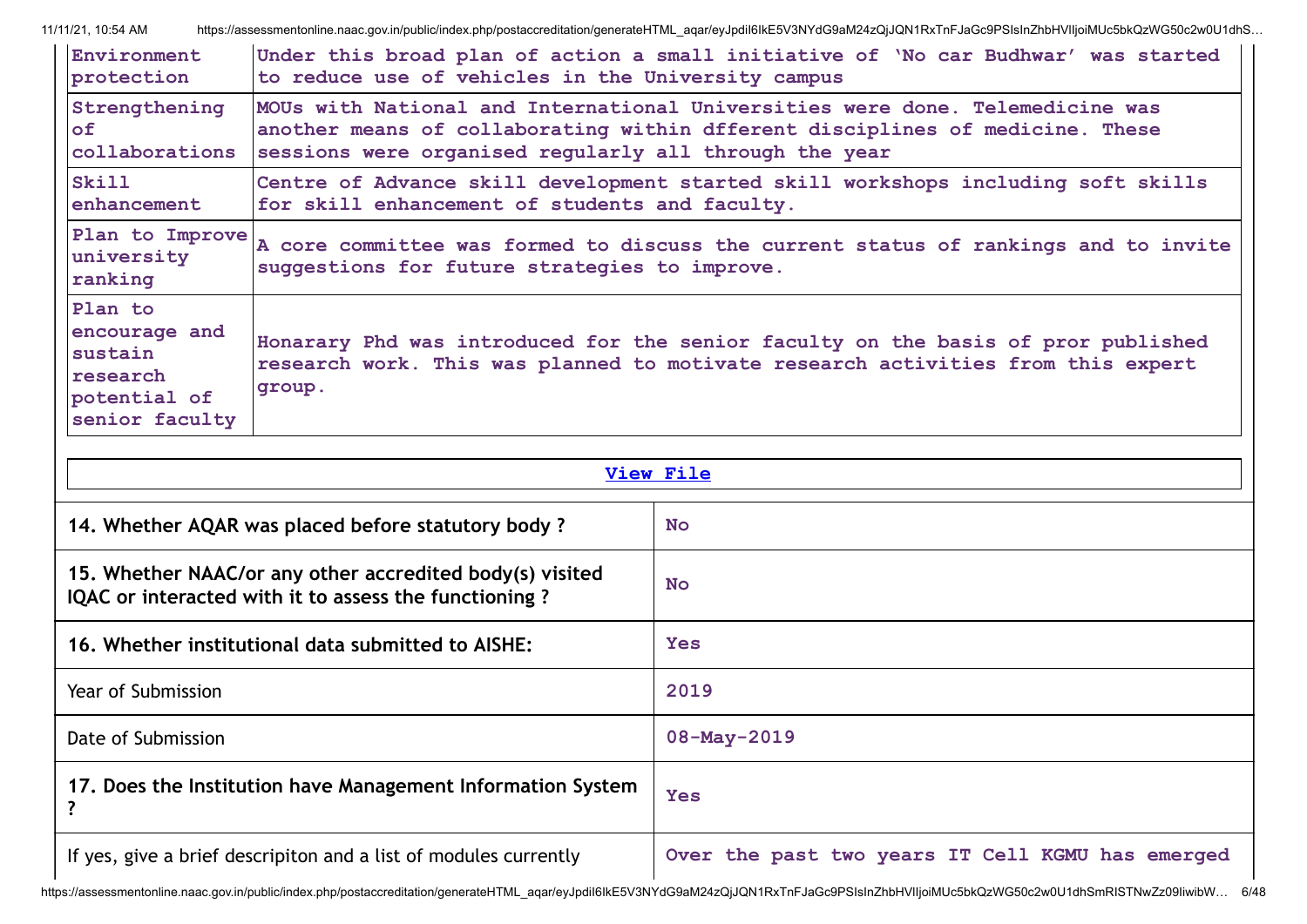| https://assessmentonline.naac.gov.in/public/index.php/postaccreditation/generateHTML aqar/eyJpdil6lkE5V3NYdG9aM24zQjJQN1RxTnFJaGc9PSIsInZhbHVIIjoiMUc5bkQzWG50c2w0U1dhS<br>11/11/21, 10:54 AM |                                                                                                                                                                                                                                                                                                                                                                                                                                                                                                                                                                                                                                                                                                                                                                                                                                                                                                                                                                                        |  |  |  |
|-----------------------------------------------------------------------------------------------------------------------------------------------------------------------------------------------|----------------------------------------------------------------------------------------------------------------------------------------------------------------------------------------------------------------------------------------------------------------------------------------------------------------------------------------------------------------------------------------------------------------------------------------------------------------------------------------------------------------------------------------------------------------------------------------------------------------------------------------------------------------------------------------------------------------------------------------------------------------------------------------------------------------------------------------------------------------------------------------------------------------------------------------------------------------------------------------|--|--|--|
| operational (maximum 500 words)                                                                                                                                                               | as the major backbone for all its Hospital<br>management endeavours through "eHospital"<br>software services that have catered to over 42<br>lakhs patients with completely online admission,<br>discharge, drug dispensing, digital billing with<br>cashless billing for all scheme holders. Online<br>pathology reports on mobile, add to the<br>convenience of patients who approach from<br>farflung areas. Completely 'hotspot' campus is<br>the hotbed for academic exchange what with high<br>bandwidth internet and Wifi access that not only<br>caters to internal exchange but also to<br>international collaboration between faculty<br>through Telemedicine ala Teleeducation sessions.<br>Furthering the cause of research and education is<br>'elibrary' server and online statistical software<br>SPSS throughout campus. IP Telephone exchange and<br>central CCTV monitoring of major advantage points<br>add up to make this a connected campus, a secure<br>campus. |  |  |  |
|                                                                                                                                                                                               |                                                                                                                                                                                                                                                                                                                                                                                                                                                                                                                                                                                                                                                                                                                                                                                                                                                                                                                                                                                        |  |  |  |

| Part B                                                                                  |                                       |                                                                                                                     |                  |  |  |  |
|-----------------------------------------------------------------------------------------|---------------------------------------|---------------------------------------------------------------------------------------------------------------------|------------------|--|--|--|
| <b>CRITERION I - CURRICULAR ASPECTS</b>                                                 |                                       |                                                                                                                     |                  |  |  |  |
| 1.1 - Curriculum Design and Development                                                 |                                       |                                                                                                                     |                  |  |  |  |
| 1.1.1 - Programmes for which syllabus revision was carried out during the Academic year |                                       |                                                                                                                     |                  |  |  |  |
| <b>Name of Programme</b>                                                                | <b>Programme Code</b>                 | <b>Programme Specialization</b>                                                                                     | Date of Revision |  |  |  |
| <b>MBBS</b>                                                                             | <b>MB</b>                             | Medicine                                                                                                            | 02/02/2019       |  |  |  |
| <b>DM</b>                                                                               | 31/08/2018<br>Cardiology<br><b>DM</b> |                                                                                                                     |                  |  |  |  |
| <b>BDS</b>                                                                              | 05/04/2018<br>Dentistry<br><b>BD</b>  |                                                                                                                     |                  |  |  |  |
|                                                                                         |                                       |                                                                                                                     |                  |  |  |  |
|                                                                                         |                                       | <b>View File</b>                                                                                                    |                  |  |  |  |
|                                                                                         |                                       | 1.1.2 - Programmes/ courses focussed on employability/ entrepreneurship/ skill development during the Academic year |                  |  |  |  |

https://assessmentonline.naac.gov.in/public/index.php/postaccreditation/generateHTML\_aqar/eyJpdiI6IkE5V3NYdG9aM24zQjJQN1RxTnFJaGc9PSIsInZhbHVIIjoiMUc5bkQzWG50c2w0U1dhSmRISTNwZz09IiwibW... 7/48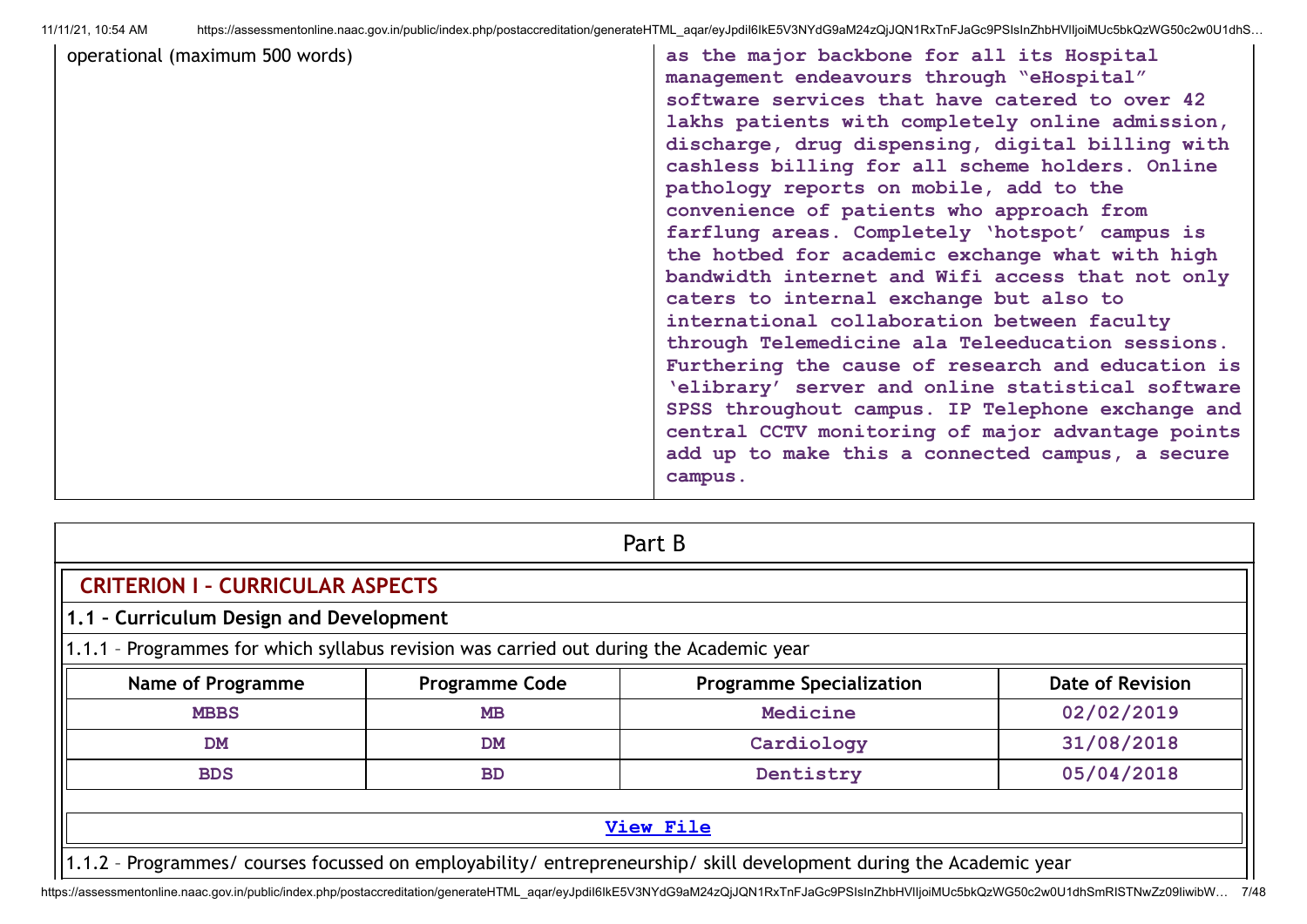| <b>Programme with Code</b>                    | <b>Programme Specialization</b>                                                                                                     |                                                       |            | Date of Introduction Course with Code Date of Introduction |  |
|-----------------------------------------------|-------------------------------------------------------------------------------------------------------------------------------------|-------------------------------------------------------|------------|------------------------------------------------------------|--|
| <b>MBBS</b>                                   | Medicine                                                                                                                            | 01/08/2018                                            | <b>MB</b>  | 01/08/2018                                                 |  |
| <b>BDS</b>                                    | Dental                                                                                                                              | 01/08/2018                                            | <b>BD</b>  | 01/08/2018                                                 |  |
| PG Diploma                                    | Diploma in Orthopedics                                                                                                              | 01/06/2018                                            | DP         | 01/06/2018                                                 |  |
| PG Diploma                                    | Diploma in Child Health                                                                                                             | 01/06/2018                                            | DP         | 01/06/2018                                                 |  |
| PG Diploma                                    | Diploma in Radiodiagnosis                                                                                                           | 01/06/2018                                            | DP         | 01/06/2018                                                 |  |
| PG Diploma                                    | Diploma in Obstetrics and Gynecology                                                                                                | 01/06/2018                                            | DP         | 01/06/2018                                                 |  |
| PG Diploma                                    | Diploma in Anesthesia                                                                                                               | 01/06/2018                                            | DP         | 01/06/2018                                                 |  |
| <b>MD</b>                                     | M.D. (Anatomy)                                                                                                                      | 01/06/2018                                            | <b>MD</b>  | 01/06/2018                                                 |  |
| MD                                            | M.D (Community Medicine)                                                                                                            | 01/06/2018                                            | <b>MD</b>  | 01/06/2018                                                 |  |
| <b>MD</b>                                     | M.D. (Forensic Medicine)                                                                                                            | 01/06/2018                                            | <b>MD</b>  | 01/06/2018                                                 |  |
| 1.2 - Academic Flexibility                    | 1.2.1 - New programmes/courses introduced during the Academic year                                                                  |                                                       |            |                                                            |  |
| <b>Programme/Course</b>                       | <b>Programme Specialization</b>                                                                                                     |                                                       |            | <b>Dates of Introduction</b>                               |  |
| <b>BSc Nursing</b>                            | Bridge Program on certificate in Community health for nurses<br>07/07/2018                                                          |                                                       |            |                                                            |  |
|                                               |                                                                                                                                     |                                                       |            |                                                            |  |
| <b>PGDCA</b>                                  | Post Doctoral Certificate course in critical care                                                                                   |                                                       |            | 07/07/2018                                                 |  |
|                                               | <b>View File</b>                                                                                                                    |                                                       |            |                                                            |  |
|                                               | 1.2.2 - Programmes in which Choice Based Credit System (CBCS)/Elective Course System implemented at the University level during the |                                                       |            |                                                            |  |
| Name of programmes adopting CBCS              | <b>Programme Specialization</b>                                                                                                     | Date of implementation of CBCS/Elective Course System |            |                                                            |  |
| PhD or DPhil                                  | MD PHD                                                                                                                              |                                                       | 03/10/2018 |                                                            |  |
|                                               |                                                                                                                                     |                                                       |            |                                                            |  |
| Academic year.<br>1.3 - Curriculum Enrichment | 1.3.1 - Value-added courses imparting transferable and life skills offered during the year                                          |                                                       |            |                                                            |  |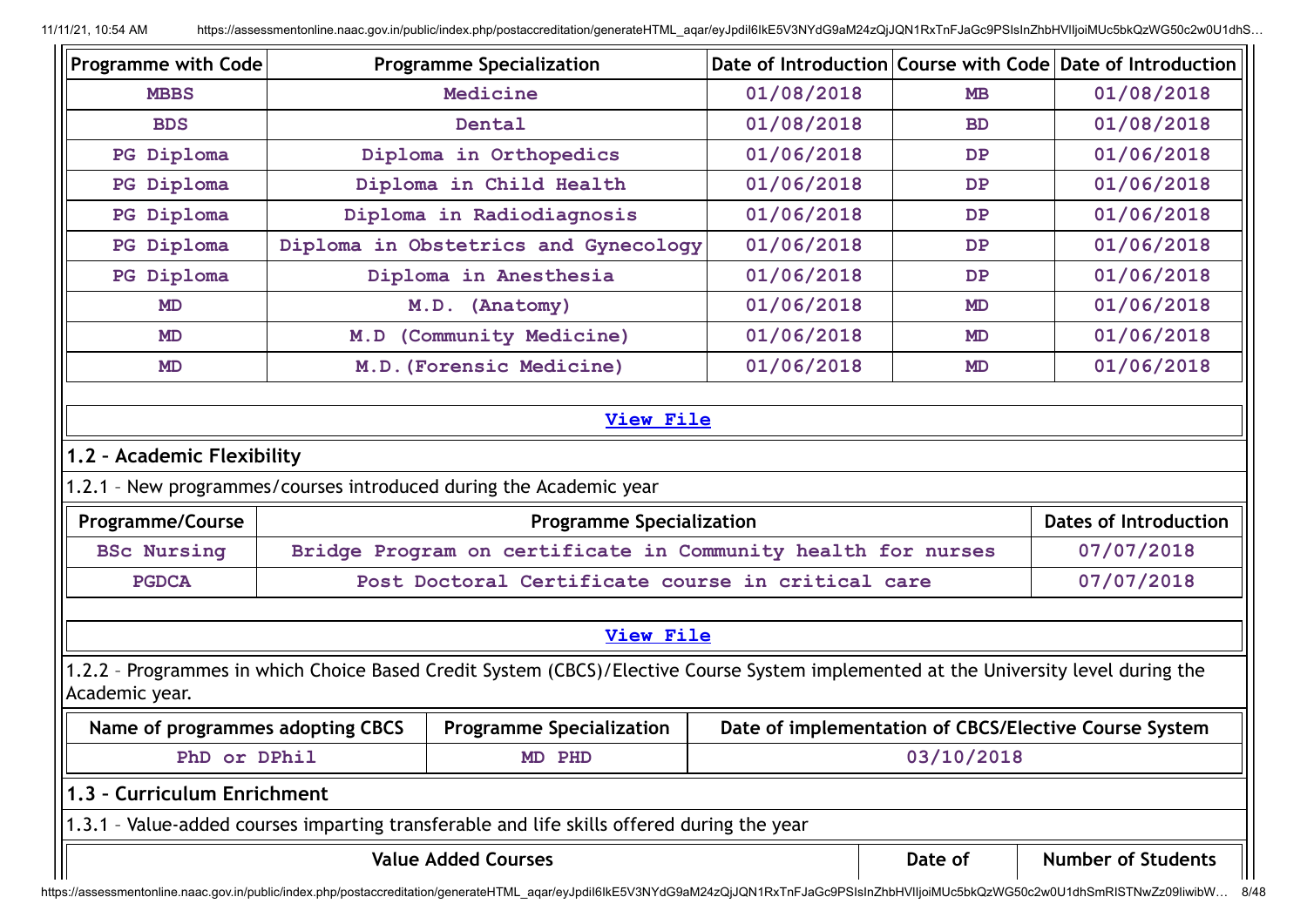|                                                                                |                                                                                   |                  | Introduction                                              | <b>Enrolled</b> |
|--------------------------------------------------------------------------------|-----------------------------------------------------------------------------------|------------------|-----------------------------------------------------------|-----------------|
|                                                                                | Workshop on Basic Life Support, (BLS) Paramedical student 5th<br><b>Batch</b>     |                  | 21/07/2018                                                | 33              |
|                                                                                | Workshop on Basic Life Support, General Public Gonda 6 Batch                      |                  | 03/10/2018                                                | 300             |
|                                                                                | Workshop on Basic Life Support, , (BLS) Paramedical student 7<br><b>Batch</b>     |                  | 12/10/2018                                                | 20              |
|                                                                                | Workshop on Basic Life Support, , (BLS) Paramedical student 8<br><b>Batch</b>     |                  | 13/10/2018                                                | 32              |
|                                                                                | Workshop on Basic Life Support, , (BLS) Paramedical student 9<br><b>Batch</b>     |                  | 03/11/2018                                                | 32              |
|                                                                                | Workshop on Basic Life Support (BLS) for Police, Police Line,<br>Lucknow 10 Batch |                  | 22/11/2018                                                | 60              |
|                                                                                | Workshop on Basic Life Support, , (BLS) Paramedical student 11<br><b>Batch</b>    |                  | 08/12/2018                                                | 32              |
| Workshop on Basic Life Support, , (BLS) Paramedical student 12<br>Batch        |                                                                                   |                  | 12/01/2019                                                | 32              |
| Workshop on Basic Life Support, , (BLS) Paramedical student 13<br><b>Batch</b> |                                                                                   |                  | 19/01/2019                                                | 32              |
|                                                                                | Workshop on Basic Life Support, , (BLS) Paramedical student 14<br>Batch 15 Batch  |                  | 23/01/2019                                                | 64              |
|                                                                                |                                                                                   | <b>View File</b> |                                                           |                 |
| 1.3.2 - Field Projects / Internships under taken during the year               |                                                                                   |                  |                                                           |                 |
| <b>Project/Programme Title</b>                                                 | <b>Programme Specialization</b>                                                   |                  | No. of students enrolled for Field Projects / Internships |                 |
| <b>BSc Nursing</b><br>Internship                                               |                                                                                   |                  | 83                                                        |                 |
| <b>BDS</b>                                                                     | Internship                                                                        |                  |                                                           |                 |
| <b>MBBS</b>                                                                    | internship                                                                        |                  | 198                                                       |                 |
|                                                                                |                                                                                   | <b>View File</b> |                                                           |                 |
| 1.4 - Feedback System                                                          |                                                                                   |                  |                                                           |                 |

https://assessmentonline.naac.gov.in/public/index.php/postaccreditation/generateHTML\_aqar/eyJpdiI6IkE5V3NYdG9aM24zQjJQN1RxTnFJaGc9PSIsInZhbHVIIjoiMUc5bkQzWG50c2w0U1dhSmRISTNwZz09IiwibW... 9/48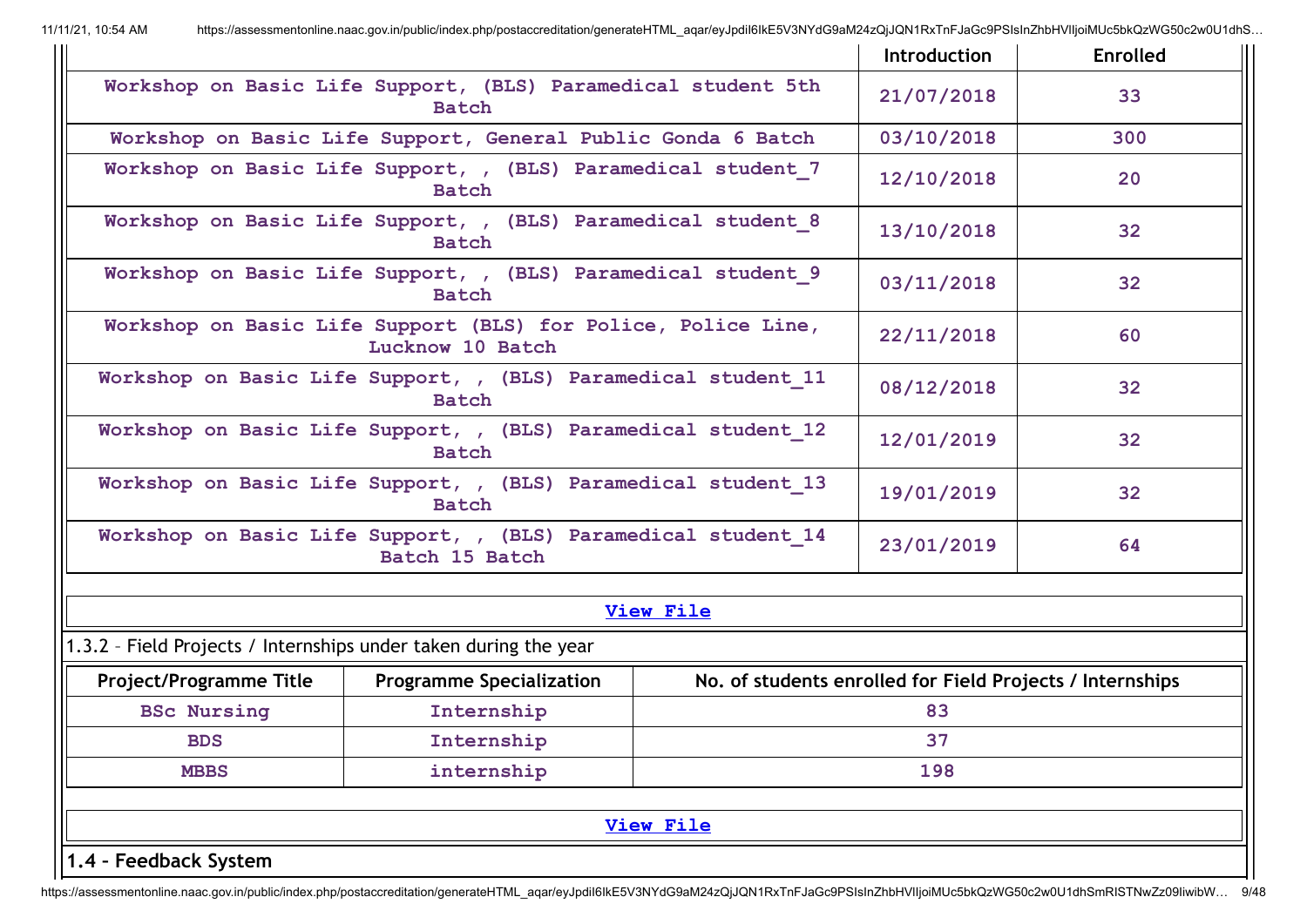1.4.1 – Whether structured feedback received from all the stakeholders. Students and the students of the students of the students of the students of the students of the students of the students of the students of the students of the students of the students of the students of the students of t Teachers Yes Employers Yes Alumni Yes Parents and the set of the set of the set of the set of the set of the set of the set of the set of the Set of the Set of the Set of the Set of the Set of the Set of the Set of the Set of the Set of the Set of the Set of t 1.4.2 – How the feedback obtained is being analyzed and utilized for overall development of the institution? (maximum 500 words)

#### **Feedback Obtained**

**Feedback on curricular aspects taken from Alumni and interns, who have graduated or post graduated from our University. SMS system has been developed for informingparents about the Feedback from parents has also been elicited. This feedback is utilised in the following way: - Award given to teachers for appreciation of their efforts based on students feedback. Feedback from parents is taken with serious considerations. - All attempts are made to take actions wherever needed. - Valuable feedbacks were discussed with higher authorities to implement any modifications needed. - Hostel facilities were improved based on student feedback. - Mess facilities were improved based on student feedback**

# **CRITERION II – TEACHING- LEARNING AND EVALUATION**

**2.1 – Student Enrolment and Profile**

2.1.1 – Demand Ratio during the year

| Name of the<br>Programme | <b>Programme Specialization</b> | Number of seats<br>available | <b>Number of Application</b><br>received | <b>Students</b><br><b>Enrolled</b> |
|--------------------------|---------------------------------|------------------------------|------------------------------------------|------------------------------------|
| <b>MS</b>                | Medicine                        | 34                           | 34                                       | 34                                 |
| MD                       | Medicine                        | 175                          | 175                                      | 171                                |
| MCh                      | Medicine                        | 26                           | 24                                       | 24                                 |
| <b>DM</b>                | Medicine                        | 20                           | 20                                       | 20                                 |
| <b>MDS</b>               | Dental                          | 26                           | 26                                       | 26                                 |
| <b>BDS</b>               | Dental                          | 100                          | 70                                       | 70                                 |
| <b>MBBS</b>              | Medicine                        | 250                          | 250                                      | 250                                |
|                          |                                 |                              |                                          |                                    |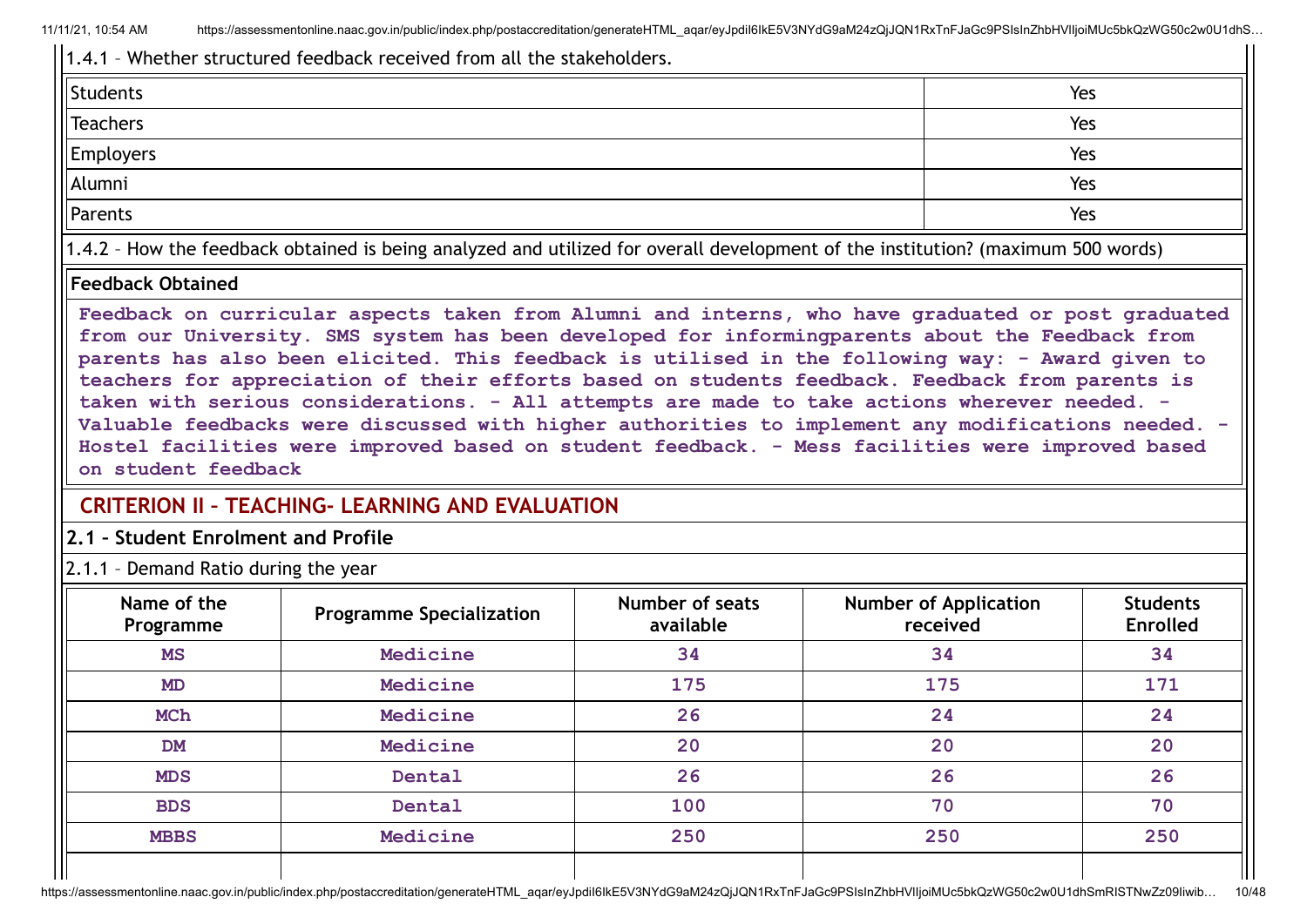|            | <b>MSc Nursing</b>                                               | Nursing                                                                                                                                                                                                                                                                                                                                                                                                                       |                                                                                         | 50                |  | 50                                                                                      |     |                                     | 25                                                              |
|------------|------------------------------------------------------------------|-------------------------------------------------------------------------------------------------------------------------------------------------------------------------------------------------------------------------------------------------------------------------------------------------------------------------------------------------------------------------------------------------------------------------------|-----------------------------------------------------------------------------------------|-------------------|--|-----------------------------------------------------------------------------------------|-----|-------------------------------------|-----------------------------------------------------------------|
|            | <b>BSc Nursing</b>                                               | <b>Nursing</b>                                                                                                                                                                                                                                                                                                                                                                                                                |                                                                                         | 100               |  |                                                                                         | 100 |                                     | 100                                                             |
|            | <b>MPhil</b>                                                     | MPhil Clinical<br>Psychology                                                                                                                                                                                                                                                                                                                                                                                                  |                                                                                         | 4                 |  |                                                                                         | 4   |                                     | 4                                                               |
|            |                                                                  |                                                                                                                                                                                                                                                                                                                                                                                                                               |                                                                                         | <b>View File</b>  |  |                                                                                         |     |                                     |                                                                 |
|            | 2.2 - Catering to Student Diversity                              |                                                                                                                                                                                                                                                                                                                                                                                                                               |                                                                                         |                   |  |                                                                                         |     |                                     |                                                                 |
|            |                                                                  | 2.2.1 - Student - Full time teacher ratio (current year data)                                                                                                                                                                                                                                                                                                                                                                 |                                                                                         |                   |  |                                                                                         |     |                                     |                                                                 |
| Year       | <b>Number of students</b><br>enrolled in the<br>institution (UG) | Number of<br>students enrolled<br>in the institution<br>(PG)                                                                                                                                                                                                                                                                                                                                                                  | Number of fulltime teachers<br>available in the institution<br>teaching only UG courses |                   |  | Number of fulltime teachers<br>available in the institution<br>teaching only PG courses |     |                                     | <b>Number of teachers</b><br>teaching both UG<br>and PG courses |
| 2018       | 422                                                              | 454                                                                                                                                                                                                                                                                                                                                                                                                                           |                                                                                         | 441               |  |                                                                                         | 61  |                                     | 380                                                             |
| year data) | 2.3 - Teaching - Learning Process                                | 2.3.1 - Percentage of teachers using ICT for effective teaching with Learning Management Systems (LMS), E-learning resources etc. (current                                                                                                                                                                                                                                                                                    |                                                                                         |                   |  |                                                                                         |     |                                     |                                                                 |
|            | Number of<br><b>Teachers on Roll</b>                             | Number of teachers using ICT<br>(LMS, e-Resources)                                                                                                                                                                                                                                                                                                                                                                            | <b>ICT Tools and</b><br>resources available                                             |                   |  | Number of ICT<br>enabled Classrooms                                                     |     | <b>Numberof smart</b><br>classrooms | E-resources and<br>techniques used                              |
|            | 441                                                              | 441                                                                                                                                                                                                                                                                                                                                                                                                                           | 6                                                                                       |                   |  | 29                                                                                      |     | 29                                  | 6                                                               |
|            |                                                                  |                                                                                                                                                                                                                                                                                                                                                                                                                               | View File of ICT Tools and resources                                                    |                   |  |                                                                                         |     |                                     |                                                                 |
|            |                                                                  |                                                                                                                                                                                                                                                                                                                                                                                                                               | View File of E-resources and techniques used                                            |                   |  |                                                                                         |     |                                     |                                                                 |
|            |                                                                  | 2.3.2 - Students mentoring system available in the institution? Give details. (maximum 500 words)                                                                                                                                                                                                                                                                                                                             |                                                                                         |                   |  |                                                                                         |     |                                     |                                                                 |
|            |                                                                  | In collaboration with Dean Student Welfare, the process of mentor allocation to each new learner coming to the University was started<br>and has been continuing. The special "Committee to assist students" helps in solving problems of students. Besides, individual counseling<br>by the facilitators to the students is provided as needs arise. A student counselling and guidance cell is also in place to support the |                                                                                         | mentoring system. |  |                                                                                         |     |                                     |                                                                 |
|            |                                                                  | Number of students enrolled in the institution                                                                                                                                                                                                                                                                                                                                                                                |                                                                                         |                   |  | Number of fulltime teachers                                                             |     |                                     | <b>Mentor: Mentee Ratio</b>                                     |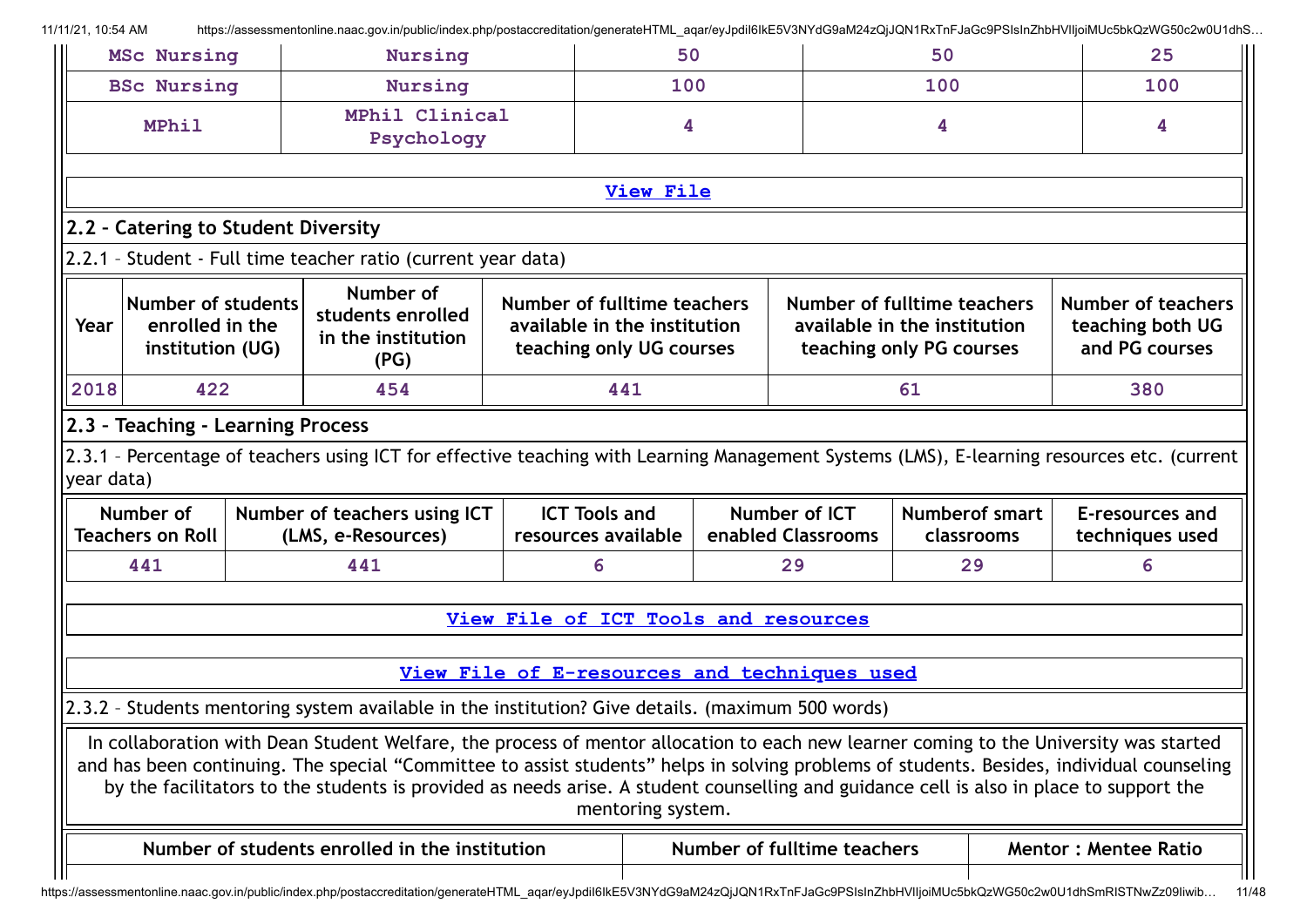|                     |                                                                                                            | 876         |     | 441                                                                                                                                                                                                                                                                     | 1:2                      |
|---------------------|------------------------------------------------------------------------------------------------------------|-------------|-----|-------------------------------------------------------------------------------------------------------------------------------------------------------------------------------------------------------------------------------------------------------------------------|--------------------------|
|                     | 2.4 - Teacher Profile and Quality                                                                          |             |     |                                                                                                                                                                                                                                                                         |                          |
|                     | 2.4.1 - Number of full time teachers appointed during the year                                             |             |     |                                                                                                                                                                                                                                                                         |                          |
|                     | No. of sanctioned positions   No. of filled positions   Vacant positions                                   |             |     | Positions filled during the current year                                                                                                                                                                                                                                | No. of faculty with Ph.D |
|                     | 656                                                                                                        | 441         | 215 | Nill                                                                                                                                                                                                                                                                    | 13                       |
|                     | Government, recognised bodies during the year)                                                             |             |     | 2.4.2 - Honours and recognition received by teachers (received awards, recognition, fellowships at State, National, International level from                                                                                                                            |                          |
| Year<br>of<br>Award | Name of full time<br>teachers receiving awards<br>from state level, national<br>level, international level | Designation |     | Name of the award, fellowship, received from Government or recognized bodies                                                                                                                                                                                            |                          |
| 2018                | Dr. Tanmay Tiwari                                                                                          | Professor   |     | <b>MNAMS</b>                                                                                                                                                                                                                                                            |                          |
| 2018                | Dr. V.S. Narain                                                                                            | Professor   |     | <b>FACC</b>                                                                                                                                                                                                                                                             |                          |
| 2018                | Dr. Rishi Sethi                                                                                            | Professor   |     | <b>FRCP</b>                                                                                                                                                                                                                                                             |                          |
| 2018                | Dr. Akshyaya K<br>Pradhan                                                                                  | Professor   |     | <b>FICS</b>                                                                                                                                                                                                                                                             |                          |
| 2018                | Dr. Pravesh<br>Vishwakarma                                                                                 | Professor   |     | <b>FAPSIC AFAPSIC</b>                                                                                                                                                                                                                                                   |                          |
| 2018                | Dr. Monika Bhandari                                                                                        | Professor   |     | <b>AFSCAI</b>                                                                                                                                                                                                                                                           |                          |
| 2018                | Dr. Gaurav<br>Choudhary                                                                                    | Professor   |     | <b>AFSCAI</b>                                                                                                                                                                                                                                                           |                          |
| 2018                | Dr. Anand Kumar<br>Mishra                                                                                  | Professor   |     | Senior Surgical travelling fellowship by U.P. chapter of<br>Association of Surgeons of India, Varanasi, U.P., India                                                                                                                                                     |                          |
| 2018                | Dr. Rajesh Verma                                                                                           | Professor   |     | • Member Editorial Board European Academy Journal • Fellowship<br>Indian College Of Physicians . Awarded for publication in<br>highest impact factor journal by KGMU . Fellowship of Royal<br>Society of Medicine, London, England . Awarded by sabdsarita<br>organizat |                          |
| 2018                | Dr. Vinita Das                                                                                             | Professor   |     | . Awarded certificate of appreciation for "Encouraging new ways<br>in imparting Medical Education" in Third International                                                                                                                                               |                          |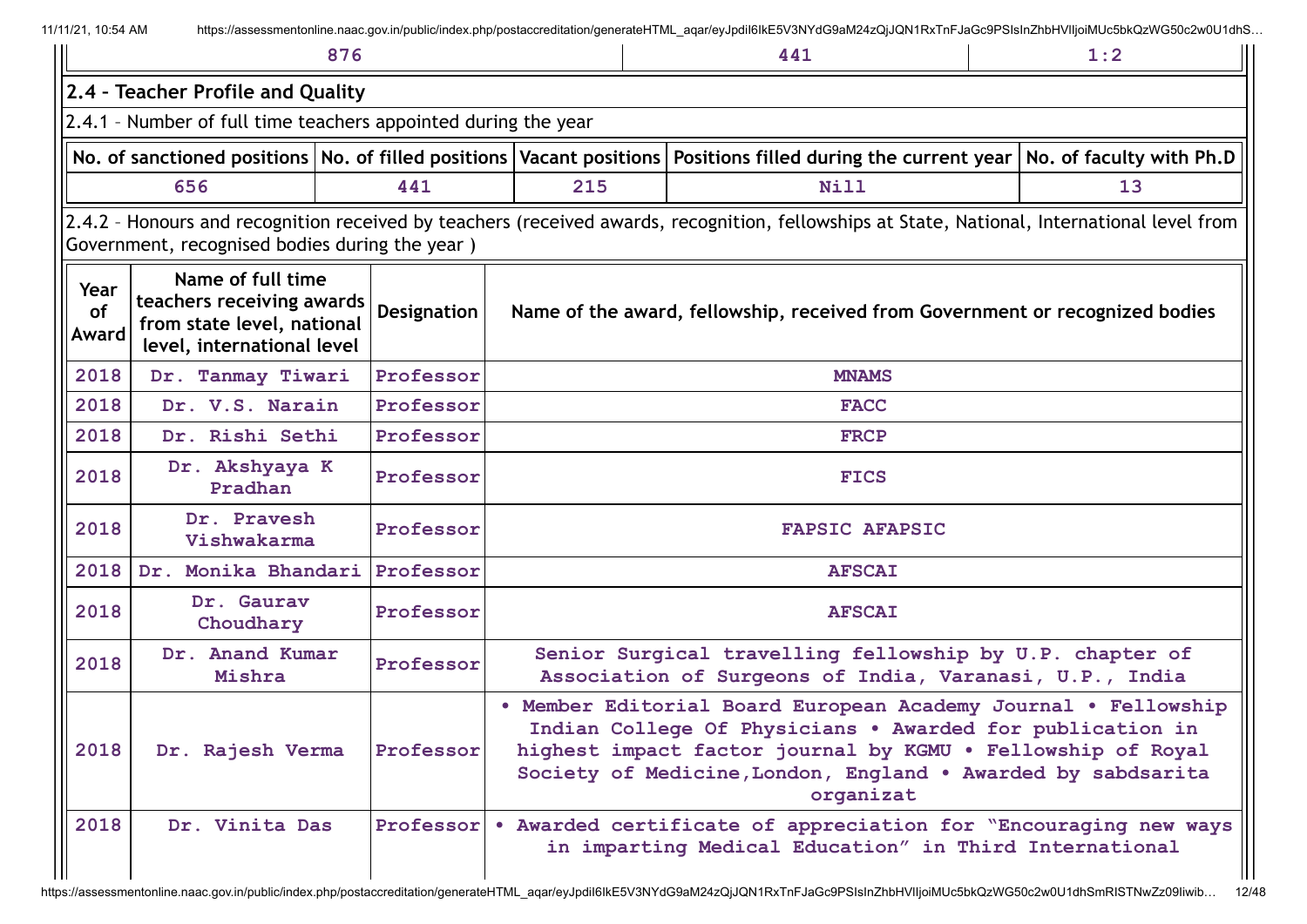|                              |                                      |                   |                                                     | <b>View File</b>                                             |                                                                                                                                       |            |
|------------------------------|--------------------------------------|-------------------|-----------------------------------------------------|--------------------------------------------------------------|---------------------------------------------------------------------------------------------------------------------------------------|------------|
|                              | 2.5 - Evaluation Process and Reforms |                   |                                                     |                                                              |                                                                                                                                       |            |
|                              |                                      |                   |                                                     |                                                              | 2.5.1 - Number of days from the date of semester-end/ year- end examination till the declaration of results during the year           |            |
| Programme<br><b>Name</b>     | Programme<br>Code                    | Semester/<br>year |                                                     | Last date of the last semester-end/ year-<br>end examination | Date of declaration of results of semester-end/<br>year- end examination                                                              |            |
| <b>MBBS</b>                  | <b>MB</b>                            | 2019              |                                                     | 04/02/2019                                                   | 08/03/2019                                                                                                                            |            |
| <b>BDS</b>                   | <b>BD</b>                            | 2019              |                                                     | 06/09/2019                                                   | 17/10/2019                                                                                                                            |            |
| <b>BSc</b>                   | <b>BR</b>                            | 2019              |                                                     | 19/07/2019                                                   | 30/08/2019                                                                                                                            |            |
| <b>MD</b>                    | <b>MD</b>                            | 2019              |                                                     | 14/06/2019                                                   | 12/07/2019                                                                                                                            |            |
| MS                           | MS                                   | 2019              |                                                     | 14/06/2019                                                   | 12/07/2019                                                                                                                            |            |
| <b>MPhil</b>                 | MP                                   | 2019              |                                                     | 17/11/2019                                                   | 10/12/2019                                                                                                                            |            |
| <b>MDS</b>                   | <b>DS</b>                            | 2019              |                                                     | 22/05/2019                                                   | 18/06/2020                                                                                                                            |            |
| <b>BSc</b><br><b>Nursing</b> | BN                                   | 2019              |                                                     | 29/09/2019                                                   | 18/10/2020                                                                                                                            |            |
| <b>MSC</b><br><b>Nursing</b> | <b>MN</b>                            | 2019              |                                                     | 29/08/2020                                                   | 02/11/2019                                                                                                                            |            |
| <b>MHA</b>                   | <b>HA</b>                            | 2019              |                                                     | 20/08/2019                                                   | 24/09/2019                                                                                                                            |            |
|                              |                                      |                   |                                                     | View File                                                    |                                                                                                                                       |            |
| the year                     |                                      |                   |                                                     |                                                              | 2.5.2 - Average percentage of Student complaints/grievances about evaluation against total number appeared in the examinations during |            |
|                              |                                      |                   | Number of complaints or grievances about evaluation |                                                              | Total number of students appeared in the examination                                                                                  | Percentage |
|                              |                                      | 14                |                                                     |                                                              | 418                                                                                                                                   | 2.26       |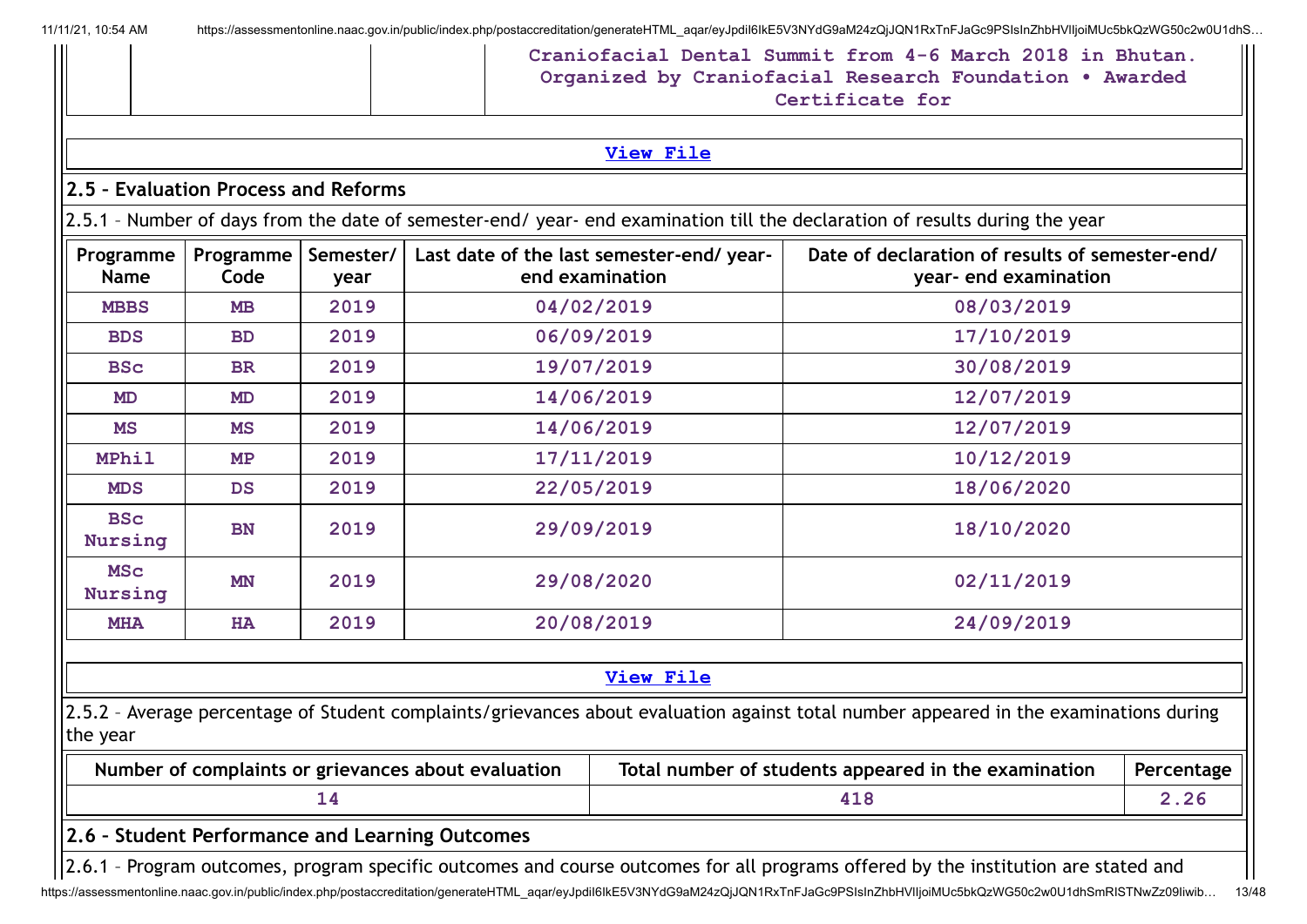|                         |                                        |                                            | https://www.kgmu.org/naac.php                                                                                                                  |                         |                    |  |
|-------------------------|----------------------------------------|--------------------------------------------|------------------------------------------------------------------------------------------------------------------------------------------------|-------------------------|--------------------|--|
|                         | 2.6.2 - Pass percentage of students    |                                            |                                                                                                                                                |                         |                    |  |
| Code                    | Programme   Programme  <br><b>Name</b> | Programme<br>Specialization                | Number of students appeared in the<br>Number of students passed in final<br>final year examination<br>year examination                         |                         | Pass<br>Percentage |  |
| <b>DS</b>               | <b>MDS</b>                             | <b>NA</b>                                  | 25                                                                                                                                             | 25                      | 100                |  |
| PH                      | PhD or<br><b>DPhil</b>                 | <b>NA</b>                                  | 16                                                                                                                                             | 16                      | 100                |  |
| <b>MN</b>               | <b>MSC</b><br>Nursing                  | <b>NA</b>                                  | 4                                                                                                                                              | 4                       | 100                |  |
| MP                      | <b>MPhil</b>                           | <b>NA</b>                                  | 4                                                                                                                                              | $\overline{\mathbf{4}}$ | 100                |  |
| <b>DP</b>               | PG<br>Diploma                          | <b>NA</b>                                  | 27                                                                                                                                             | 27                      | 100                |  |
| <b>MD</b>               | <b>MD</b>                              | <b>NA</b>                                  | 153                                                                                                                                            | 148                     | 96.73              |  |
| <b>DM</b>               | <b>DM</b>                              | <b>NA</b>                                  | 37                                                                                                                                             | 36                      | 97.29              |  |
| <b>BD</b>               | <b>BDS</b>                             | <b>NA</b>                                  | 46                                                                                                                                             | 37                      | 80.43              |  |
| <b>MB</b>               | <b>MBBS</b>                            | <b>NA</b>                                  | 256                                                                                                                                            | 198                     | 77.34              |  |
|                         |                                        |                                            | <b>View File</b>                                                                                                                               |                         |                    |  |
|                         | 2.7 - Student Satisfaction Survey      |                                            |                                                                                                                                                |                         |                    |  |
| be provided as weblink) |                                        |                                            | 2.7.1 - Student Satisfaction Survey (SSS) on overall institutional performance (Institution may design the questionnaire) (results and details |                         |                    |  |
|                         |                                        |                                            | <b>NA</b>                                                                                                                                      |                         |                    |  |
|                         |                                        |                                            | <b>CRITERION III - RESEARCH, INNOVATIONS AND EXTENSION</b>                                                                                     |                         |                    |  |
|                         |                                        | 3.1 - Promotion of Research and Facilities |                                                                                                                                                |                         |                    |  |
|                         |                                        |                                            | 3.1.1 - Teachers awarded National/International fellowship for advanced studies/ research during the year                                      |                         |                    |  |
| <b>Type</b>             |                                        | Name of the<br>teacher                     | Name of the award                                                                                                                              | Date of<br>award        | Awarding<br>agency |  |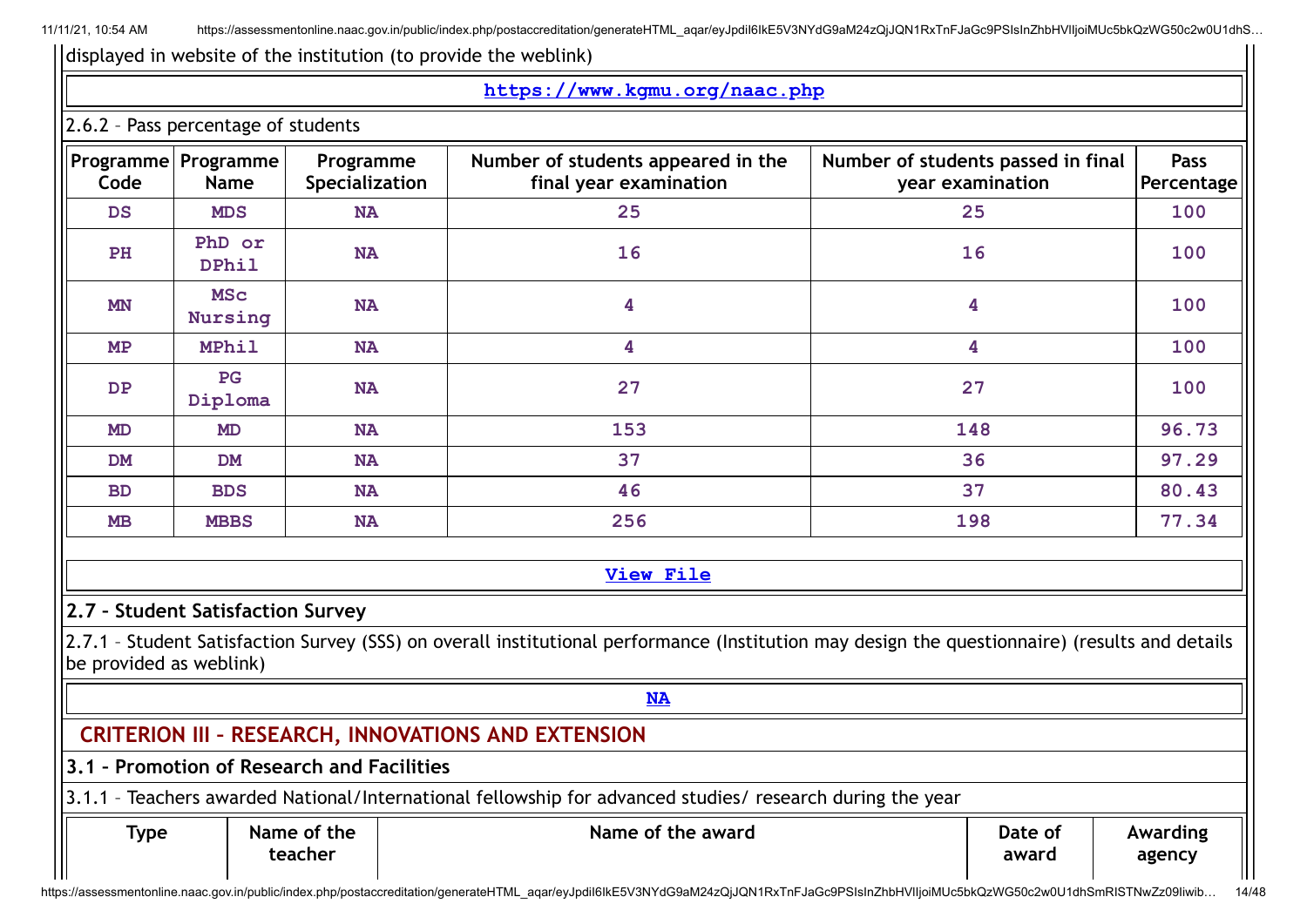|               | awarded the<br>fellowship |                                                                                                                                                             |            |                                              |
|---------------|---------------------------|-------------------------------------------------------------------------------------------------------------------------------------------------------------|------------|----------------------------------------------|
| International | Dr.<br>S.P.Jaiswar        | Certificate of Participation on the topic<br>entitled Role of Toll Like Receptor-2 in Female<br>Genital Tuberculosis Disease infection and its<br>Severity" | 30/10/2018 | t Paris by<br>PhD<br>candidate               |
| National      | Dr.<br>S.P.Jaiswar        | Vagbhatt Chikitisa Sewa Gaurav for helping poor<br>patients b                                                                                               | 27/09/2018 | <b>Hariom Sewa</b><br>Kendra                 |
| National      | Dr.<br>S.P.Jaiswar        | Prashansa Patra                                                                                                                                             | 15/08/2018 | Jaan<br>Journalist<br>Association            |
| National      | Dr. Rekha<br>Sachan       | Excellent work and good behavior about patients<br>care                                                                                                     | 13/05/2018 | Media<br>Journalist<br>Association           |
| National      | Dr. Sujata<br><b>Deo</b>  | . Designated as Nodal Officer of Centre of<br>Excellence for Adolescent Health Development<br>(CoE-AHD) established                                         | 19/07/2018 | Queen<br>.Merry.<br>Hospital,<br><b>KGMU</b> |
| International | Dr. Vinita<br><b>Das</b>  | Encouraging new ways in imparting Medical<br>Education                                                                                                      | 06/03/2018 | Craniofacial<br>Research<br>Foundation       |
| National      | Dr. Vinita<br><b>Das</b>  | Work recognition award for the work in Family<br><b>Planning Trainings</b>                                                                                  | 30/10/2018 | NHM/SIFPSA                                   |
| National      | Dr. Vinita<br><b>Das</b>  | Wagbhatt Chikitsalya seva Gaurav                                                                                                                            | 27/09/2018 | <b>Hariom Seva</b><br>Kendra.                |
| National      | Dr. Vinita<br><b>Das</b>  | Dr Dukhanram Sience - Medical Hindi Sewa Awar                                                                                                               | 08/12/2018 | Itawa Hindi<br>Sewa Nidhi                    |
| National      | Dr.<br>S.P.Jaiswar        | Gold Medal for Video Presentation on "New<br>Surgical Technique for the management of<br>Nulliparous Prolapse"                                              | 07/10/2018 | <b>GSVM Medical</b><br>College,<br>Kanpur    |
|               |                           | <b>View File</b>                                                                                                                                            |            |                                              |
|               |                           |                                                                                                                                                             |            |                                              |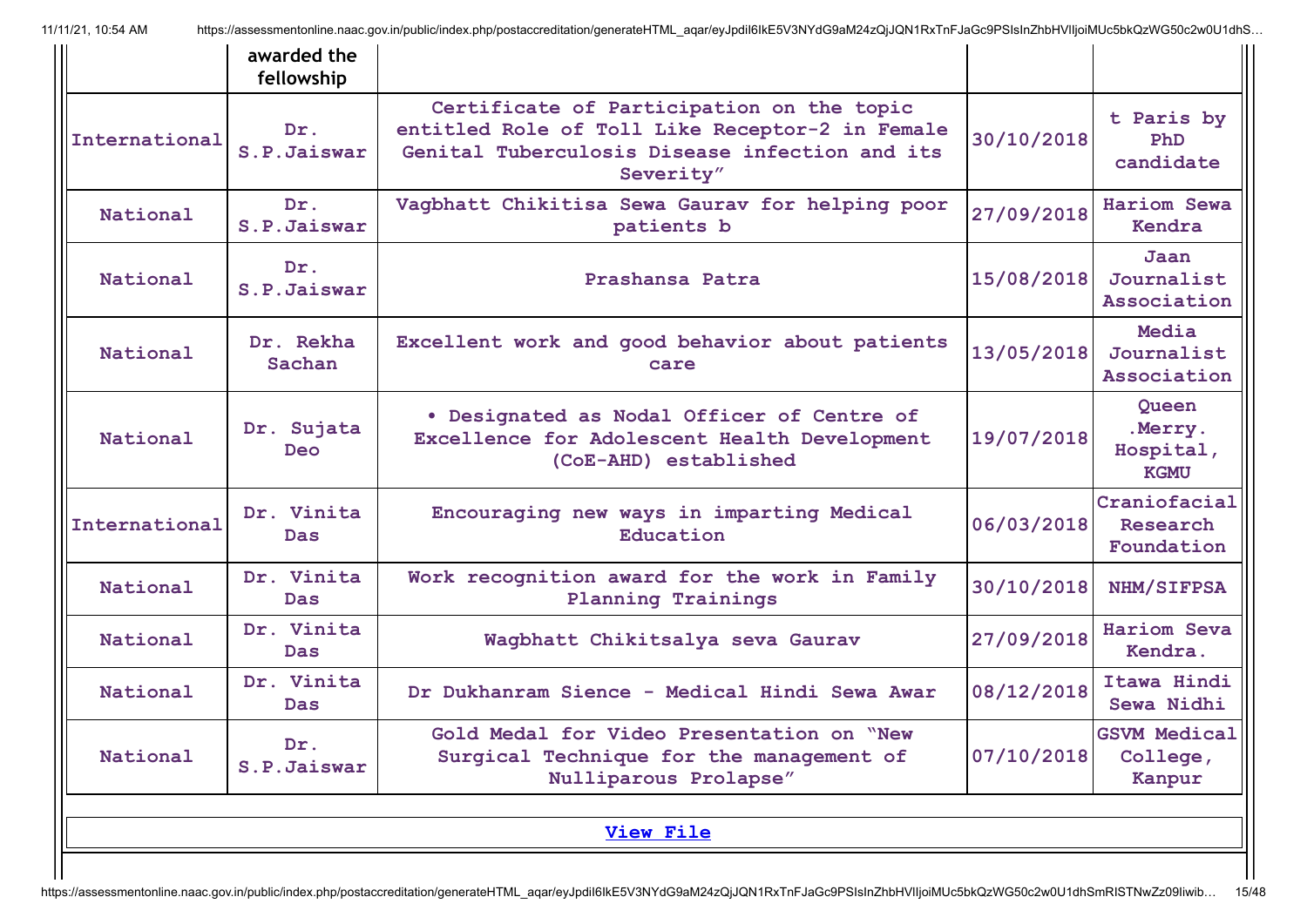| Name of Research fellowship                                                                                                                                                          | <b>Duration of</b><br>the<br>fellowship | <b>Funding</b><br>Agency     |
|--------------------------------------------------------------------------------------------------------------------------------------------------------------------------------------|-----------------------------------------|------------------------------|
| Post Doctoral Fellowship-Dr. Dinesh Kumar Sahu                                                                                                                                       | 730                                     | ICMR,<br><b>New</b><br>Delh  |
| Post Doctoral Fellowship- Dr. Kamini Srivastava (Women Scientist)                                                                                                                    | 1095                                    | ICMR,<br><b>New</b><br>Delh  |
| National Postdoctoral Felloship- Dr. Vinay Kumar Gupta                                                                                                                               | 1095                                    | ICMR,<br><b>New</b><br>Delhi |
| Research Associate-Dr. Mukesh Kumar Dwivedi                                                                                                                                          | 1095                                    | ICMR,<br><b>New</b><br>Delhi |
| Dr. Sangeeta Singh- Post Doctoral Fellow Epigenetic analysis of canididate genes<br>in type 2 diabetes with nephropathy: An approach towards the development of<br>diagnostic marker | 1095                                    | ICMR,<br><b>New</b><br>Delhi |
| National Postdoctoral Felloship- Dr. Smriti Chaurasia                                                                                                                                | 730                                     | ICMR,<br><b>New</b><br>Delhi |
| National Postdoctoral Fellowship -Dr. Vaibhav Mishra                                                                                                                                 | 730                                     | ICMR,<br><b>New</b><br>Delhi |
| Young Scientist- Dr. Babita SinghNeuropretective effect of Bacopaside I on m-TOR<br>signaling pathway against rotenone induced neurotoxicity                                         | 1095                                    | ICMR,<br><b>New</b><br>Delhi |
| Research Associate-Dr. Ankita Srivastava                                                                                                                                             | 1095                                    | ICMR,<br><b>New</b><br>Delhi |
| Research Associate-Dr. Syed Rizwan Hussain                                                                                                                                           | 730                                     | ICMR,<br><b>New</b>          |

3.1.2 – Number of JRFs, SRFs, Post Doctoral Fellows, Research Associates and other fellows in the Institution enrolled during the year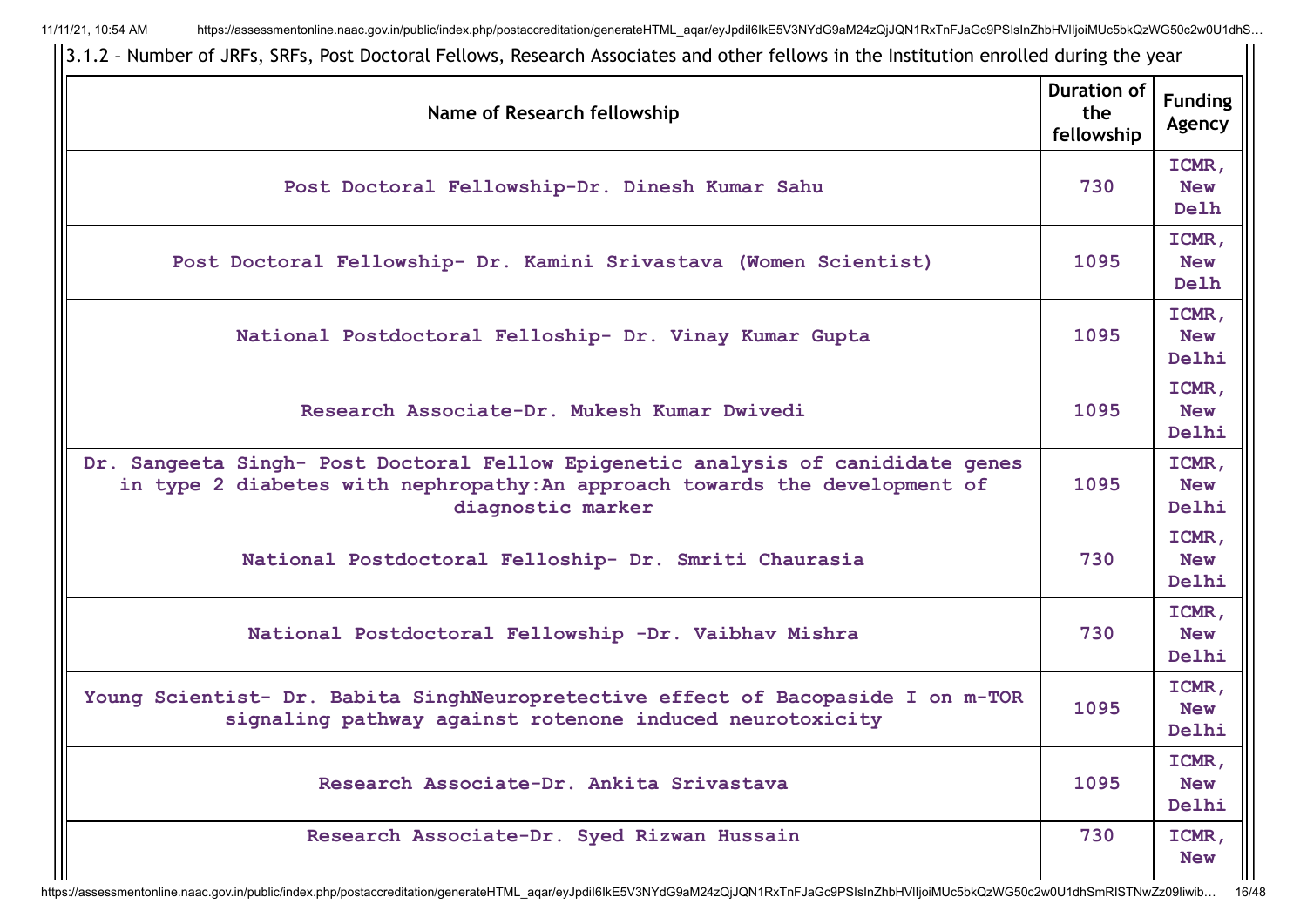```
Delhi
```

|                                          |                 |                                                                                                                                       |                                  | Delhi                              |
|------------------------------------------|-----------------|---------------------------------------------------------------------------------------------------------------------------------------|----------------------------------|------------------------------------|
|                                          |                 | <b>View File</b>                                                                                                                      |                                  |                                    |
| 3.2 - Resource Mobilization for Research |                 |                                                                                                                                       |                                  |                                    |
|                                          |                 | 3.2.1 - Research funds sanctioned and received from various agencies, industry and other organisations                                |                                  |                                    |
| Nature of the<br>Project                 | <b>Duration</b> | Name of the funding agency                                                                                                            | <b>Total grant</b><br>sanctioned | Amount received during the<br>year |
| Major Projects                           | 1095            | DHR, New Delhi                                                                                                                        | 1300000                          | 1300000                            |
| Minor Projects                           | 1095            | DHR, New Delhi                                                                                                                        | 6000000                          | 6000000                            |
| Minor Projects                           | 1095            | <b>UPCST, Lucknow</b>                                                                                                                 | 500000                           | 500000                             |
| Major Projects                           | 1094            | Jiv Daya foundation, Dallas, Texas,<br><b>USA</b>                                                                                     | 2084400                          | 2084400                            |
| Major Projects                           | 1017            | DBT, New Delhi                                                                                                                        | 104400                           | 104400                             |
| Minor Projects                           | 729             | <b>UPCST, Lucknow</b>                                                                                                                 | 500000                           | 500000                             |
| Minor Projects                           | 730             | ICMR, New Delhi                                                                                                                       | 5329000                          | 5329000                            |
| Major Projects                           | 1095            | <b>UPCST, Lucknow</b>                                                                                                                 | 600000                           | 600000                             |
| Major Projects                           | 1095            | DHR, New Delhi                                                                                                                        | 4788000                          | 4788000                            |
| Major Projects                           | 1095            | ICMR, New Delhi                                                                                                                       | 1028860                          | 1028860                            |
|                                          |                 | <b>View File</b>                                                                                                                      |                                  |                                    |
| 3.3 - Innovation Ecosystem               |                 |                                                                                                                                       |                                  |                                    |
|                                          |                 | 3.3.1 - Workshops/Seminars Conducted on Intellectual Property Rights (IPR) and Industry-Academia Innovative practices during the year |                                  |                                    |
|                                          |                 | Title of workshop/seminar                                                                                                             | Name of the Dept.                | Date                               |
|                                          |                 | Summer Immersion Program 2018                                                                                                         | <b>Innovation Cell</b>           | 01/06/2019                         |
|                                          |                 | Hackathon- 2018                                                                                                                       | <b>Innovation Cell</b>           | 01/06/2019                         |
|                                          |                 | Summer Immersion Program 2019                                                                                                         | Innovation Cell                  | 15/06/2019                         |
|                                          |                 | <b>View File</b>                                                                                                                      |                                  |                                    |

https://assessmentonline.naac.gov.in/public/index.php/postaccreditation/generateHTML\_aqar/eyJpdiI6IkE5V3NYdG9aM24zQjJQN1RxTnFJaGc9PSIsInZhbHVlIjoiMUc5bkQzWG50c2w0U1dhSmRISTNwZz09Iiwib... 17/48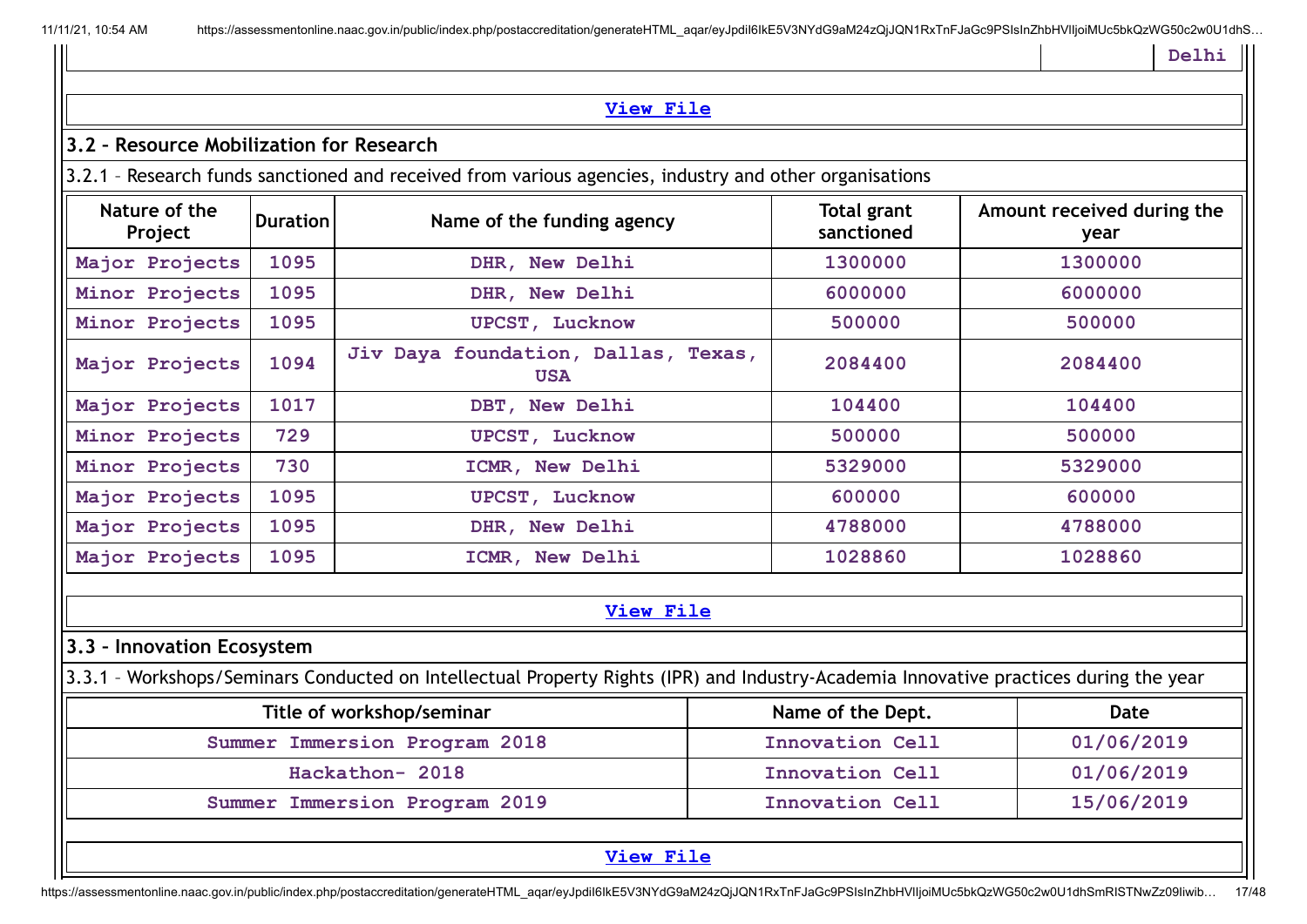$\overline{11}$ 

| Name of<br>Date of<br>Title of the innovation<br><b>Awarding Agency</b><br>Awardee<br>award<br>Dr Rishi<br>International Innovation<br>01/03/2019<br>Innovation Award and Gold Medal<br>Sethi<br>Fair. Hyderabad<br>Gandhian Young Technological<br>Dr Arshad<br>05/04/2019<br><b>SRISTI</b><br>Innovation (GYTI) Award<br>Ahmed<br><b>View File</b><br>3.3.3 - No. of Incubation centre created, start-ups incubated on campus during the year<br><b>Incubation Center</b><br><b>Sponsered By</b><br>Name of the Start-up<br><b>Nature of Start-up</b><br><b>Date of Commencement</b><br><b>Name</b><br>Nill<br><b>NIL</b><br><b>NIL</b><br><b>NIL</b><br><b>NIL</b><br><b>NIL</b><br>No file uploaded.<br>3.4 - Research Publications and Awards<br>3.4.1 - Ph. Ds awarded during the year<br>Name of the Department<br>Number of PhD's Awarded<br>Orthopaedic Surgery<br>$\overline{2}$<br>Oral Maxillofacial Surgery<br>$\mathbf{1}$<br>8<br>Biochemistry<br>$\overline{2}$<br>Paediatrics<br>$\overline{2}$<br>Physiology<br>3<br>Microbiology<br>3<br>Obstetrics and Gynaecology<br>$\overline{2}$<br>Forensic Medicine and Toxicology<br>$\overline{2}$<br>Pathology<br>Community Medicine and Public Health<br>$\overline{2}$<br>Periodontology<br>1 | 3.3.2 - Awards for Innovation won by Institution/Teachers/Research scholars/Students during the year |  |  |  |  |  |                           |                           |
|--------------------------------------------------------------------------------------------------------------------------------------------------------------------------------------------------------------------------------------------------------------------------------------------------------------------------------------------------------------------------------------------------------------------------------------------------------------------------------------------------------------------------------------------------------------------------------------------------------------------------------------------------------------------------------------------------------------------------------------------------------------------------------------------------------------------------------------------------------------------------------------------------------------------------------------------------------------------------------------------------------------------------------------------------------------------------------------------------------------------------------------------------------------------------------------------------------------------------------------------------------------|------------------------------------------------------------------------------------------------------|--|--|--|--|--|---------------------------|---------------------------|
|                                                                                                                                                                                                                                                                                                                                                                                                                                                                                                                                                                                                                                                                                                                                                                                                                                                                                                                                                                                                                                                                                                                                                                                                                                                              |                                                                                                      |  |  |  |  |  |                           | Category                  |
|                                                                                                                                                                                                                                                                                                                                                                                                                                                                                                                                                                                                                                                                                                                                                                                                                                                                                                                                                                                                                                                                                                                                                                                                                                                              |                                                                                                      |  |  |  |  |  | Medical<br><b>Devices</b> |                           |
|                                                                                                                                                                                                                                                                                                                                                                                                                                                                                                                                                                                                                                                                                                                                                                                                                                                                                                                                                                                                                                                                                                                                                                                                                                                              |                                                                                                      |  |  |  |  |  |                           | Medical<br><b>Devices</b> |
|                                                                                                                                                                                                                                                                                                                                                                                                                                                                                                                                                                                                                                                                                                                                                                                                                                                                                                                                                                                                                                                                                                                                                                                                                                                              |                                                                                                      |  |  |  |  |  |                           |                           |
|                                                                                                                                                                                                                                                                                                                                                                                                                                                                                                                                                                                                                                                                                                                                                                                                                                                                                                                                                                                                                                                                                                                                                                                                                                                              |                                                                                                      |  |  |  |  |  |                           |                           |
|                                                                                                                                                                                                                                                                                                                                                                                                                                                                                                                                                                                                                                                                                                                                                                                                                                                                                                                                                                                                                                                                                                                                                                                                                                                              |                                                                                                      |  |  |  |  |  |                           |                           |
|                                                                                                                                                                                                                                                                                                                                                                                                                                                                                                                                                                                                                                                                                                                                                                                                                                                                                                                                                                                                                                                                                                                                                                                                                                                              |                                                                                                      |  |  |  |  |  |                           |                           |
|                                                                                                                                                                                                                                                                                                                                                                                                                                                                                                                                                                                                                                                                                                                                                                                                                                                                                                                                                                                                                                                                                                                                                                                                                                                              |                                                                                                      |  |  |  |  |  |                           |                           |
|                                                                                                                                                                                                                                                                                                                                                                                                                                                                                                                                                                                                                                                                                                                                                                                                                                                                                                                                                                                                                                                                                                                                                                                                                                                              |                                                                                                      |  |  |  |  |  |                           |                           |
|                                                                                                                                                                                                                                                                                                                                                                                                                                                                                                                                                                                                                                                                                                                                                                                                                                                                                                                                                                                                                                                                                                                                                                                                                                                              |                                                                                                      |  |  |  |  |  |                           |                           |
|                                                                                                                                                                                                                                                                                                                                                                                                                                                                                                                                                                                                                                                                                                                                                                                                                                                                                                                                                                                                                                                                                                                                                                                                                                                              |                                                                                                      |  |  |  |  |  |                           |                           |
|                                                                                                                                                                                                                                                                                                                                                                                                                                                                                                                                                                                                                                                                                                                                                                                                                                                                                                                                                                                                                                                                                                                                                                                                                                                              |                                                                                                      |  |  |  |  |  |                           |                           |
|                                                                                                                                                                                                                                                                                                                                                                                                                                                                                                                                                                                                                                                                                                                                                                                                                                                                                                                                                                                                                                                                                                                                                                                                                                                              |                                                                                                      |  |  |  |  |  |                           |                           |
|                                                                                                                                                                                                                                                                                                                                                                                                                                                                                                                                                                                                                                                                                                                                                                                                                                                                                                                                                                                                                                                                                                                                                                                                                                                              |                                                                                                      |  |  |  |  |  |                           |                           |
|                                                                                                                                                                                                                                                                                                                                                                                                                                                                                                                                                                                                                                                                                                                                                                                                                                                                                                                                                                                                                                                                                                                                                                                                                                                              |                                                                                                      |  |  |  |  |  |                           |                           |
|                                                                                                                                                                                                                                                                                                                                                                                                                                                                                                                                                                                                                                                                                                                                                                                                                                                                                                                                                                                                                                                                                                                                                                                                                                                              |                                                                                                      |  |  |  |  |  |                           |                           |
|                                                                                                                                                                                                                                                                                                                                                                                                                                                                                                                                                                                                                                                                                                                                                                                                                                                                                                                                                                                                                                                                                                                                                                                                                                                              |                                                                                                      |  |  |  |  |  |                           |                           |
|                                                                                                                                                                                                                                                                                                                                                                                                                                                                                                                                                                                                                                                                                                                                                                                                                                                                                                                                                                                                                                                                                                                                                                                                                                                              |                                                                                                      |  |  |  |  |  |                           |                           |
|                                                                                                                                                                                                                                                                                                                                                                                                                                                                                                                                                                                                                                                                                                                                                                                                                                                                                                                                                                                                                                                                                                                                                                                                                                                              |                                                                                                      |  |  |  |  |  |                           |                           |
|                                                                                                                                                                                                                                                                                                                                                                                                                                                                                                                                                                                                                                                                                                                                                                                                                                                                                                                                                                                                                                                                                                                                                                                                                                                              |                                                                                                      |  |  |  |  |  |                           |                           |
|                                                                                                                                                                                                                                                                                                                                                                                                                                                                                                                                                                                                                                                                                                                                                                                                                                                                                                                                                                                                                                                                                                                                                                                                                                                              |                                                                                                      |  |  |  |  |  |                           |                           |
|                                                                                                                                                                                                                                                                                                                                                                                                                                                                                                                                                                                                                                                                                                                                                                                                                                                                                                                                                                                                                                                                                                                                                                                                                                                              |                                                                                                      |  |  |  |  |  |                           |                           |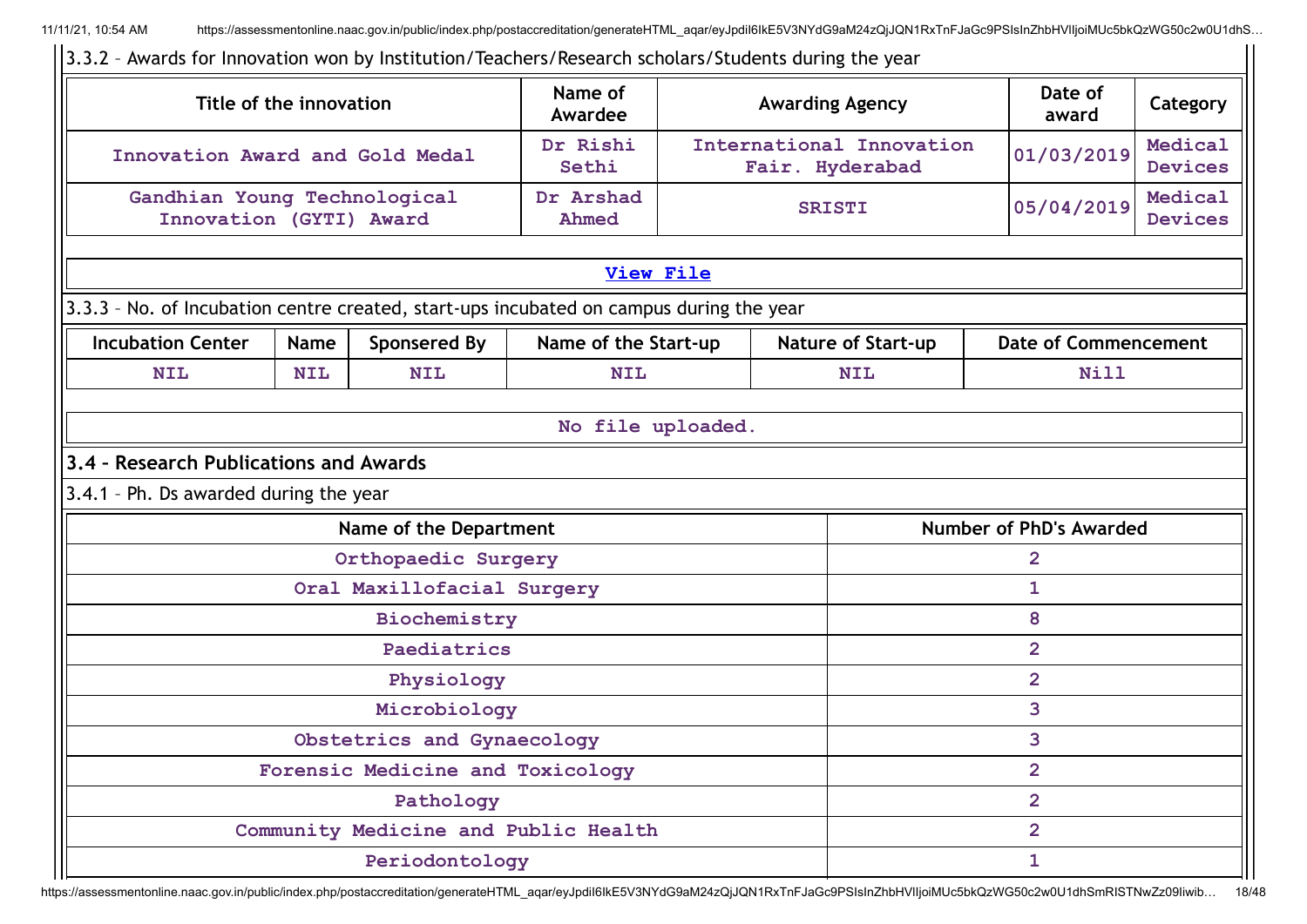|                 | Paediatric Orthopaedics                                                                                                                 |                              |                | 1                              |  |  |
|-----------------|-----------------------------------------------------------------------------------------------------------------------------------------|------------------------------|----------------|--------------------------------|--|--|
|                 | Medicine                                                                                                                                |                              |                | 1                              |  |  |
|                 | Centre for Advanced Research                                                                                                            |                              |                | $\overline{2}$                 |  |  |
|                 | Prosthodontics, Crown and Bridges                                                                                                       |                              |                | 1                              |  |  |
|                 | Pharmacology and Therapeutics                                                                                                           |                              |                | $\overline{2}$                 |  |  |
|                 | Geriatric Mental Health                                                                                                                 |                              |                | 1                              |  |  |
|                 | Cardiology                                                                                                                              |                              |                | 1                              |  |  |
|                 | Urology                                                                                                                                 |                              |                | 1                              |  |  |
|                 | Pulmonary and Critical Care Medicine                                                                                                    |                              |                |                                |  |  |
|                 | 3.4.2 - Research Publications in the Journals notified on UGC website during the year                                                   |                              |                |                                |  |  |
| <b>Type</b>     | <b>Department</b>                                                                                                                       | <b>Number of Publication</b> |                | Average Impact Factor (if any) |  |  |
| International   | Anaesthesiology and Critical Care                                                                                                       |                              | $\overline{2}$ | $\mathbf{0}$                   |  |  |
| International   | Biochemistry                                                                                                                            |                              | $\overline{2}$ | $\Omega$                       |  |  |
| International   | Cardiology                                                                                                                              |                              | 3              | $\Omega$                       |  |  |
| International   | Cardiovascular Thoracic Surgery                                                                                                         |                              | 1              | $\mathbf{0}$                   |  |  |
| National        | Cardiovnascular Thoracic Surgery                                                                                                        |                              | 1              | $\Omega$                       |  |  |
| National        | Center for Advance Research                                                                                                             |                              | 1              | $\mathbf{0}$                   |  |  |
| International   | Center for Advance Research                                                                                                             | 1                            |                | $\mathbf{0}$                   |  |  |
| National        | Clinical Hematology                                                                                                                     |                              | 1              | $\mathbf{0}$                   |  |  |
| International   | <b>Community Medicine</b>                                                                                                               |                              | 3              | $\mathbf{0}$                   |  |  |
| National        | Conservative Dentistry Endodontics                                                                                                      | 1                            |                | $\mathbf{0}$                   |  |  |
|                 | <b>View File</b>                                                                                                                        |                              |                |                                |  |  |
|                 |                                                                                                                                         |                              |                |                                |  |  |
| during the year | 3.4.3 - Books and Chapters in edited Volumes / Books published, and papers in National/International Conference Proceedings per Teacher |                              |                |                                |  |  |
|                 | <b>Department</b>                                                                                                                       |                              |                | <b>Number of Publication</b>   |  |  |
|                 | Public Health Dentistry                                                                                                                 |                              |                | 8                              |  |  |
|                 |                                                                                                                                         |                              |                |                                |  |  |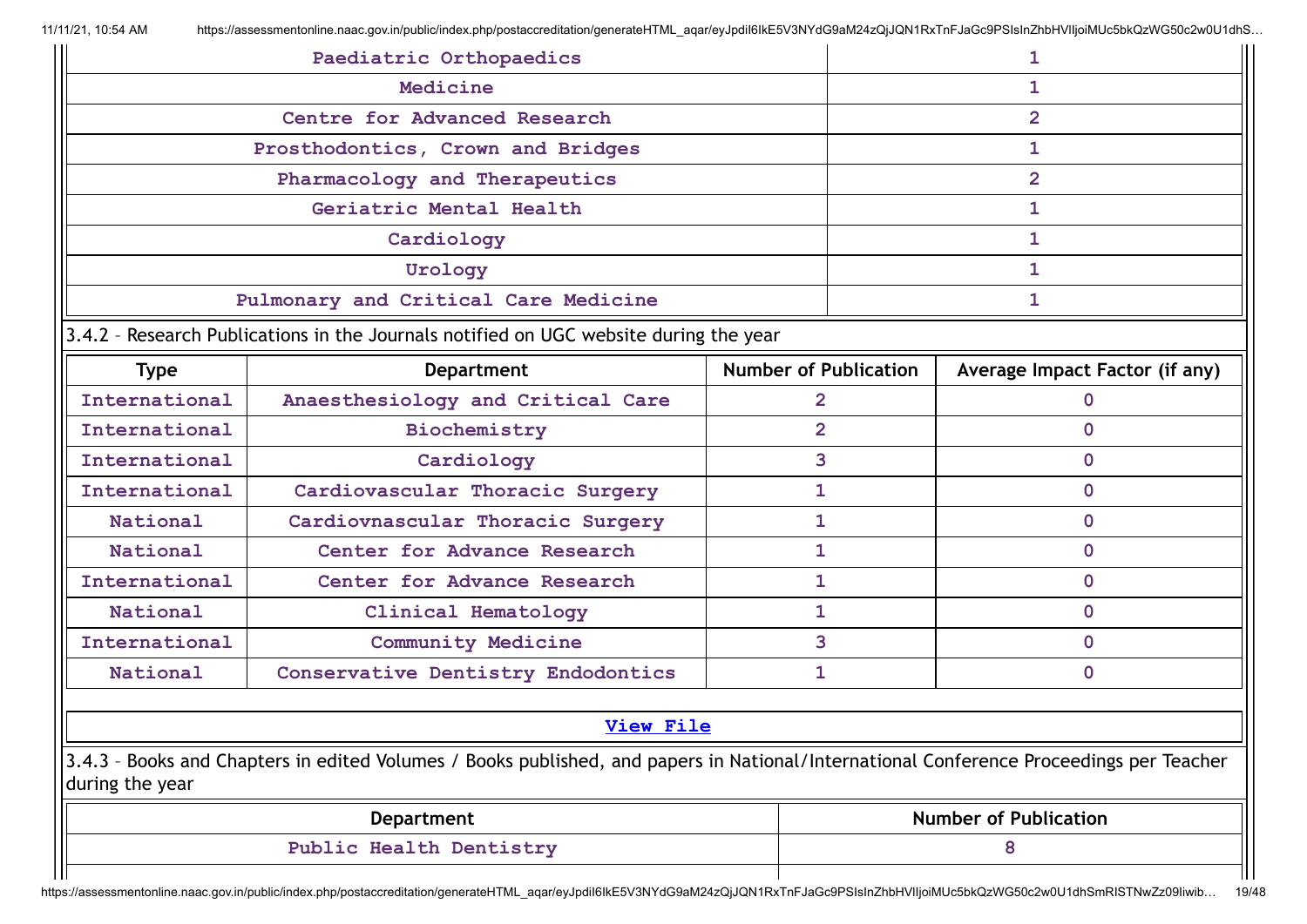| Prosthodontics                                                                                                                                                        |    | 9                 |                         |                  |
|-----------------------------------------------------------------------------------------------------------------------------------------------------------------------|----|-------------------|-------------------------|------------------|
| Periodontology                                                                                                                                                        |    | 10                |                         |                  |
| Oral Medicine Radiology                                                                                                                                               |    | 7                 |                         |                  |
| Microbiology                                                                                                                                                          |    | 6                 |                         |                  |
| <b>Neuro Surgery</b>                                                                                                                                                  |    | 6                 |                         |                  |
| Urology                                                                                                                                                               |    | 6                 |                         |                  |
| Oral Maxillofacial Surgery                                                                                                                                            | 16 |                   |                         |                  |
| Obstetrics Gynecology                                                                                                                                                 |    | 14                |                         |                  |
| Cardiology                                                                                                                                                            |    | $12 \overline{ }$ |                         |                  |
| <b>View File</b>                                                                                                                                                      |    |                   |                         |                  |
| 3.4.4 - Patents published/awarded/applied during the year                                                                                                             |    |                   |                         |                  |
|                                                                                                                                                                       |    |                   |                         |                  |
| <b>Patent Details</b>                                                                                                                                                 |    | Patent<br>status  | Patent<br><b>Number</b> | Date of<br>Award |
| Innovating of Metal Catheter with inbuilt mirror for female use and named                                                                                             |    |                   |                         |                  |
| it as reusable meatus visualizing CIC canula (MV CIC Canula)                                                                                                          |    | Filed             | 10                      | 01/01/2018       |
| A Technique of Tourniquet application in Placenta Accreta Cases                                                                                                       |    | Filed             | 13                      | 01/01/2018       |
| for innovating of Electric Dental Lamp                                                                                                                                |    | Filed             | 12                      | 01/01/2018       |
| for developing a surgical instrument (Singh-Agrawal ruler)                                                                                                            |    | Filed             | 16                      | 01/01/2018       |
| for inventing A stent for the accurate placement of implant retained<br>auricular prosthesis                                                                          |    | Filed             | 18                      |                  |
| A Novel formulation for use in therapy and prevention of Japanese<br>encephalitis virus induced acute encephalitis syndrome (AES)                                     |    | Filed             | 15                      | 01/01/2018       |
| For disgning A Consistometer                                                                                                                                          |    | Filed             | 19                      |                  |
|                                                                                                                                                                       |    |                   |                         | 01/01/2018       |
| <b>View File</b>                                                                                                                                                      |    |                   |                         |                  |
| 3.4.5 - Bibliometrics of the publications during the last academic year based on average citation index in Scopus/ Web of Science or<br>PubMed/ Indian Citation Index |    |                   |                         | 01/01/2018       |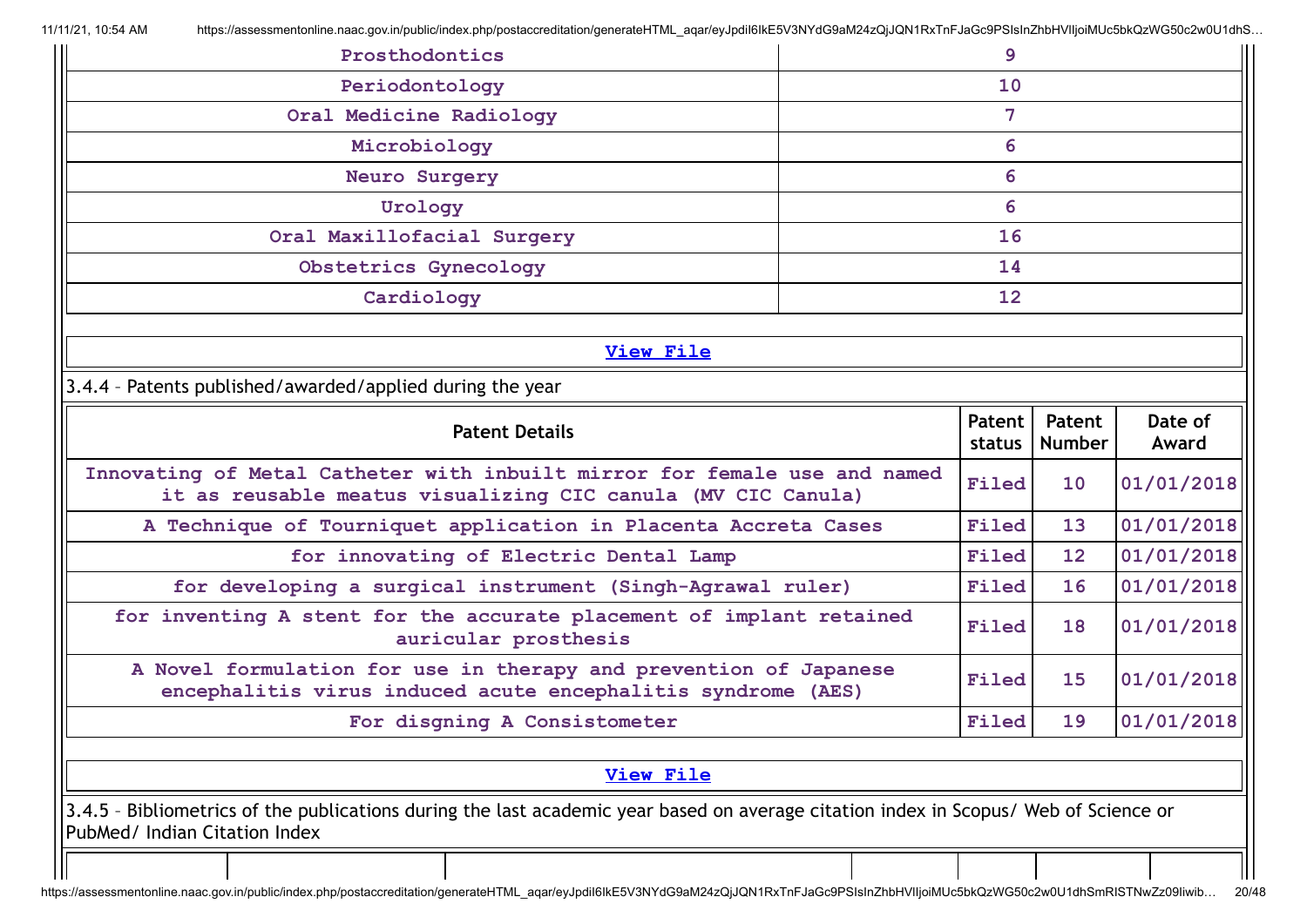| Title of the<br>Paper             | Name of Author                                                                       | Title of journal                                                                                                                                            | Year of<br>publication | Index        | Citation Institutional<br>affiliation<br>as<br>mentioned<br>in the<br>publication | Number<br><b>of</b><br><b>citations</b><br>excluding<br>self<br>citation |
|-----------------------------------|--------------------------------------------------------------------------------------|-------------------------------------------------------------------------------------------------------------------------------------------------------------|------------------------|--------------|-----------------------------------------------------------------------------------|--------------------------------------------------------------------------|
| Heart Views.                      | Ghosh GC, Ghosh<br>RK, Bandyopadhyay<br>D, Chatterjee K,<br>Aneja A.                 | Ranolazine: Multifaceted Role<br>beyond Coronary Artery Disease, a<br>Recent Perspective. Heart Views.                                                      | 2018                   | 4            | <b>KGMU</b>                                                                       | 4                                                                        |
| Ayu                               | Rastogi S, Pandey<br>N, Sachdev K.                                                   | Linking Prameha etiology with<br>diabetes mellitus: Inferences<br>from a matched case-control<br>study. Ayu                                                 | 2018                   | 1            | <b>KGMU</b>                                                                       | 1                                                                        |
| Polymers<br>(Basel)               | Wang J, Wu J, Lu<br>L, Ma AQ, Hu WS,<br>Wu WP, Wu Y, Sun<br>YC, Singh A,<br>Kumar A. | Two Chemically Stable Cd(II)<br>Polymers as Fluorescent Sensor<br>and Photocatalyst for Aromatic<br>Dyes. Polymers (Basel).                                 | 2018                   | 4            | <b>KGMU</b>                                                                       | 4                                                                        |
| Indian J Surg<br>Oncol            | Bhalla S, Akhtar<br>N, Prakash P,<br>Kumari M, Goel<br>MM.                           | Carcinosarcoma of Submandibular<br>Salivary Gland with a Rare<br>Sarcomatous Variant.                                                                       | 2018                   | $\mathbf{2}$ | <b>KGMU</b>                                                                       | $\overline{2}$                                                           |
| Can J<br>Gastroenterol<br>Hepatol | Sharma KL, Bhatia<br>V, Agarwal P,<br>Kumar A.                                       | Gastrointestinal Cancers:<br>Molecular Genetics and Biomarkers                                                                                              | 2018                   | 6            | <b>KGMU</b>                                                                       | 6                                                                        |
| <b>J</b> Pediatr<br>Neurosci      | Kar SK, Das A,<br>Pandey S, Gupta<br><b>B.</b>                                       | Kluver-Bucy Syndrome in an<br>Adolescent Girl: A Sequel of<br>Encephalitis.                                                                                 | 2018                   | $\mathbf{2}$ | <b>KGMU</b>                                                                       | $\overline{2}$                                                           |
| Int J Adolesc<br>Med Health       | Kumar S, Kumari<br>P, Gupta R, Singh<br>SK, Sinha S,<br>Mehta P,<br>Chourasia SK     | Knowledge and awareness of oral<br>cancer and impact of pictorial<br>warnings on the willingness to<br>quit tobacco in young tobacco<br>consumers in India. | 2018                   | 1            | <b>KGMU</b>                                                                       | 1                                                                        |
|                                   |                                                                                      |                                                                                                                                                             |                        |              |                                                                                   |                                                                          |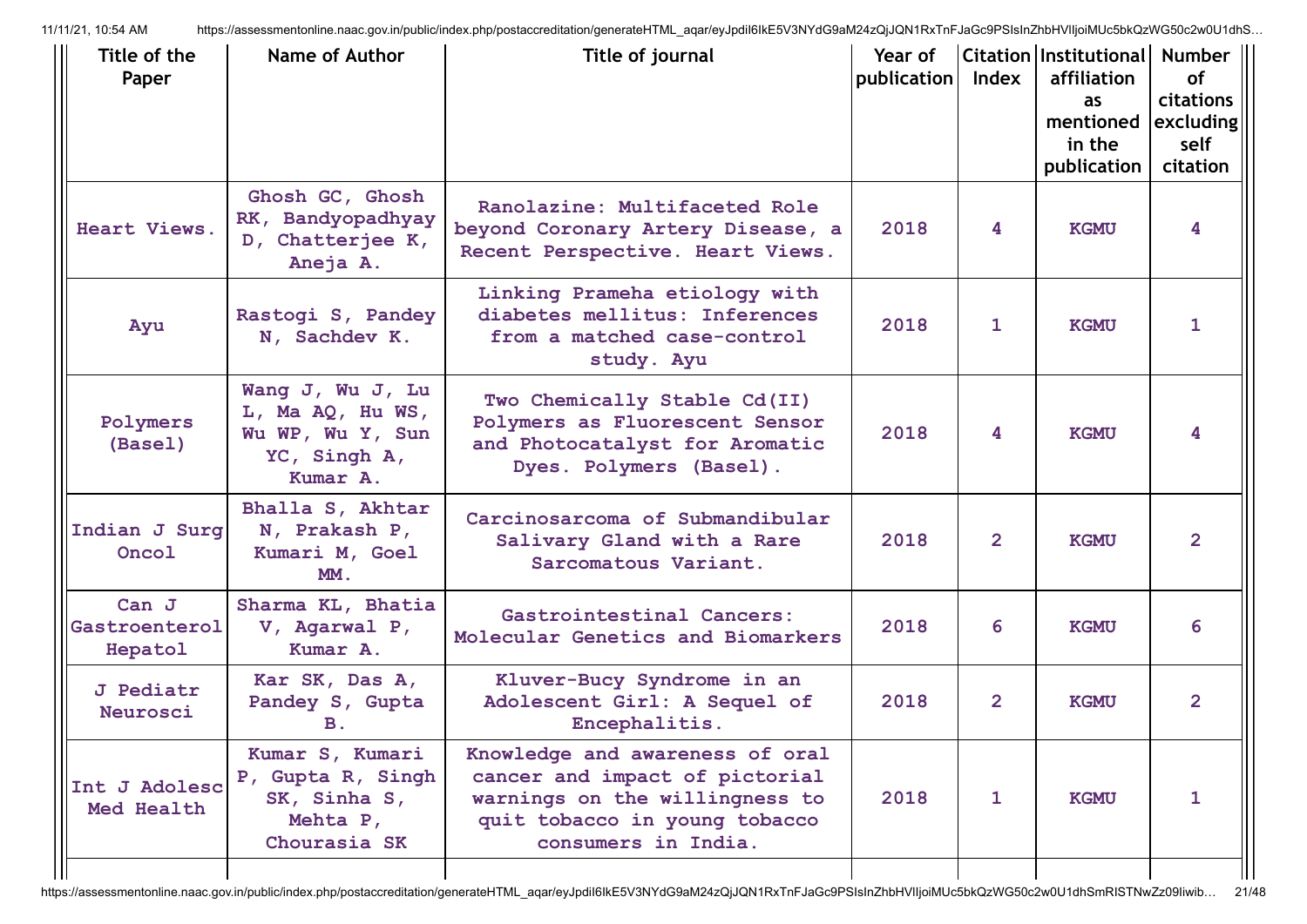| Metabolomics                  | Paul A, Kumar S,<br>Raj A, Sonkar AA,<br>Jain S, Singhai<br>A, Roy R. | Alteration in lipid composition<br>differentiates breast cancer<br>tissues: a (1) H HRMAS NMR<br>metabolomic study. Metabolomics.                                 | 2018                                       | 6              | <b>KGMU</b>                                                        | 6                                                                        |
|-------------------------------|-----------------------------------------------------------------------|-------------------------------------------------------------------------------------------------------------------------------------------------------------------|--------------------------------------------|----------------|--------------------------------------------------------------------|--------------------------------------------------------------------------|
| Ann Neurosci                  | Soni RM, Tiwari<br>SC, Mahdi AA,<br>Kohli N.                          | Serum Homocysteine and Behavioral<br>and Psychological Symptoms of<br>Dementia: Is There Any<br>Correlation in Alzheimers<br>Disease? Ann Neurosci.               | 2018                                       | $\overline{2}$ | <b>KGMU</b>                                                        | $\overline{2}$                                                           |
| J Obstet<br>Gynaecol<br>India | Singh U, Solanki<br>V, Mehrotra S,<br>Sharma R.                       | An Evaluation of Applicability of<br>Salivary Uric Acid Measurement in<br>Preeclampsia and Normal Pregnancy<br>and Its Correlation with Serum<br><b>Uric Acid</b> | 2018                                       | 4              | <b>KGMU</b>                                                        | 4                                                                        |
|                               |                                                                       |                                                                                                                                                                   |                                            |                |                                                                    |                                                                          |
|                               |                                                                       | <b>View File</b>                                                                                                                                                  |                                            |                |                                                                    |                                                                          |
|                               |                                                                       | 3.4.6 - h-Index of the Institutional Publications during the year. (based on Scopus/ Web of science)                                                              |                                            |                |                                                                    |                                                                          |
|                               |                                                                       |                                                                                                                                                                   |                                            |                |                                                                    |                                                                          |
| Title of the<br>Paper         | Name of Author                                                        | Title of journal                                                                                                                                                  | Year of<br>publication   index   excluding | h-             | <b>Number</b><br><b>of</b><br><b>citations</b><br>self<br>citation | Institutional<br>affiliation<br>as<br>mentioned<br>in the<br>publication |
| Heart Views.                  | Ghosh GC, Ghosh<br>RK, Bandyopadhyay<br>D, Chatterjee K,<br>Aneja A.  | Ranolazine: Multifaceted Role<br>beyond Coronary Artery Disease, a<br>Recent Perspective. Heart Views.                                                            | 2018                                       | 21             | 4                                                                  | <b>KGMU</b>                                                              |
| Ayu                           | Rastogi S, Pandey<br>N, Sachdev K.                                    | Linking Prameha etiology with<br>diabetes mellitus: Inferences from<br>a matched case-control study. Ayu                                                          | 2018                                       | 21             | 1                                                                  | <b>KGMU</b>                                                              |

https://assessmentonline.naac.gov.in/public/index.php/postaccreditation/generateHTML\_aqar/eyJpdiI6IkE5V3NYdG9aM24zQjJQN1RxTnFJaGc9PSIsInZhbHVlIjoiMUc5bkQzWG50c2w0U1dhSmRISTNwZz09Iiwib... 22/48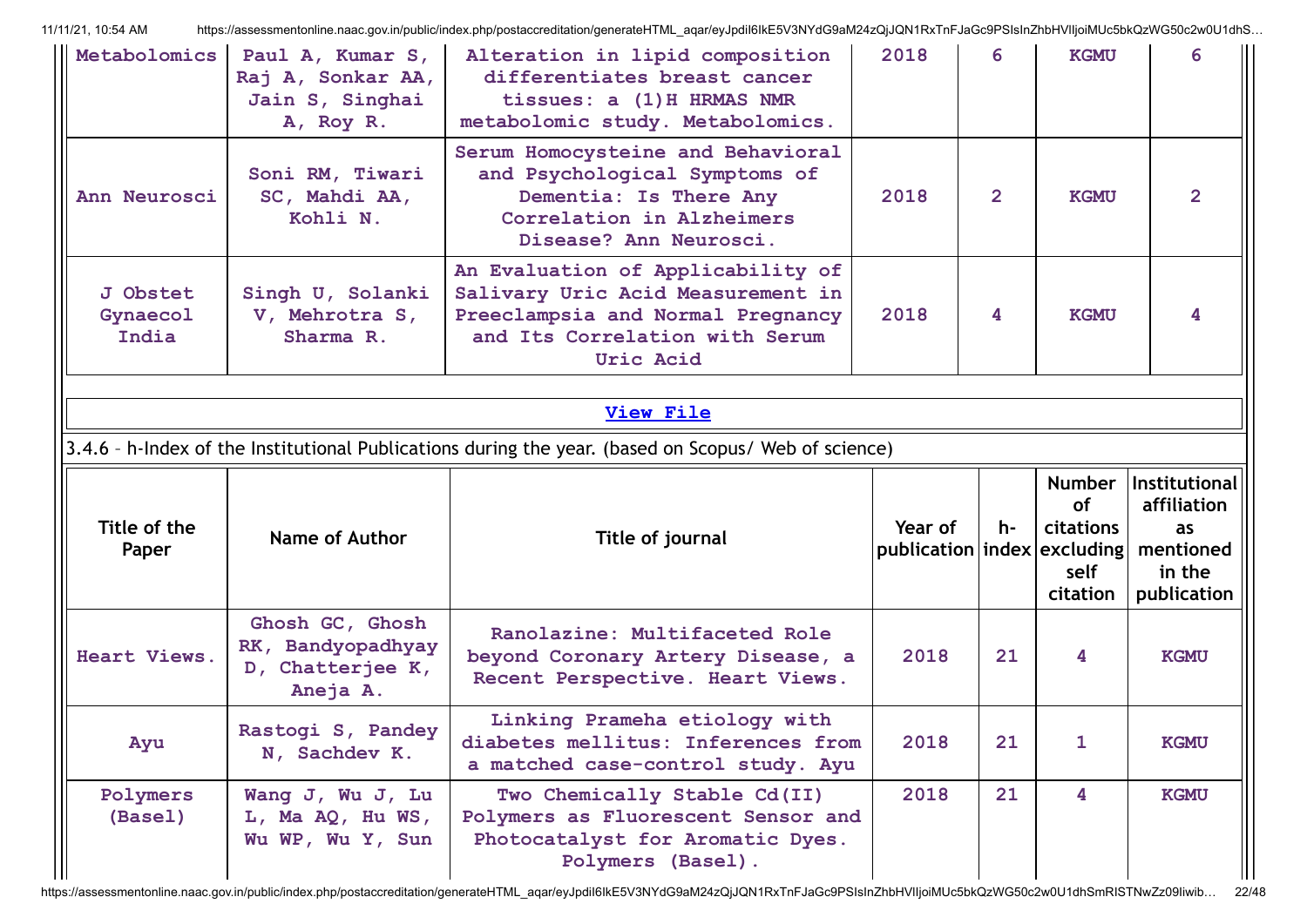|                                   | YC, Singh A, Kumar<br>Α.                                                                    |                                                                                                                                                             |      |    |                |             |  |  |
|-----------------------------------|---------------------------------------------------------------------------------------------|-------------------------------------------------------------------------------------------------------------------------------------------------------------|------|----|----------------|-------------|--|--|
| Indian J Surg<br>Oncol            | Bhalla S, Akhtar<br>N, Prakash P,<br>Kumari M, Goel MM.                                     | Carcinosarcoma of Submandibular<br>Salivary Gland with a Rare<br>Sarcomatous Variant.                                                                       | 2018 | 21 | $\mathbf{2}$   | <b>KGMU</b> |  |  |
| Can J<br>Gastroenterol<br>Hepatol | Sharma KL, Bhatia<br>V, Agarwal P,<br>Kumar A.                                              | Gastrointestinal Cancers: Molecular<br>Genetics and Biomarkers                                                                                              | 2018 | 21 | 6              | <b>KGMU</b> |  |  |
| <b>J</b> Pediatr<br>Neurosci      | Kar SK, Das A,<br>Pandey S, Gupta B.                                                        | Kluver-Bucy Syndrome in an<br>Adolescent Girl: A Sequel of<br>Encephalitis.                                                                                 | 2018 | 21 | $\overline{2}$ | <b>KGMU</b> |  |  |
| Med Health                        | Kumar S, Kumari P,<br>Int J Adolesc Gupta R, Singh SK,<br>Sinha S, Mehta P,<br>Chourasia SK | Knowledge and awareness of oral<br>cancer and impact of pictorial<br>warnings on the willingness to quit<br>tobacco in young tobacco consumers<br>in India. | 2018 | 21 | 1              | <b>KGMU</b> |  |  |
| Metabolomics                      | Paul A, Kumar S,<br>Raj A, Sonkar AA,<br>Jain S, Singhai A,<br>Roy R.                       | Alteration in lipid composition<br>differentiates breast cancer<br>tissues: a (1) H HRMAS NMR<br>metabolomic study. Metabolomics.                           | 2018 | 21 | 6              | <b>KGMU</b> |  |  |
| Ann Neurosci                      | Soni RM, Tiwari<br>SC, Mahdi AA,<br>Kohli N.                                                | Serum Homocysteine and Behavioral<br>and Psychological Symptoms of<br>Dementia: Is There Any Correlation<br>in Alzheimers Disease? Ann<br>Neurosci.         | 2018 | 21 | $\mathbf{2}$   | <b>KGMU</b> |  |  |
| J Obstet<br>Gynaecol<br>India     | Singh U, Solanki<br>V, Mehrotra S,<br>Sharma R.                                             | An Evaluation of Applicability of<br>Salivary Uric Acid Measurement in<br>Preeclampsia and Normal Pregnancy<br>and Its Correlation with Serum Uric<br>Acid  | 2018 | 21 | 4              | <b>KGMU</b> |  |  |
|                                   | <b>View File</b>                                                                            |                                                                                                                                                             |      |    |                |             |  |  |
|                                   |                                                                                             | 3.4.7 - Faculty participation in Seminars/Conferences and Symposia during the year                                                                          |      |    |                |             |  |  |
|                                   |                                                                                             |                                                                                                                                                             |      |    |                |             |  |  |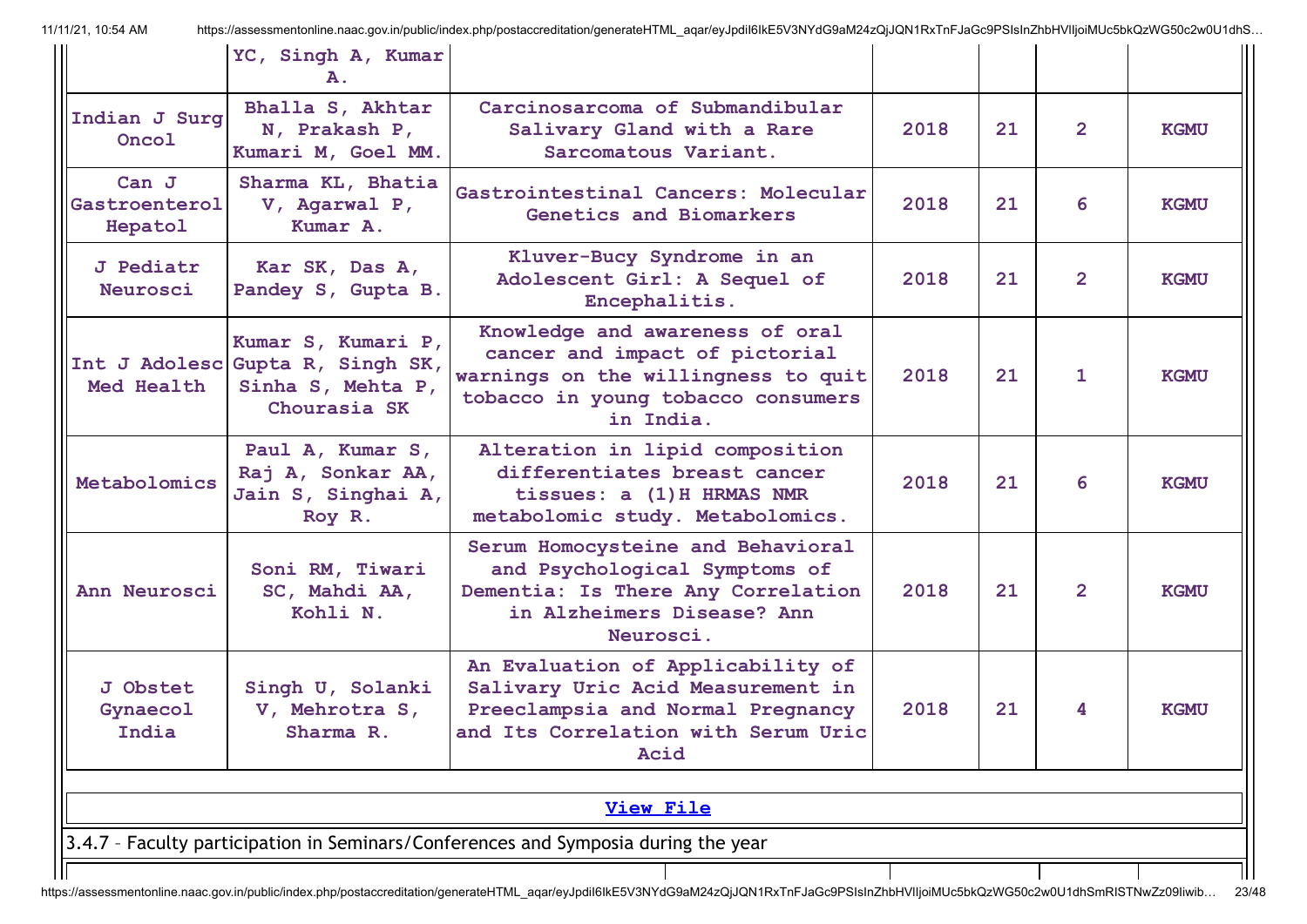| <b>Number of Faculty</b>                                                                                                                                                                                            |                                |  |                              | International                           | <b>National</b>              | <b>State</b>     |  | Local                 |
|---------------------------------------------------------------------------------------------------------------------------------------------------------------------------------------------------------------------|--------------------------------|--|------------------------------|-----------------------------------------|------------------------------|------------------|--|-----------------------|
| Attended/Seminars/Workshops                                                                                                                                                                                         |                                |  |                              | 325                                     | 1245                         | 456              |  | 2546                  |
| Presented papers                                                                                                                                                                                                    |                                |  |                              | 310                                     | 1145                         | 388              |  | 1109                  |
| Resource persons                                                                                                                                                                                                    |                                |  |                              | 36                                      | 459                          | 511              |  | 523                   |
|                                                                                                                                                                                                                     |                                |  |                              |                                         |                              |                  |  |                       |
| <b>View File</b>                                                                                                                                                                                                    |                                |  |                              |                                         |                              |                  |  |                       |
| 3.5 - Consultancy                                                                                                                                                                                                   |                                |  |                              |                                         |                              |                  |  |                       |
| 3.5.1 - Revenue generated from Consultancy during the year                                                                                                                                                          |                                |  |                              |                                         |                              |                  |  |                       |
| Name of the Consultan(s)<br>department                                                                                                                                                                              | Name of consultancy<br>project |  |                              | <b>Consulting/Sponsoring</b><br>Agency  | Revenue generated (amount in | rupees)          |  |                       |
| <b>NIL</b>                                                                                                                                                                                                          | <b>NIL</b>                     |  |                              | <b>NIL</b>                              |                              | $\boldsymbol{0}$ |  |                       |
|                                                                                                                                                                                                                     |                                |  |                              |                                         |                              |                  |  |                       |
| <b>View File</b>                                                                                                                                                                                                    |                                |  |                              |                                         |                              |                  |  |                       |
| 3.5.2 - Revenue generated from Corporate Training by the institution during the year                                                                                                                                |                                |  |                              |                                         |                              |                  |  |                       |
| Name of the Consultan(s)<br>department                                                                                                                                                                              | Title of the<br>programme      |  | Agency seeking /<br>training | Revenue generated (amount in<br>rupees) |                              |                  |  | Number of<br>trainees |
| <b>NIL</b>                                                                                                                                                                                                          | <b>NIL</b>                     |  | <b>NIL</b>                   | $\mathbf 0$                             |                              | $\mathbf{0}$     |  |                       |
|                                                                                                                                                                                                                     |                                |  |                              |                                         |                              |                  |  |                       |
|                                                                                                                                                                                                                     |                                |  | <b>View File</b>             |                                         |                              |                  |  |                       |
| 3.6 - Extension Activities                                                                                                                                                                                          |                                |  |                              |                                         |                              |                  |  |                       |
| 3.6.1 - Number of extension and outreach programmes conducted in collaboration with industry, community and Non-Government<br>Organisations through NSS/NCC/Red cross/Youth Red Cross (YRC) etc., during the year   |                                |  |                              |                                         |                              |                  |  |                       |
| Number of<br>Number of<br>teachers<br>students<br>Title of the activities<br>Organising unit/agency/ collaborating agency<br>participated in<br>participated in<br>such activities<br>such activities               |                                |  |                              |                                         |                              |                  |  |                       |
| निःशुल्क नेत्र परीक्षण कर निःशुल्क जॉच,   केजीमयू के सोशल आऊट रीच सेल, भाऊराव देवरस<br>मोतियॉबिन्द आपरेशन एवं चश्मा विवरण में सेवा न्यास एवं भारत पेट्रोलियम कॉर्पोरेषन लिमिटेड के<br>किया गया<br>संयुक्त तत्वालधान |                                |  |                              |                                         | 10                           |                  |  | 25                    |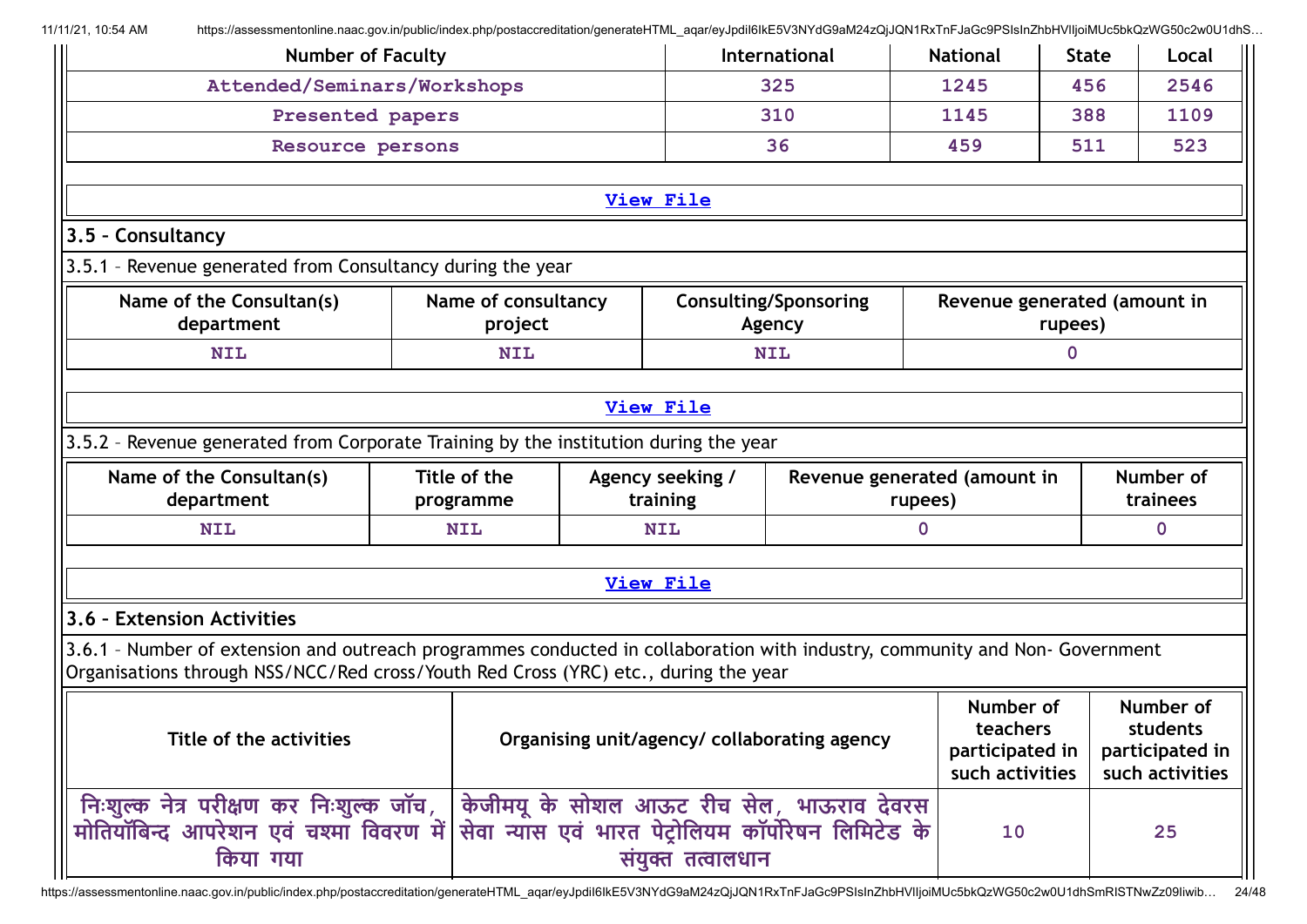| परिवहन निगम के चालकों एवं परिचालकों<br>का निःशुल्क नेत्र परीक्षण कर निःशुल्क<br>जॉच <i>,</i> मोतियॉबिन्द आॅपरेषन एवं चश्मा<br>विवरण | सोशल आउट रीच कार्यक्रम के अंतर्गत, भाऊराव<br>देवरस सेवा न्यास एवं भारत पेट्रोलियम कॉर्पोरेशन<br>लिमिटेड के संयुक्त तत्वालधान                        | 12 <sub>2</sub> | 20                                     |  |  |  |  |
|-------------------------------------------------------------------------------------------------------------------------------------|-----------------------------------------------------------------------------------------------------------------------------------------------------|-----------------|----------------------------------------|--|--|--|--|
| निःशुल्क स्वास्थ्य शिविर                                                                                                            | सोशल आउट रीच कार्यक्रम के अंतर्गत भाऊराव देवरस<br>सेवा न्यास के संयुक्त तत्वाधान में जापानी<br>इन्सेफेलाइटिस एवं एक्यूट इन्सेफेलाइटिस सिण्ड्रोम     | 15              | 26                                     |  |  |  |  |
| निःशुल्क स्वास्थ्य परीक्षण एंव जागरूकता<br>शिविर                                                                                    | सोशल आउट रीच कार्यक्रम के अंतर्गत नेशनल<br>मेडिकल आर्गनाईजेसन के सहयोग से                                                                           | 18              | 30                                     |  |  |  |  |
| निःशुल्क स्वास्थ्य परीक्षण, औषधि वितरण<br>एंव जागरूकता शिविर                                                                        | सोशल आउट रीच कार्यक्रम के अंतर्गत भाऊराव देवरस<br>सेवा न्यास संयुक्त तत्वाधान में                                                                   | 12              | 26                                     |  |  |  |  |
| दान उत्सव 2019 नेत्र दान पंजीकरण                                                                                                    | सोशल आउट रीच कार्यक्रम के अंतर्गत                                                                                                                   | 13              | 28                                     |  |  |  |  |
| दान उत्सव २०१९ निःशुल्क स्वास्थ्य<br>परीक्षण, औषधि वितरण एंव जागरूकता<br>शिविर                                                      | सोशल आउट रीच कार्यक्रम के अंतर्गत                                                                                                                   | 14              | 28                                     |  |  |  |  |
| निःशुल्क स्वास्थ्य परीक्षण औषधि वितरण<br>एंव जागरूकता शिविर                                                                         | सोशल आउट रीच कार्यक्रम के अंतर्गत                                                                                                                   | 12              | 26                                     |  |  |  |  |
| बाबा गोरक्षनाथ निःशुल्क स्वास्थ्य सेवा<br>यात्रा, एंव जागरूकता शिविर के अंतर्गत<br>९७ शिविरों का आयोजन किया गया                     | सोशल आउट रीच कार्यक्रम के अंतर्गत नेशनल<br>मेडिकल आर्गनाईजेसन के सहयोग से 97 निःशुल्क<br>स्वास्थ्य परीक्षण, एंव जागरूकता शिविर का आयोजन<br>किया गया | 11              | 25                                     |  |  |  |  |
| निःशुल्क स्वास्थ्य शिविर                                                                                                            | सोशल आउट रीच कार्यक्रम के अंतर्गत                                                                                                                   | 13              | 28                                     |  |  |  |  |
|                                                                                                                                     |                                                                                                                                                     |                 |                                        |  |  |  |  |
|                                                                                                                                     | <b>View File</b>                                                                                                                                    |                 |                                        |  |  |  |  |
|                                                                                                                                     | 3.6.2 - Awards and recognition received for extension activities from Government and other recognized bodies during the year                        |                 |                                        |  |  |  |  |
| Name of the activity<br><b>Award/Recognition</b>                                                                                    | <b>Awarding Bodies</b>                                                                                                                              |                 | Number of students<br><b>Benefited</b> |  |  |  |  |
| <b>Free Health</b><br>Award of                                                                                                      | Jagdacharya swami naradanand sarswati, Nemis,                                                                                                       |                 | 15                                     |  |  |  |  |

https://assessmentonline.naac.gov.in/public/index.php/postaccreditation/generateHTML\_aqar/eyJpdiI6IkE5V3NYdG9aM24zQjJQN1RxTnFJaGc9PSIsInZhbHVlIjoiMUc5bkQzWG50c2w0U1dhSmRISTNwZz09Iiwib... 25/48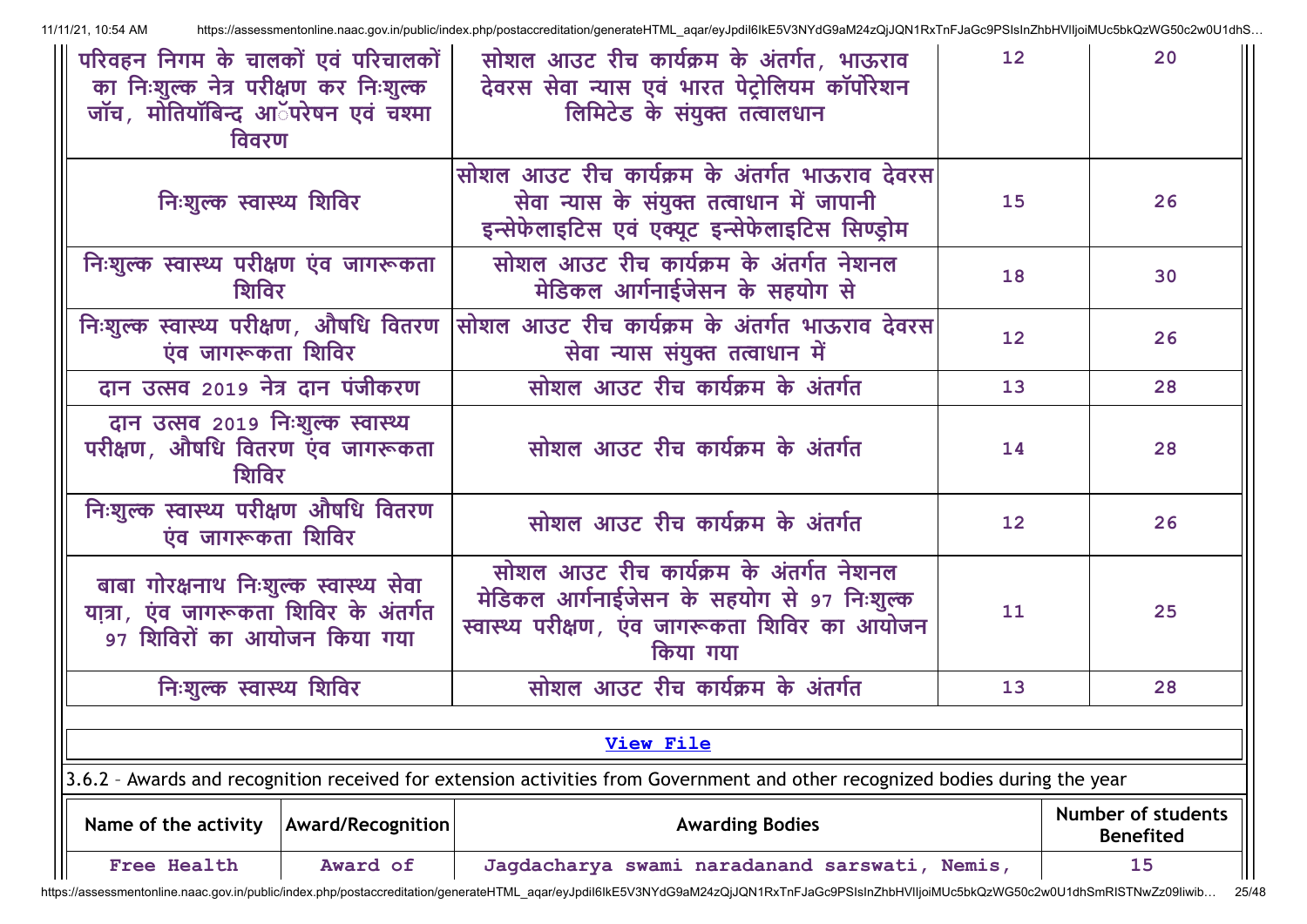|                                 | Checkup Camp                                                                                                                                                                                                   | <b>Excellence</b>                           |  | sitapur                                                                                                         |                                         |                                                                              |  |  |  |
|---------------------------------|----------------------------------------------------------------------------------------------------------------------------------------------------------------------------------------------------------------|---------------------------------------------|--|-----------------------------------------------------------------------------------------------------------------|-----------------------------------------|------------------------------------------------------------------------------|--|--|--|
|                                 | Camp                                                                                                                                                                                                           | Award of<br>Excellence                      |  | U.P. Naturaopathy Yoga Teachers and Physicians<br>Association, Lucknow                                          |                                         |                                                                              |  |  |  |
|                                 | Camp                                                                                                                                                                                                           | Award of<br>Excellence                      |  | Kresak Uthan sewa sanisthan U.P                                                                                 |                                         | 16                                                                           |  |  |  |
|                                 | Camp                                                                                                                                                                                                           | Award of<br>Excellence                      |  | King Georges Medical University, Lucknow                                                                        |                                         | 20                                                                           |  |  |  |
|                                 | National Sports<br>Festival                                                                                                                                                                                    | Award of<br>Excellence                      |  | Vidya Bharti poorvi U.P                                                                                         |                                         | 26                                                                           |  |  |  |
|                                 | Camp                                                                                                                                                                                                           | Appreciation                                |  | State Public Services Tribunal, Lucknow                                                                         |                                         | 24                                                                           |  |  |  |
|                                 | Camp                                                                                                                                                                                                           | Award of<br>Excellence                      |  | Mero Biwi Vishram Sadan, Subhash Marg, Lucknow                                                                  |                                         |                                                                              |  |  |  |
|                                 | <b>View File</b>                                                                                                                                                                                               |                                             |  |                                                                                                                 |                                         |                                                                              |  |  |  |
|                                 | 3.6.3 - Students participating in extension activities with Government Organisations, Non-Government Organisations and programmes such<br>as Swachh Bharat, Aids Awareness, Gender Issue, etc. during the year |                                             |  |                                                                                                                 |                                         |                                                                              |  |  |  |
| <b>Name</b><br>of the<br>scheme |                                                                                                                                                                                                                | Organising unit/Agency/collaborating agency |  | Name of the activity                                                                                            | Number of<br>teachers<br>such activites | Number of<br>students<br>participated in   participated in<br>such activites |  |  |  |
| निःशुल्क।<br>शिविर              |                                                                                                                                                                                                                | सोशल आउट रीच कार्यक्रम के अंतर्गत           |  | निःशुल्क स्वास्थ्य शिविर                                                                                        | 13                                      | 28                                                                           |  |  |  |
| शिविर                           | सोशल आउट रीच कार्यक्रम के अंतर्गत नेशनल<br>मेडिकल आर्गनाईजेसन के सहयोग से 97 निःशुल्क<br>निःशुल्क<br>स्वास्थ्य परीक्षण, एंव जागरूकता शिविर का<br>आयोजन किया गया                                                |                                             |  | बाबा गोरक्षनाथ निःशुल्क स्वास्थ्य सेवा<br>यात्रा, एंव जागरूकता शिविर के अंतर्गत<br>९७ शिविरों का आयोजन किया गया | 11                                      | 25                                                                           |  |  |  |
|                                 |                                                                                                                                                                                                                |                                             |  |                                                                                                                 |                                         |                                                                              |  |  |  |
| । निःशुल्क'<br>शिविर            |                                                                                                                                                                                                                | सोशल आउट रीच कार्यक्रम के अंतर्गत           |  | निःशुल्क स्वास्थ्य परीक्षण औषधि वितरण<br>एंव जागरूकता शिविर                                                     | 12                                      | 26                                                                           |  |  |  |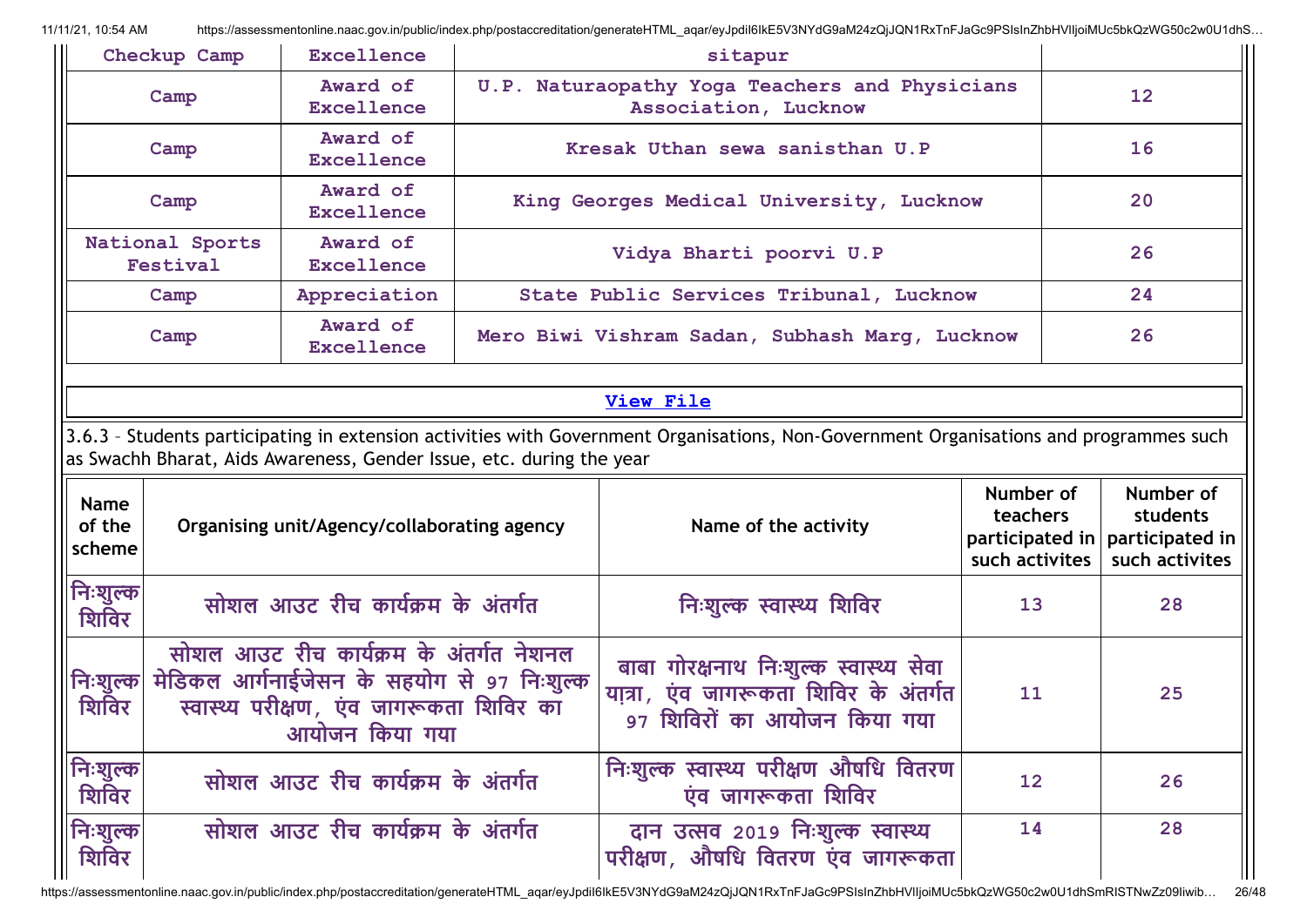|                                   |                                                                                                                                                 |  | शिविर                                                                                                                       |                                                                                                   |                             |    |                 |
|-----------------------------------|-------------------------------------------------------------------------------------------------------------------------------------------------|--|-----------------------------------------------------------------------------------------------------------------------------|---------------------------------------------------------------------------------------------------|-----------------------------|----|-----------------|
| <mark>.</mark> निःशुल्क।<br>शिविर | सोशल आउट रीच कार्यक्रम के अंतर्गत                                                                                                               |  | दान उत्सव २०19 नेत्र दान पंजीकरण                                                                                            |                                                                                                   | 13                          | 28 |                 |
| निःशुल्क<br>शिविर                 | सोशल आउट रीच कार्यक्रम के अंतर्गत भाऊराव<br>देवरस सेवा न्यास संयुक्त तत्वाधान में                                                               |  | निःशुल्क स्वास्थ्य परीक्षण, औषधि<br>वितरण एंव जागरूकता शिविर                                                                |                                                                                                   | $12 \overline{ }$           | 26 |                 |
| निःशुल्क<br>शिविर                 | सोशल आउट रीच कार्यक्रम के अंतर्गत नेशनल<br>मेडिकल आर्गनाईजेसन के सहयोग से                                                                       |  | निःशुल्क स्वास्थ्य परीक्षण एंव जागरूकता<br>शिविर                                                                            |                                                                                                   | 18                          | 30 |                 |
| निःशुल्क <br>शिविर                | सोशल आउट रीच कार्यक्रम के अंतर्गत भाऊराव<br>देवरस सेवा न्यास के संयुक्त तत्वाधान में जापानी<br>इन्सेफेलाइटिस एवं एक्यूट इन्सेफेलाइटिस सिण्ड्रोम |  | निःशुल्क स्वास्थ्य शिविर                                                                                                    |                                                                                                   | 15                          | 26 |                 |
| निःशुल्क!<br>शिविर                | सोशल आउट रीच कार्यक्रम के अंतर्गत, भाऊराव<br>देवरस सेवा न्यास एवं भारत पेट्रोलियम कॉर्पोरेशन<br>लिमिटेड के संयुक्त तत्वालधान                    |  | परिवहन निगम के चालकों एवं<br>परिचालकों का निःशुल्क नेत्र परीक्षण कर<br>निःशुल्क जॉच, मोतियॉबिन्द आॅपरेषन<br>एवं चश्मा विवरण |                                                                                                   | 12                          | 20 |                 |
| निःशुल्क<br>शिविर                 | केजीमयू के सोशल आऊट रीच सेल, भाऊराव<br>देवरस सेवा न्यास एवं भारत पेट्रोलियम कॉर्पोरेषन<br>लिमिटेड के संयुक्त तत्वालधान                          |  | निःशुल्क नेत्र परीक्षण कर निःशुल्क<br>जॉच, मोतियॉबिन्द आपरेशन एवं चश्मा<br>विवरण में किया गया                               |                                                                                                   | 10                          | 25 |                 |
|                                   |                                                                                                                                                 |  | <b>View File</b>                                                                                                            |                                                                                                   |                             |    |                 |
|                                   | 3.7 - Collaborations                                                                                                                            |  |                                                                                                                             |                                                                                                   |                             |    |                 |
|                                   | 3.7.1 - Number of Collaborative activities for research, faculty exchange, student exchange during the year                                     |  |                                                                                                                             |                                                                                                   |                             |    |                 |
| <b>Nature of activity</b>         |                                                                                                                                                 |  | Participant                                                                                                                 |                                                                                                   | Source of financial support |    | <b>Duration</b> |
|                                   | Soft skill programs for students<br>were organised under this MOU for<br>students                                                               |  | 120 students have participated<br>till date from Paramedical<br>sciences                                                    |                                                                                                   | <b>Brahmakumaris</b>        |    | 1               |
| Research collaborations           |                                                                                                                                                 |  | Several departments of the<br>university are collaborating<br>every year with these<br>Institutes for pursuing post         | CSIR-CIMAP, P.OCIMAP,<br>Near Kukrail Picnic Spot<br>Lucknow CSIR-IITR,<br>Vishviqyan Bhawan, 31, |                             |    | 1095            |

https://assessmentonline.naac.gov.in/public/index.php/postaccreditation/generateHTML\_aqar/eyJpdiI6IkE5V3NYdG9aM24zQjJQN1RxTnFJaGc9PSIsInZhbHVlIjoiMUc5bkQzWG50c2w0U1dhSmRISTNwZz09Iiwib... 27/48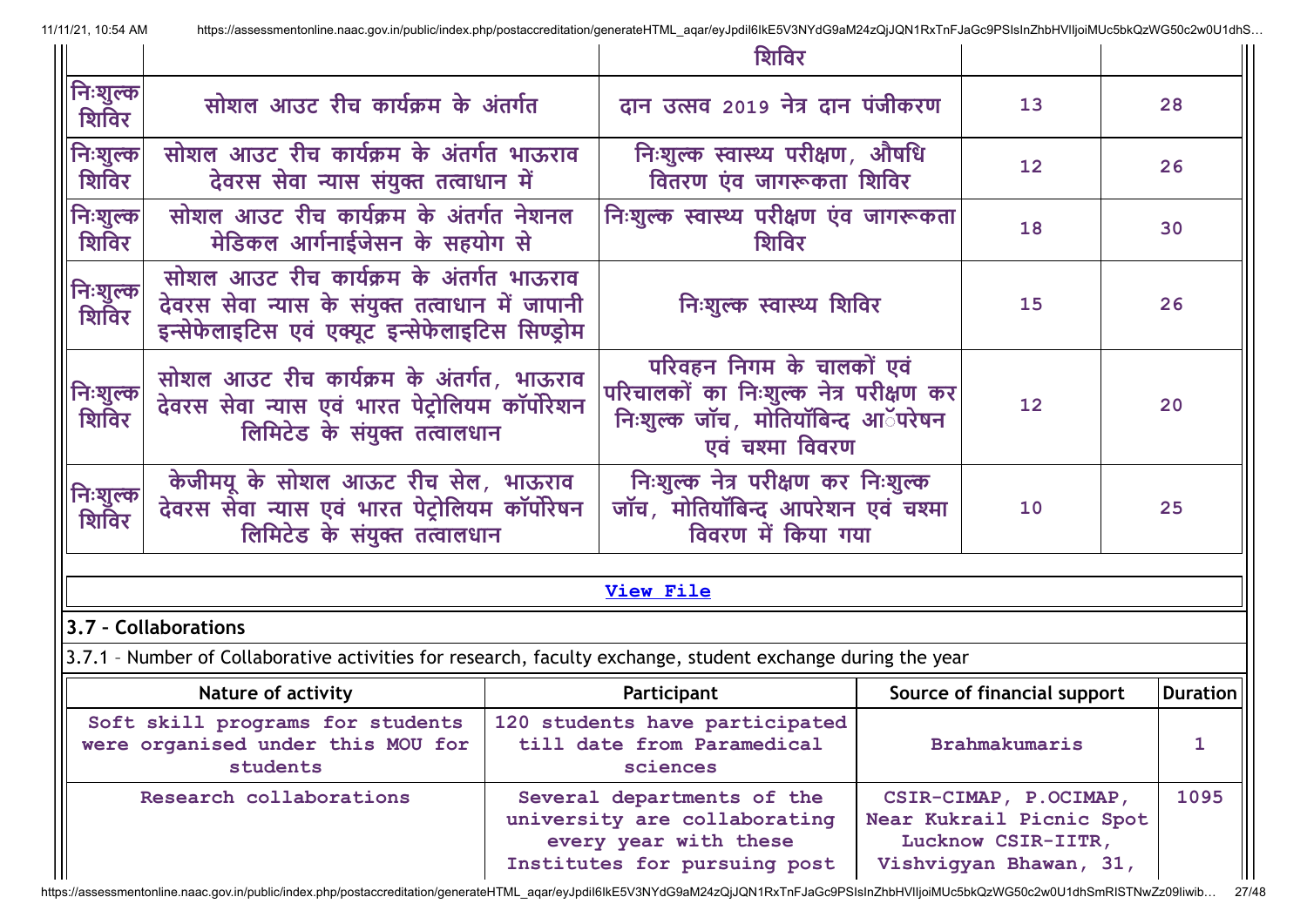|                                                                                                                                                                                                                                                                                    | graduate /superspeciality/ Phd<br>thesis                                                                                                                                                                                                               | Mahtma Gandhi Marq,<br>Lucknow CSIR-CDRI, Sector<br>10, Jankipuram Extension,<br>Sitapur Road, Lucknow                  |              |
|------------------------------------------------------------------------------------------------------------------------------------------------------------------------------------------------------------------------------------------------------------------------------------|--------------------------------------------------------------------------------------------------------------------------------------------------------------------------------------------------------------------------------------------------------|-------------------------------------------------------------------------------------------------------------------------|--------------|
| - Radiation shielding material<br>development with focus on wearable<br>radiation protection. - Department<br>of Radiotherapy and Radio<br>diagnosis will do the preclinical<br>and Clinical testing of radiation<br>protection efficacy - In process<br>of filing a patent        | Faculty (03) from King<br>George's Medical University is<br>involved in the process of<br>filing the patent                                                                                                                                            | CSIR- AMPRI, Bhopal                                                                                                     | 1            |
| For music classes and<br>transcendental meditation (TM) for<br>faculty and students.                                                                                                                                                                                               | Currently there are 02<br>TMstudents. Music classes<br>ongoing -two days in week -<br>currently 14 Students<br>attending                                                                                                                               | The Maharishi University<br>of Information Technology                                                                   | 1            |
| - COE {centre of<br>excellence}Inauguration was done<br>under this MOU in KGMU - In 2018,<br>there were 1458 collections in eye<br>bank and 707 transplants                                                                                                                        | 12 staff were trained under<br>this MOU in India and 4<br>outside of India                                                                                                                                                                             | Sitapur Eye Hospital and<br>Regional Institute of<br>Ophthalmology, Civil<br>Lines, Sitapur - 261001<br>(KGMU Eye Bank) | 1            |
| The first Human Milk Bank of Uttar<br>Pradesh was inaugurated on 5th<br>March 2019 at King George's<br>Medical University. It has two<br>units . One Comprehensive<br>Lactation Management Centre<br>(CLMC), located on the 5th floor<br>Trauma Centre ( near NICU on 4th<br>floor | NO. Of Mothers Counselled-3945<br>NO. Of Mothers kept in Skin To<br>Skin Contact after Birth &<br>babies given BM within 24HRS-<br>3542 NO Of Babies who got KMC-<br>3559 No. Of Mothers Donated<br>Milk- 227 Total No. Of Babies<br>received DHM -139 | Path Foundation                                                                                                         | 1            |
| Regular PICU trainings of medical<br>officers and paediatricians in<br>pediatric intensive care-<br>encephalitis treatment at CHC.                                                                                                                                                 | Around 200 participants<br>trained                                                                                                                                                                                                                     | National Health Mission                                                                                                 | $\mathbf{1}$ |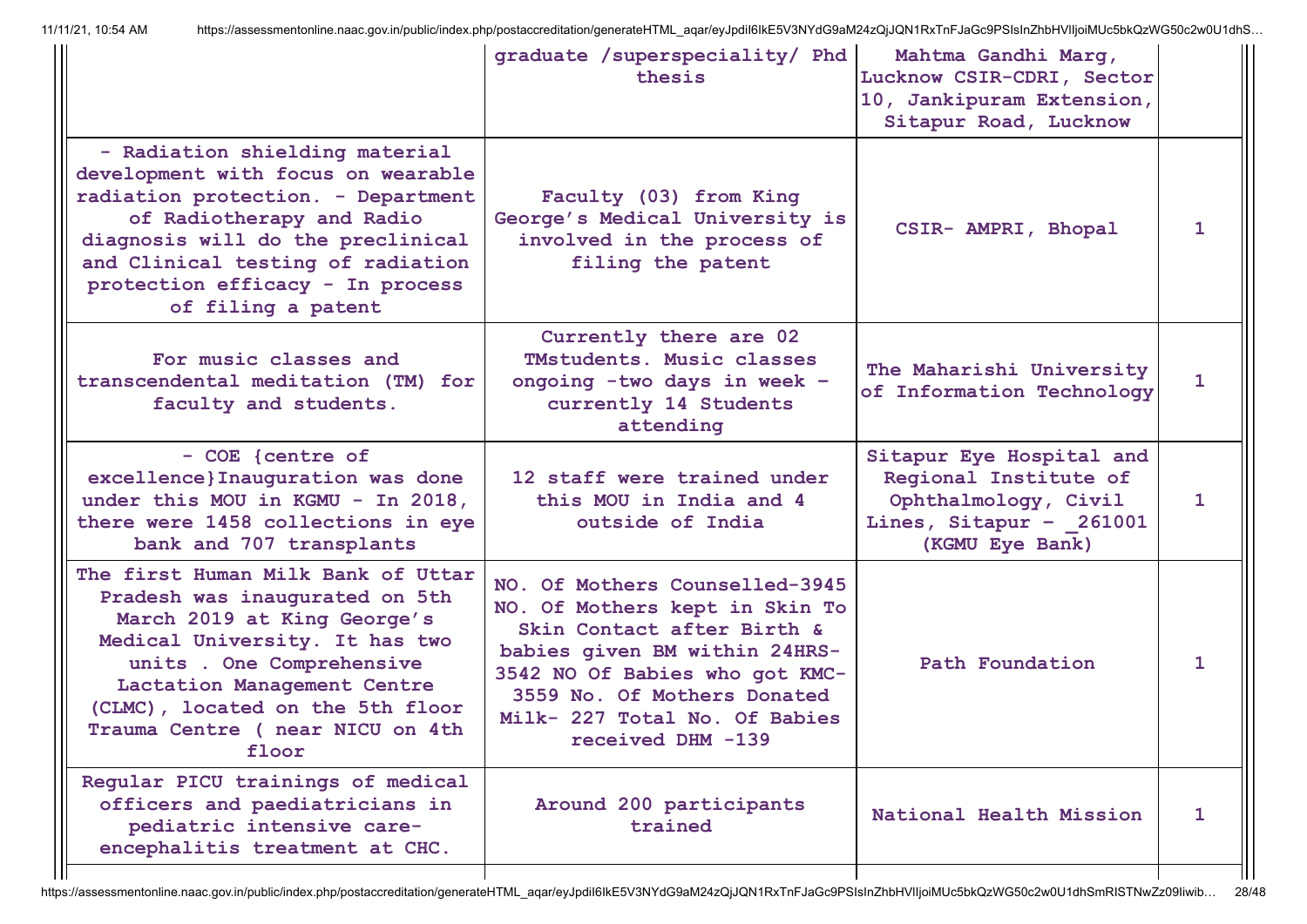|                                                                    | Certificate course of 6 months in<br>Approximately 250 students<br>National Health Mission,<br>have taken admission are<br>State Institute of Health<br>community health for nurses was<br>planned - Virtual classroom<br>getting trained<br>and family Welfare<br>trainings were planned |  |  |                                                                                                           |                                                                                                                                                  |                                             |                                                                     | 1                     |                    |
|--------------------------------------------------------------------|-------------------------------------------------------------------------------------------------------------------------------------------------------------------------------------------------------------------------------------------------------------------------------------------|--|--|-----------------------------------------------------------------------------------------------------------|--------------------------------------------------------------------------------------------------------------------------------------------------|---------------------------------------------|---------------------------------------------------------------------|-----------------------|--------------------|
|                                                                    | Purpose of this MOU was to<br>inculcate meditation skills,                                                                                                                                                                                                                                |  |  | Approximately 300<br>different programs<br>participated in concept<br>plan is to have weekly<br>students. | undergraduate students of<br>building sessions. Now the<br>sessions for all undergraduate                                                        | <b>Heartfulness Meditation</b><br>Institute |                                                                     |                       |                    |
|                                                                    | Purpose was financial support to<br>develop 'Rain basera' for patient<br>attendants                                                                                                                                                                                                       |  |  | All patients coming for<br>seeking healthcare are<br>benefitted by this.                                  |                                                                                                                                                  |                                             | Power Grid Corporation of<br>India Limited                          |                       | $\mathbf{1}$       |
|                                                                    | <b>View File</b>                                                                                                                                                                                                                                                                          |  |  |                                                                                                           |                                                                                                                                                  |                                             |                                                                     |                       |                    |
| year                                                               |                                                                                                                                                                                                                                                                                           |  |  |                                                                                                           | 3.7.2 - Linkages with institutions/industries for internship, on-the- job training, project work, sharing of research facilities etc. during the |                                             |                                                                     |                       |                    |
| Nature of<br>linkage                                               | Title of the<br>linkage                                                                                                                                                                                                                                                                   |  |  | contact details                                                                                           | Name of the partnering institution/ industry / research lab with                                                                                 |                                             | <b>Duration</b><br><b>From</b>                                      | <b>Duration</b><br>To | <b>Participant</b> |
| <b>NIL</b>                                                         | <b>NIL</b>                                                                                                                                                                                                                                                                                |  |  | <b>NIL</b>                                                                                                |                                                                                                                                                  |                                             | <b>Nill</b>                                                         | <b>Nill</b>           | $\mathbf 0$        |
|                                                                    |                                                                                                                                                                                                                                                                                           |  |  | <b>View File</b>                                                                                          |                                                                                                                                                  |                                             |                                                                     |                       |                    |
| year                                                               |                                                                                                                                                                                                                                                                                           |  |  |                                                                                                           | 3.7.3 - MoUs signed with institutions of national, international importance, other universities, industries, corporate houses etc. during the    |                                             |                                                                     |                       |                    |
| Date of MoU<br>Organisation<br><b>Purpose/Activities</b><br>signed |                                                                                                                                                                                                                                                                                           |  |  |                                                                                                           |                                                                                                                                                  |                                             | Number of<br>students/teachers<br>participated under<br><b>MoUs</b> |                       |                    |
|                                                                    | University of Manitoba, Canada                                                                                                                                                                                                                                                            |  |  | 03/07/2019                                                                                                | Research and exchange of<br>expertise. Main purpose was to<br>emphasize on 'academics without                                                    |                                             |                                                                     |                       | 45                 |

https://assessmentonline.naac.gov.in/public/index.php/postaccreditation/generateHTML\_aqar/eyJpdiI6IkE5V3NYdG9aM24zQjJQN1RxTnFJaGc9PSIsInZhbHVlIjoiMUc5bkQzWG50c2w0U1dhSmRISTNwZz09Iiwib... 29/48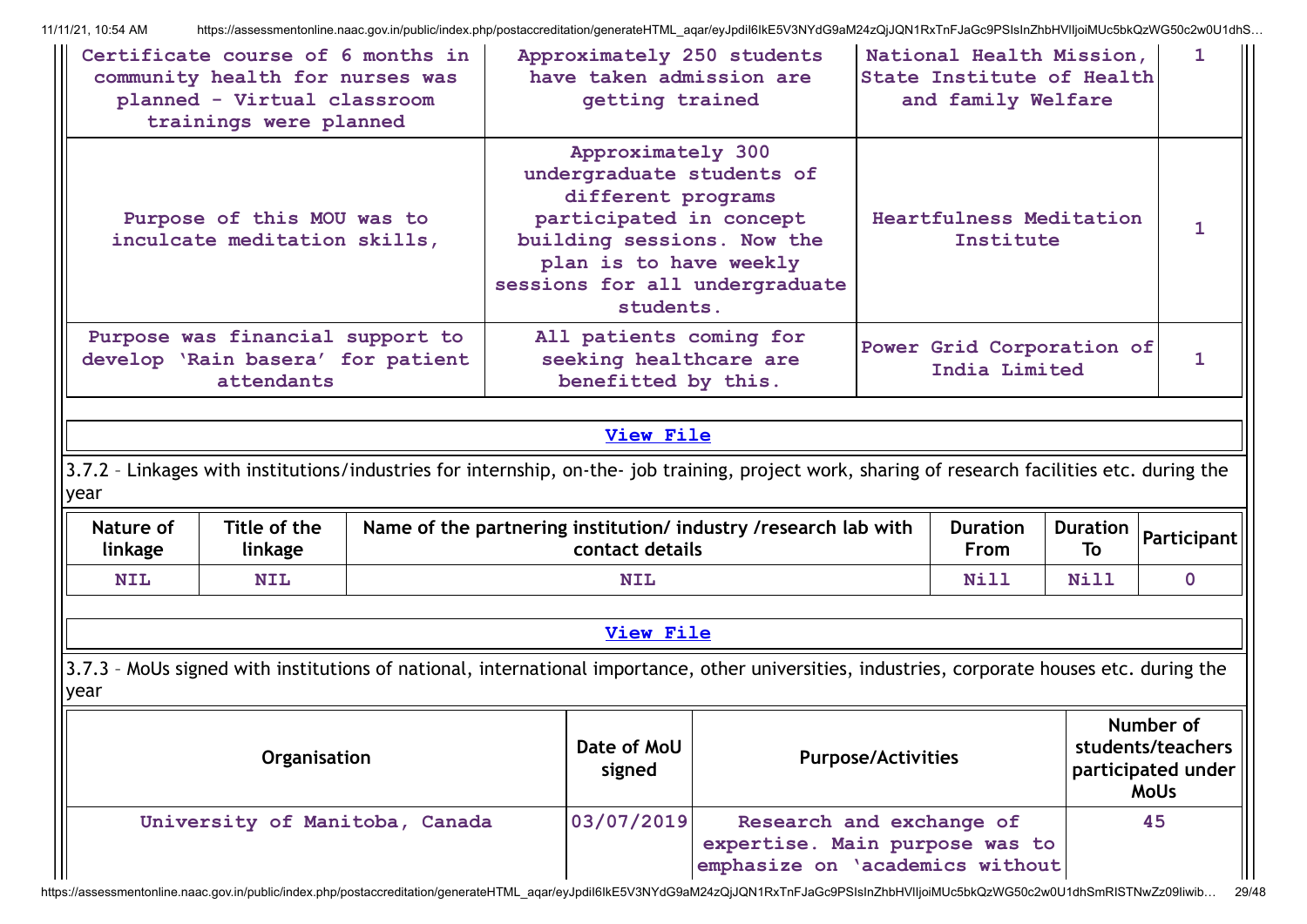| University of Manitoba, Canada                                                                                   | 07/03/2019       | Research and exchange of<br>expertise          | 70 |  |  |  |  |  |
|------------------------------------------------------------------------------------------------------------------|------------------|------------------------------------------------|----|--|--|--|--|--|
| Cornell University for and on behalf of<br>the College of Agriculture and Life<br>Sciences Ithaca, New York, USA | 16/06/2018       | Research and exchange of<br>expertise          | 80 |  |  |  |  |  |
| University at Buffalo, The State<br>University of New York, USA                                                  | 18/07/2018       | Research and exchange of<br>expertise          | 90 |  |  |  |  |  |
| Indian Institute of Technology, Kanpur                                                                           | 04/05/2018       | Research and exchange of<br>expertise          | 65 |  |  |  |  |  |
| National Thermal Corporation, New Delhi                                                                          | 28/08/2018       | Research and exchange of<br>expertise          | 53 |  |  |  |  |  |
| National Institute of Pharmaceuticals<br>Education and Research, Raebareli                                       | 17/09/2018       | Research and exchange of<br>expertise          | 56 |  |  |  |  |  |
| The Institute of Liver and Biliary<br>Sciences, New Delhi                                                        | 20/07/2018       | Research and exchange of<br>expertise          | 72 |  |  |  |  |  |
| National Health Systems Resource Centre,<br>New Delhi                                                            | 08/08/2018       | Research and exchange of<br>expertise          | 76 |  |  |  |  |  |
| CSIR- AMPRI, Bhopal                                                                                              | 18/05/2018       | Research and exchange of<br>expertise          | 80 |  |  |  |  |  |
|                                                                                                                  | <b>View File</b> |                                                |    |  |  |  |  |  |
| <b>CRITERION IV - INFRASTRUCTURE AND LEARNING RESOURCES</b>                                                      |                  |                                                |    |  |  |  |  |  |
| 4.1 - Physical Facilities                                                                                        |                  |                                                |    |  |  |  |  |  |
| 4.1.1 - Budget allocation, excluding salary for infrastructure augmentation during the year                      |                  |                                                |    |  |  |  |  |  |
| <b>Budget allocated for infrastructure augmentation</b>                                                          |                  | Budget utilized for infrastructure development |    |  |  |  |  |  |
| 37831.89                                                                                                         |                  | 37831.89                                       |    |  |  |  |  |  |
| Details of augmentation in infrastructure facilities during the year<br>$4.1.2 -$                                |                  |                                                |    |  |  |  |  |  |
| <b>Facilities</b>                                                                                                |                  | <b>Existing or Newly Added</b>                 |    |  |  |  |  |  |
| Laboratories                                                                                                     |                  | Newly Added                                    |    |  |  |  |  |  |
|                                                                                                                  |                  |                                                |    |  |  |  |  |  |

https://assessmentonline.naac.gov.in/public/index.php/postaccreditation/generateHTML\_aqar/eyJpdiI6IkE5V3NYdG9aM24zQjJQN1RxTnFJaGc9PSIsInZhbHVlIjoiMUc5bkQzWG50c2w0U1dhSmRISTNwZz09Iiwib... 30/48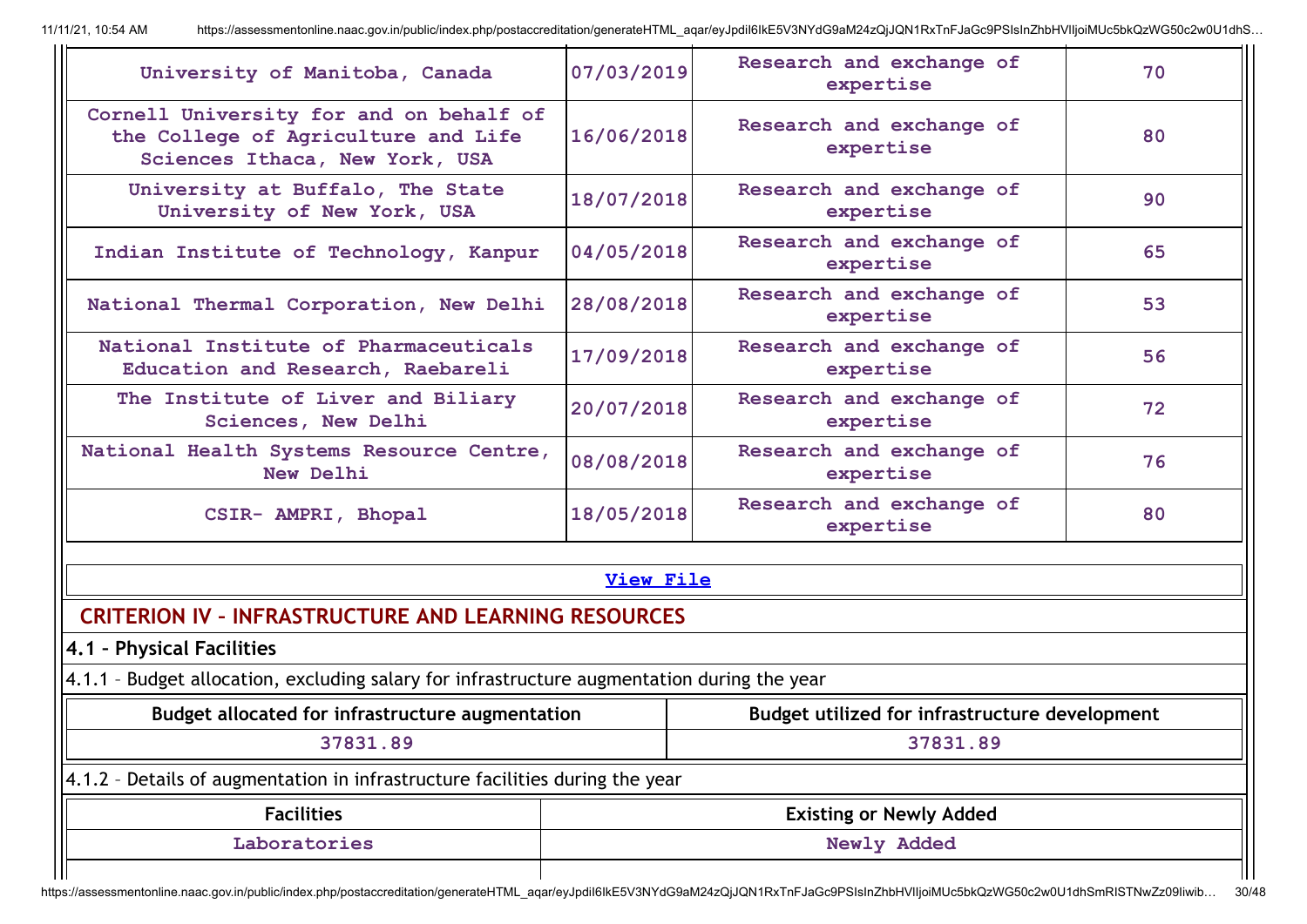|                                                                                                                                                                                                                                                      | Class rooms                                                                |                                                     | Newly Added                              |             |  |                |              |      |                             |
|------------------------------------------------------------------------------------------------------------------------------------------------------------------------------------------------------------------------------------------------------|----------------------------------------------------------------------------|-----------------------------------------------------|------------------------------------------|-------------|--|----------------|--------------|------|-----------------------------|
|                                                                                                                                                                                                                                                      | Others                                                                     |                                                     |                                          | Newly Added |  |                |              |      |                             |
| <b>Campus Area</b>                                                                                                                                                                                                                                   |                                                                            |                                                     |                                          |             |  | Newly Added    |              |      |                             |
|                                                                                                                                                                                                                                                      |                                                                            |                                                     |                                          |             |  |                |              |      |                             |
| <b>View File</b>                                                                                                                                                                                                                                     |                                                                            |                                                     |                                          |             |  |                |              |      |                             |
| 4.2 - Library as a Learning Resource                                                                                                                                                                                                                 |                                                                            |                                                     |                                          |             |  |                |              |      |                             |
|                                                                                                                                                                                                                                                      | 4.2.1 - Library is automated {Integrated Library Management System (ILMS)} |                                                     |                                          |             |  |                |              |      |                             |
| Name of the ILMS software                                                                                                                                                                                                                            |                                                                            |                                                     | Nature of automation (fully or patially) |             |  | <b>Version</b> |              |      | <b>Year of automation</b>   |
| <b>KOHA</b>                                                                                                                                                                                                                                          |                                                                            |                                                     | Partially                                |             |  | 3.22.12.000    |              |      | 2012                        |
| 4.2.2 - Library Services                                                                                                                                                                                                                             |                                                                            |                                                     |                                          |             |  |                |              |      |                             |
| <b>Library Service Type</b><br><b>Existing</b><br><b>Newly Added</b><br><b>Total</b>                                                                                                                                                                 |                                                                            |                                                     |                                          |             |  |                |              |      |                             |
| <b>Text Books</b>                                                                                                                                                                                                                                    | 53364000<br>40969                                                          |                                                     |                                          | 1848        |  | 13169811       | 42817        |      | 66533811                    |
| e-Books                                                                                                                                                                                                                                              | 1065                                                                       |                                                     |                                          | 1029        |  | Nill           | 2094         |      | <b>Nill</b>                 |
| e-Books                                                                                                                                                                                                                                              | 3227<br>3042<br>Nill<br>Nill                                               |                                                     |                                          |             |  | 6269           |              | Nill |                             |
| e-Books                                                                                                                                                                                                                                              |                                                                            | Nill<br>1640<br>1640<br>Nill<br>Nill<br><b>Nill</b> |                                          |             |  |                |              |      |                             |
| e-Journals                                                                                                                                                                                                                                           |                                                                            | 687                                                 | Nill<br>671<br>Nill<br>1358<br>Nill      |             |  |                |              |      |                             |
| e-Journals                                                                                                                                                                                                                                           |                                                                            | 61                                                  | Nill                                     | 64          |  | <b>Nill</b>    | 125          |      | <b>Nill</b>                 |
| e-Journals                                                                                                                                                                                                                                           |                                                                            | 242                                                 | <b>Nill</b>                              | 242         |  | <b>Nill</b>    | 484          |      | Nill                        |
| <b>Journals</b>                                                                                                                                                                                                                                      |                                                                            | 28180                                               | 12830525                                 | 182         |  | 10100052       | 28362        |      | 22930577                    |
| Digital Database                                                                                                                                                                                                                                     |                                                                            | 1                                                   | 13367518                                 | <b>Nill</b> |  | 13503747       | $\mathbf 1$  |      | 26871265                    |
| Digital Database                                                                                                                                                                                                                                     |                                                                            | $\mathbf{1}$                                        | 1932000                                  | <b>Nill</b> |  | 1989750        | $\mathbf{1}$ |      | 3921750                     |
|                                                                                                                                                                                                                                                      |                                                                            |                                                     |                                          |             |  |                |              |      |                             |
|                                                                                                                                                                                                                                                      |                                                                            |                                                     | <b>View File</b>                         |             |  |                |              |      |                             |
| 4.2.3 - E-content developed by teachers such as: e-PG- Pathshala, CEC (under e-PG- Pathshala CEC (Under Graduate) SWAYAM other MOOCs<br>platform NPTEL/NMEICT/any other Government initiatives & institutional (Learning Management System (LMS) etc |                                                                            |                                                     |                                          |             |  |                |              |      |                             |
| Name of the Teacher                                                                                                                                                                                                                                  | Name of the Module                                                         |                                                     | Platform on which module is developed    |             |  |                |              |      | Date of launching e-content |
| <b>NIL</b>                                                                                                                                                                                                                                           | <b>NIL</b>                                                                 |                                                     | <b>NIL</b>                               |             |  |                | <b>Nill</b>  |      |                             |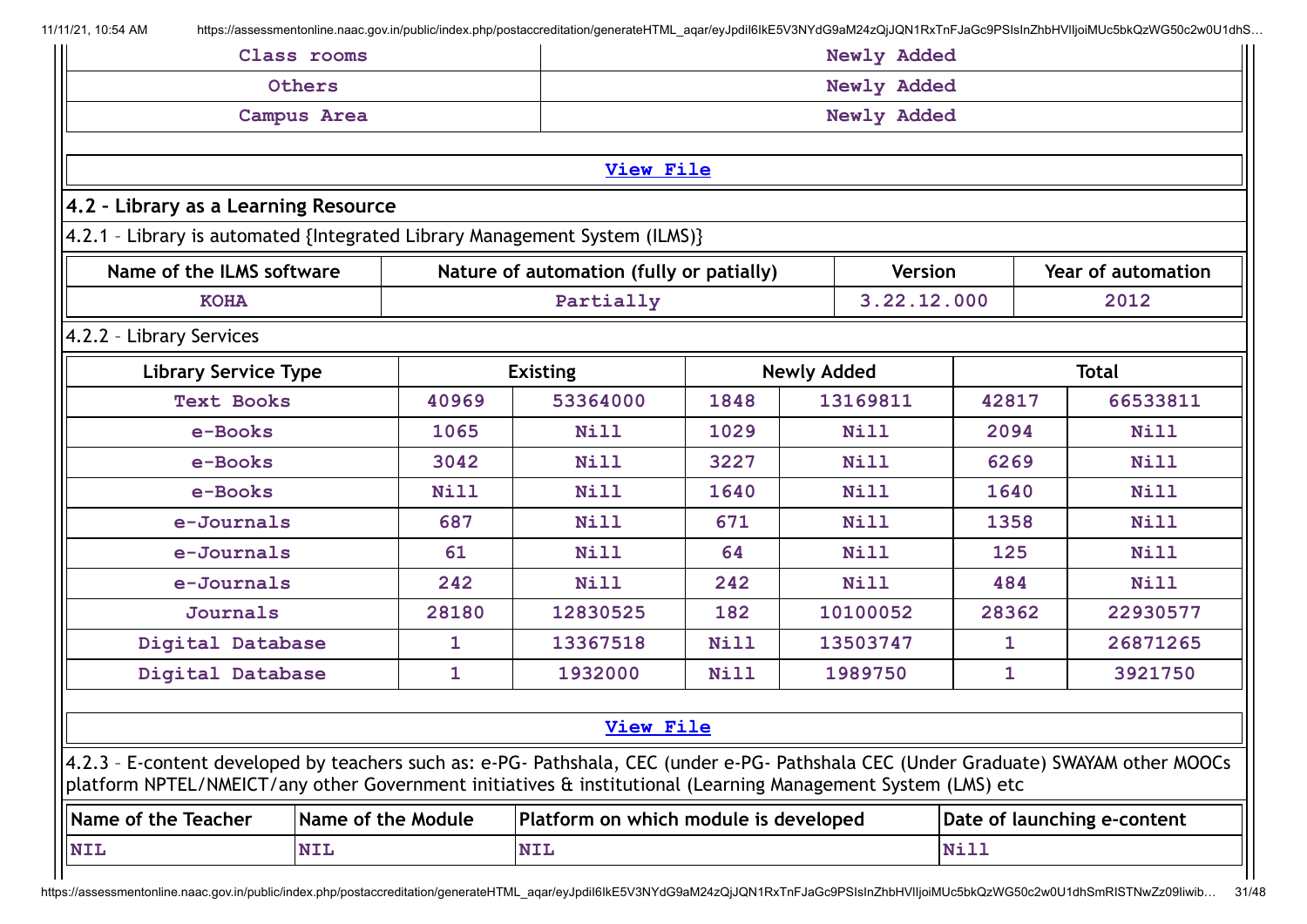#### **No file uploaded.**

## **4.3 – IT Infrastructure**

# 4.3.1 – Technology Upgradation (overall)

| <b>Type</b> | <b>Total</b><br>Computers                                                           | Computer<br>Lab | <b>Internet</b> | <b>Browsing</b><br>centers | Computer<br><b>Centers</b> |  | Office   Departments | <b>Available Bandwidth</b><br>(MBPS/GBPS) | <b>Others</b> |
|-------------|-------------------------------------------------------------------------------------|-----------------|-----------------|----------------------------|----------------------------|--|----------------------|-------------------------------------------|---------------|
| Existing    | 1700                                                                                |                 |                 |                            | 50                         |  | 200                  |                                           | 50            |
| Added       |                                                                                     |                 |                 |                            |                            |  |                      |                                           |               |
| Total       | 1700                                                                                |                 |                 |                            | 50                         |  | 200                  |                                           | 50            |
|             | 4.3.2 - Bandwidth available of internet connection in the Institution (Leased line) |                 |                 |                            |                            |  |                      |                                           |               |

#### **3 MBPS/ GBPS**

# 4.3.3 – Facility for e-content

| Name of the e-content development facility | Provide the link of the videos and media centre and recording facility |
|--------------------------------------------|------------------------------------------------------------------------|
| Smart Classroom No. 408 Kalam Center       | https://www.kgmu.org/digital_lectures.php                              |

## **4.4 – Maintenance of Campus Infrastructure**

4.4.1 - Expenditure incurred on maintenance of physical facilities and academic support facilities, excluding salary component, during the year

| Assigned Budget on  | Expenditure incurred on maintenance | Assigned budget on  | Expenditure incurredon maintenance |  |  |
|---------------------|-------------------------------------|---------------------|------------------------------------|--|--|
| academic facilities | of academic facilities              | physical facilities | of physical facilites              |  |  |
| 328                 | 328                                 | 2217                | 2217                               |  |  |

4.4.2 - Procedures and policies for maintaining and utilizing physical, academic and support facilities - laboratory, library, sports complex, computers, classrooms etc. (maximum 500 words) (information to be available in institutional Website, provide link)

Kgmu, is an 100 years old institution and has been trusted by state government to upgraded as first **state medical university in 2002. The state act defines a broad framework for financial matters. At the beginning of each financial year , administration demands the requirements from each unit. Every department holds a meeting of all members to decide upon the needs as per regulatory body requirements and after approval by committee the demands from all departments is kept before a committee. On the basis of priority, funds are sanctioned. The funds generated as OPD, IPD,**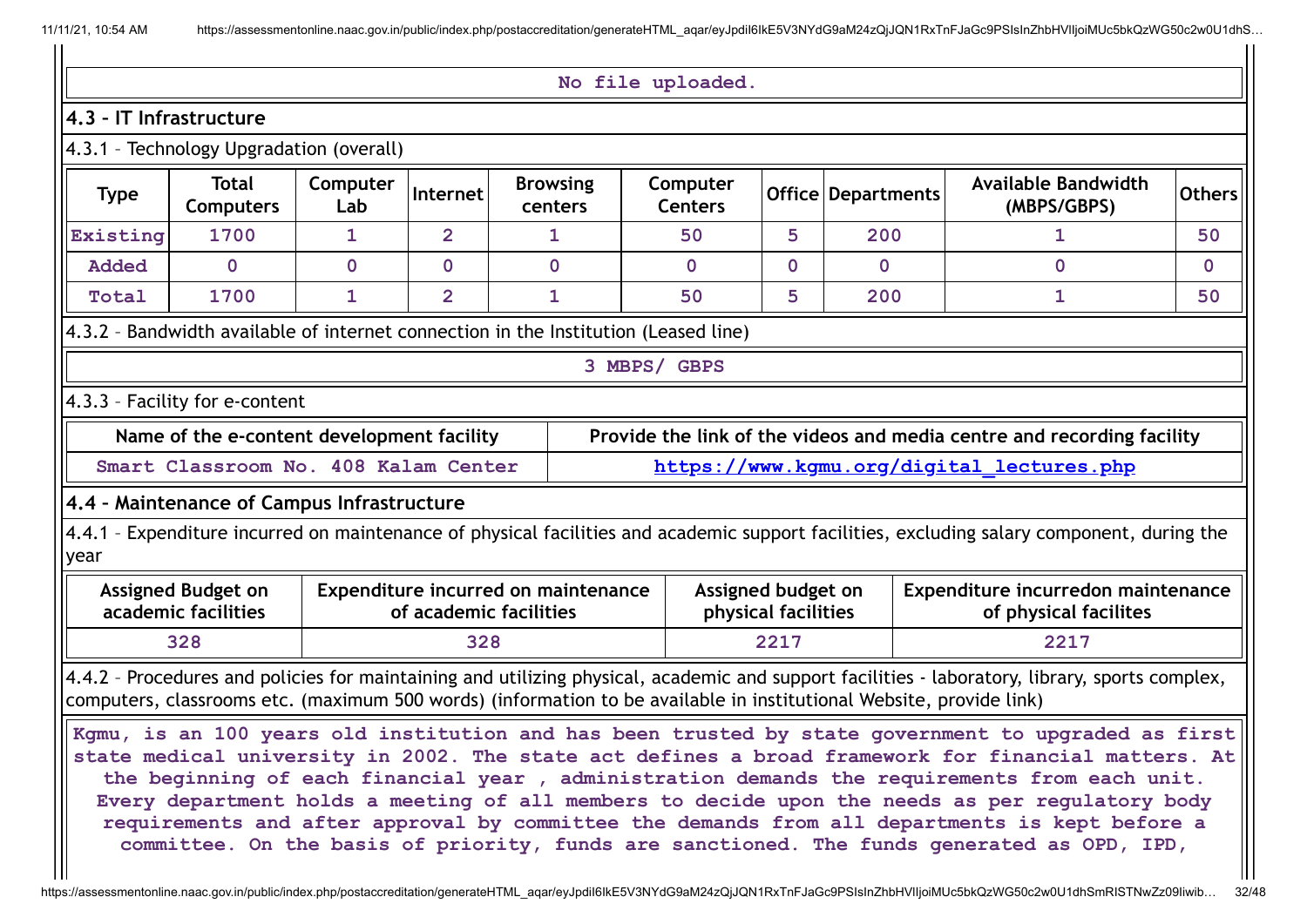**Pathology, Radiology fee are collected as hospital revolving fund and has been utilized for day to day needs of various facilities on priority basis.**

[http://kgmu.org/download/csmmu\\_act.pdf](http://kgmu.org/download/csmmu_act.pdf)

# **CRITERION V – STUDENT SUPPORT AND PROGRESSION**

**5.1 – Student Support**

5.1.1 – Scholarships and Financial Support

|                                                                      | Name/Title of the scheme | Number of students Amount in Rupees |          |
|----------------------------------------------------------------------|--------------------------|-------------------------------------|----------|
| Financial Support from institution Uttar Pradesh Samaj Kalyan Vibhag |                          | 556                                 | 17365200 |
| Financial Support from Other Sources                                 |                          |                                     |          |
| a) National                                                          | <b>NIL</b>               | Nill                                |          |
| b) International                                                     | <b>NIL</b>               | <b>Nill</b>                         |          |

## **[View](https://assessmentonline.naac.gov.in/public/Postacc/Scholarships/6569_Scholarships_1633584191.xlsx) File**

5.1.2 – Number of capability enhancement and development schemes such as Soft skill development, Remedial coaching, Language lab, Bridge courses, Yoga, Meditation, Personal Counselling and Mentoring etc.,

| Name of the capability enhancement<br>scheme | Date of<br>implemetation | <b>Number of students</b><br>enrolled | Agencies involved                             |
|----------------------------------------------|--------------------------|---------------------------------------|-----------------------------------------------|
| Meditation Relaxation                        | 28/07/2018               | 250                                   | Faculty of Medicine                           |
| Free Meditation Program                      | 01/01/2019               | 176                                   | Heartfulness Meditation, IIM Road,<br>Lucknow |
| Meditation Programme                         | 20/11/2018               | 100                                   | Sangeet Natak Academy,<br>Lucknow             |
| Soft Skill Programme                         | 20/11/2019               | 150                                   | Sangeet Natak Academy,<br>Lucknow             |

## **[View](https://assessmentonline.naac.gov.in/public/Postacc/Development_Schemes/6569_Development_Schemes_1606192697.xlsx) File**

5.1.3 – Students benefited by guidance for competitive examinations and career counselling offered by the institution during the year

| $\sqrt{\frac{1}{1+\epsilon^2}}$ | Name of the scheme | Number of benefited<br>students for competitive<br>examination | Number of benefited<br>students by career<br>counseling activities | Number of students<br>who have passedin the<br>comp. exam | Number of II<br>studentsp<br>placed |
|---------------------------------|--------------------|----------------------------------------------------------------|--------------------------------------------------------------------|-----------------------------------------------------------|-------------------------------------|
|                                 |                    |                                                                |                                                                    |                                                           |                                     |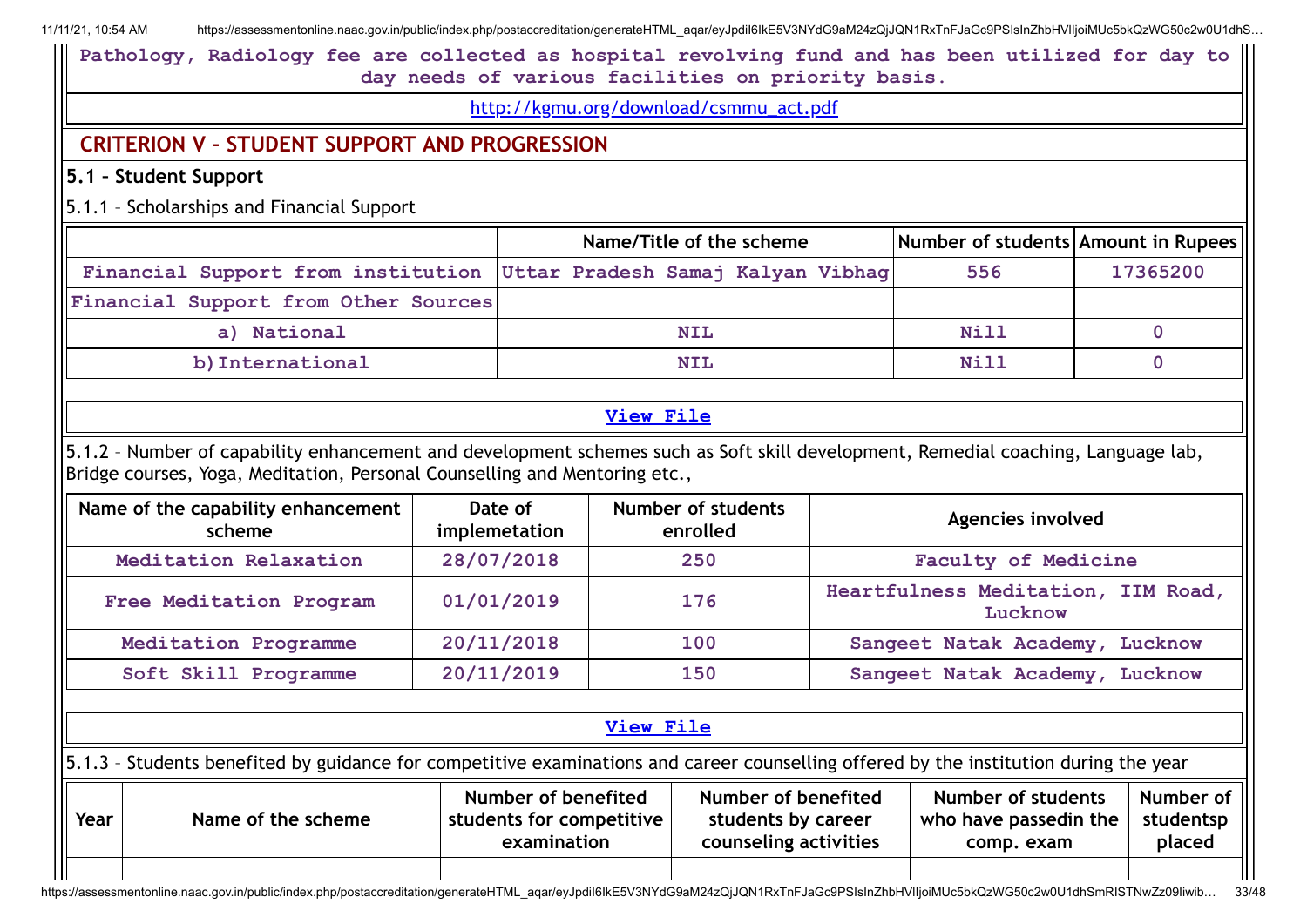| 11/11/21, 10:54 AM |                                                                                                                                                                |                                           | https://assessmentonline.naac.gov.in/public/index.php/postaccreditation/generateHTML aqar/eyJpdil6lkE5V3NYdG9aM24zQjJQN1RxTnFJaGc9PSIsInZhbHVIIjoiMUc5bkQzWG50c2w0U1dhS |                  |                                        |                                           |      |                                             |                                     |
|--------------------|----------------------------------------------------------------------------------------------------------------------------------------------------------------|-------------------------------------------|-------------------------------------------------------------------------------------------------------------------------------------------------------------------------|------------------|----------------------------------------|-------------------------------------------|------|---------------------------------------------|-------------------------------------|
| $\vert$ 2018       | Demonstration and Clinical                                                                                                                                     | Mock Interview (online),<br>(offline)     | q                                                                                                                                                                       |                  |                                        | Nill                                      | Nill |                                             | 2                                   |
|                    |                                                                                                                                                                |                                           |                                                                                                                                                                         | <b>View File</b> |                                        |                                           |      |                                             |                                     |
|                    | 5.1.4 - Institutional mechanism for transparency, timely redressal of student grievances, Prevention of sexual harassment and ragging cases<br>during the year |                                           |                                                                                                                                                                         |                  |                                        |                                           |      |                                             |                                     |
|                    | <b>Total grievances received</b>                                                                                                                               |                                           | Number of grievances redressed                                                                                                                                          |                  |                                        |                                           |      | Avg. number of days for grievance redressal |                                     |
|                    |                                                                                                                                                                |                                           |                                                                                                                                                                         |                  |                                        |                                           |      | 30                                          |                                     |
|                    | 5.2 - Student Progression                                                                                                                                      |                                           |                                                                                                                                                                         |                  |                                        |                                           |      |                                             |                                     |
|                    | 5.2.1 - Details of campus placement during the year                                                                                                            |                                           |                                                                                                                                                                         |                  |                                        |                                           |      |                                             |                                     |
|                    |                                                                                                                                                                | On campus                                 |                                                                                                                                                                         |                  |                                        |                                           |      | Off campus                                  |                                     |
|                    | <b>Nameof</b><br>organizations visited                                                                                                                         | <b>Number of students</b><br>participated | Number of<br>stduents placed                                                                                                                                            |                  | <b>Nameof</b><br>organizations visited | <b>Number of students</b><br>participated |      | Number of stduents<br>placed                |                                     |
|                    | <b>NIL</b>                                                                                                                                                     | <b>Nill</b>                               | Nill                                                                                                                                                                    | <b>NIL</b>       |                                        | 9                                         |      | 2                                           |                                     |
|                    |                                                                                                                                                                |                                           |                                                                                                                                                                         | <b>View File</b> |                                        |                                           |      |                                             |                                     |
|                    | 5.2.2 - Student progression to higher education in percentage during the year                                                                                  |                                           |                                                                                                                                                                         |                  |                                        |                                           |      |                                             |                                     |
| Year               | Number of students enrolling<br>into higher education                                                                                                          |                                           | Programme graduated<br>from                                                                                                                                             |                  | from                                   | Depratment graduated                      |      | Name of institution<br>joined               | Name of<br>programme<br>admitted to |
| 2018               | 1                                                                                                                                                              |                                           | <b>King Georges</b><br>Medical University Medical University                                                                                                            |                  |                                        | <b>King Georges</b>                       |      | AIIMS, Cuttak                               | <b>MD</b>                           |
| 2018<br>20         |                                                                                                                                                                |                                           | <b>King Georges</b><br>Medical University Medical University Medical University                                                                                         |                  |                                        | <b>King Georges</b>                       |      | <b>King Georges</b>                         | MD                                  |
| 2018               | 10                                                                                                                                                             |                                           | <b>King Georges</b><br>Medical University Medical University Medical University                                                                                         |                  |                                        | <b>King Georges</b>                       |      | <b>King Georges</b>                         | MS                                  |
| 2018               | 11                                                                                                                                                             |                                           | <b>King Georges</b><br>Medical University Medical University                                                                                                            |                  |                                        | <b>King Georges</b>                       |      | MLN Allahabad                               | MD                                  |
|                    |                                                                                                                                                                |                                           |                                                                                                                                                                         |                  |                                        |                                           |      |                                             |                                     |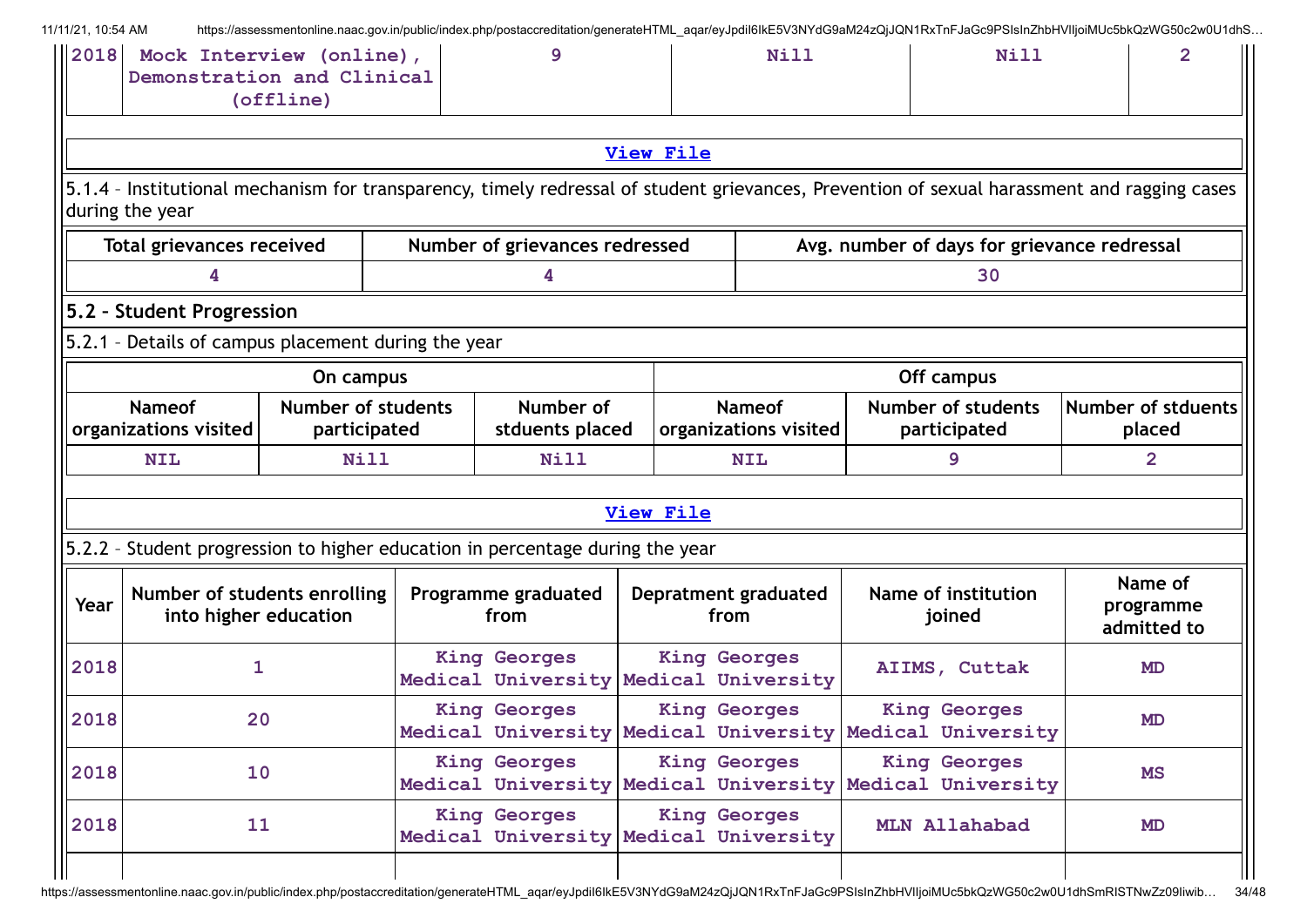| 2018 | 11           | <b>King Georges</b><br>Medical University Medical University                                                                                                                           |                   | <b>King Georges</b>                       | MLN Allahabad           | <b>MS</b>                     |  |
|------|--------------|----------------------------------------------------------------------------------------------------------------------------------------------------------------------------------------|-------------------|-------------------------------------------|-------------------------|-------------------------------|--|
| 2018 | 9            | <b>King Georges</b><br>Medical University Medical University                                                                                                                           |                   | <b>King Georges</b>                       | <b>SGPGIMS, Lucknow</b> | <b>MD</b>                     |  |
| 2018 | 6            | <b>King Georges</b><br>Medical University Medical University                                                                                                                           |                   | <b>King Georges</b>                       | GSVM, Kanpur            | <b>MD</b>                     |  |
| 2018 | 3            | <b>King Georges</b><br>Medical University                                                                                                                                              |                   | <b>King Georges</b><br>Medical University | GSVM, Kanpur            | <b>MS</b>                     |  |
| 2018 | 3            | <b>King Georges</b><br>Medical University Medical University                                                                                                                           |                   | <b>King Georges</b>                       | BRD, Gorakhpur          | <b>MD</b>                     |  |
|      |              |                                                                                                                                                                                        | <b>View File</b>  |                                           |                         |                               |  |
|      |              | 5.2.3 - Students qualifying in state/ national/ international level examinations during the year<br>(eg:NET/SET/SLET/GATE/GMAT/CAT/GRE/TOFEL/Civil Services/State Government Services) |                   |                                           |                         |                               |  |
|      | <b>Items</b> |                                                                                                                                                                                        |                   | Number of students selected/ qualifying   |                         |                               |  |
|      | Any Other    |                                                                                                                                                                                        |                   | Nill                                      |                         |                               |  |
|      |              |                                                                                                                                                                                        | No file uploaded. |                                           |                         |                               |  |
|      |              | 5.2.4 - Sports and cultural activities / competitions organised at the institution level during the year                                                                               |                   |                                           |                         |                               |  |
|      |              | Activity                                                                                                                                                                               |                   | Level                                     |                         | <b>Number of Participants</b> |  |
|      |              | Intercollege Kabaddi match                                                                                                                                                             |                   | University level                          |                         | 12                            |  |
|      |              | Invitational relay race                                                                                                                                                                |                   | University level                          |                         | 20                            |  |
|      |              | Cricket Tournament                                                                                                                                                                     |                   | University level                          |                         | 1                             |  |
|      |              | Cricket Tournament                                                                                                                                                                     |                   | University level                          |                         | 6                             |  |
|      |              | Cricket Tournament                                                                                                                                                                     |                   | University level                          |                         | 6                             |  |
|      |              | Shivraj memorial cricket tournament                                                                                                                                                    |                   | India level                               |                         | 5                             |  |
|      |              | 99th annual sports meet                                                                                                                                                                |                   | University level                          |                         | 70                            |  |
|      |              |                                                                                                                                                                                        | <b>View File</b>  |                                           |                         |                               |  |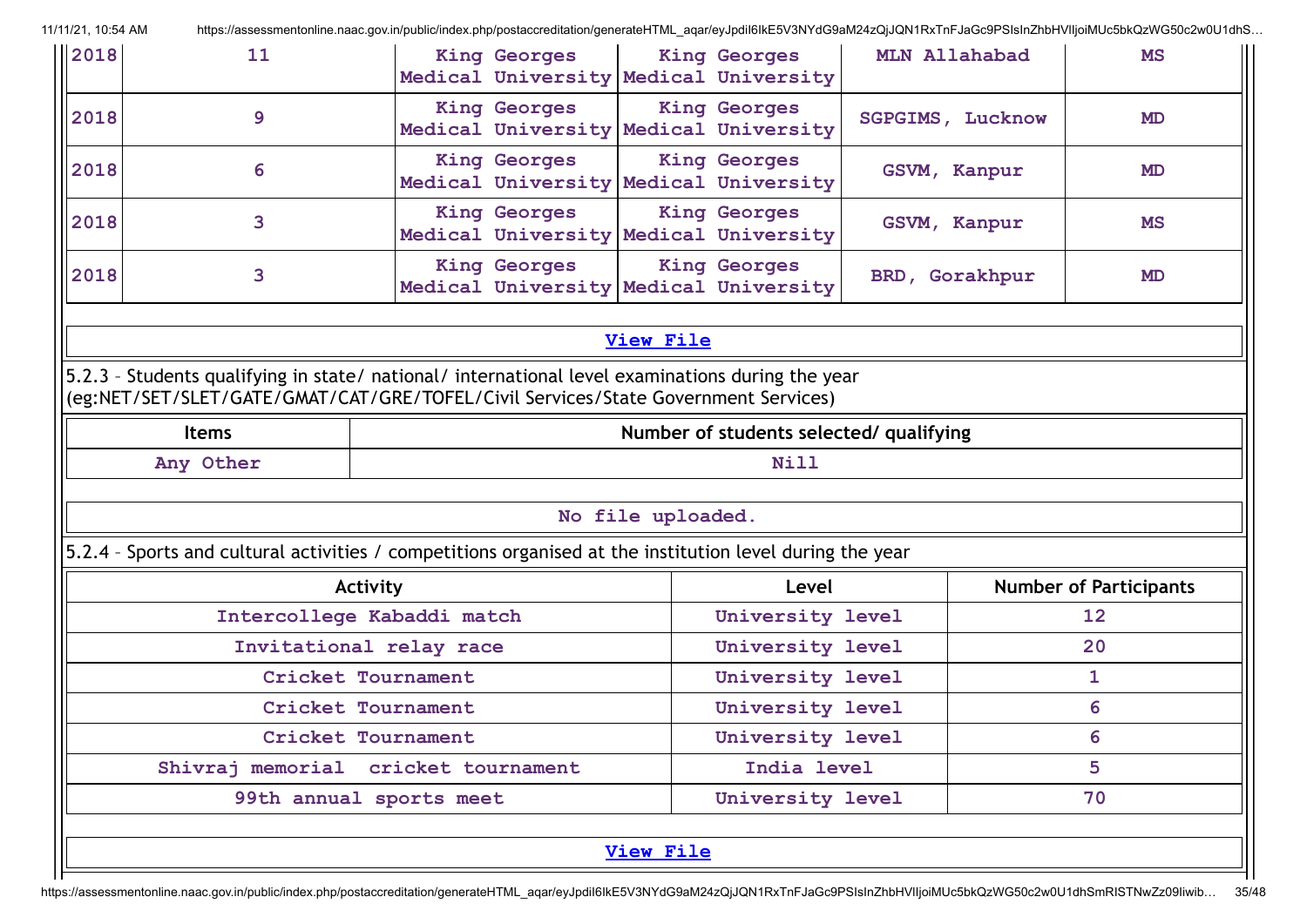## **5.3 – Student Participation and Activities**

5.3.1 – Number of awards/medals for outstanding performance in sports/cultural activities at national/international level (award for a team event should be counted as one)

| Year | Name of the | National/    | Number of awards for | Number of awards for | Student ID  | Name of the |
|------|-------------|--------------|----------------------|----------------------|-------------|-------------|
|      | award/medal | Internaional | Sports               | .ultural             | number      | student     |
| Nill | <b>NIL</b>  | <b>Nill</b>  | Nill                 | Nill                 | <b>Nill</b> | Nill        |

#### **No file uploaded.**

5.3.2 – Activity of Student Council & representation of students on academic & administrative bodies/committees of the institution (maximum 500 words)

**University has various student societies at departmental levels like Anatomical Society of King George Medical University, Physiological Society of KGMU. first year MBBS students are selected by executive members of respective society for the period of one year. Various posts are like secretary, joint secretary, batch representatives, editors etc. Both societies conduct annual function along with year long extra and cocurricular activities like debates, rangoli competition etc.**

**5.4 – Alumni Engagement**

5.4.1 – Whether the institution has registered Alumni Association?

**Yes**

**Registration No. 2563, Alumni Association is registered under Act No. 21, 1860. Association has its own constitution. Executive Body of Association consists of National and International President, Vice President, Hon' Secretary, Executive Secretary, Treasurer, Auditor and Editor. These are several other constitutional posts. Aims Objectives: • To develop brotherhood and friendship amongst the "GEORGIANS" spread all over India and abroad and their relationship with 'ALMA MATER'. • To organize conferences and meetings of Georgians Nationally and Internationally. • To organize CME programmes and seminars for the academic upgradation of Georgians. • To Coordinate, guide and help various chapters of Georgians in India and abroad, and help them in starting Georgians Academy Georgians Clubs. • To look after the welfare of the Georgians and their family in their hour of need. • To welcome new batches of Georgians and Faculty members and give farewell to passing out batches, and Faculty members. • To associate and help the 'Alma Mater' in various developmental, scientific and cultural programmes. • To publish News-Letter regularly giving information regarding the activities of Georgians and 'Alma Mater' in India and abroad. •**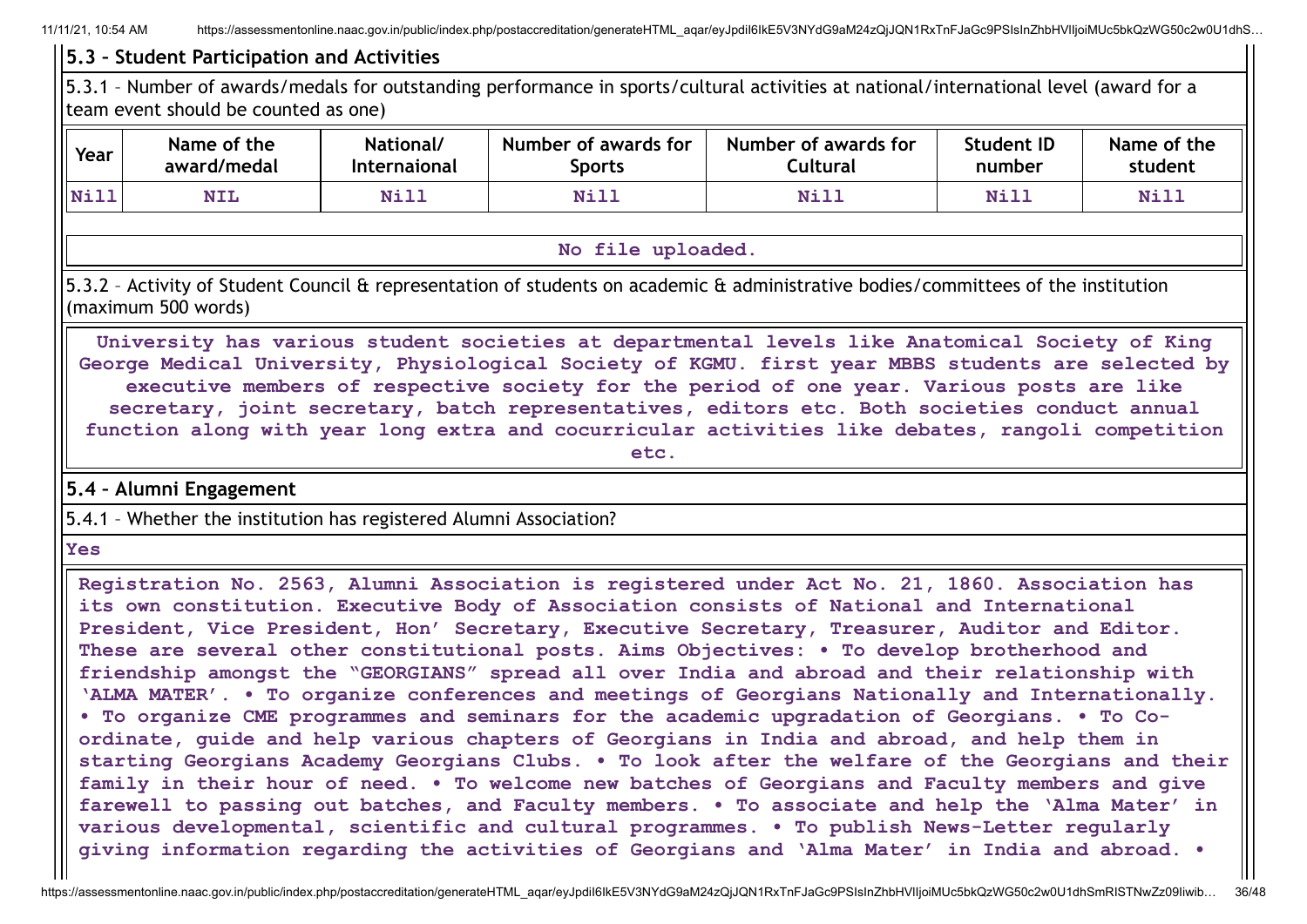**To maintain and develop or rebuild the existing Alumni Building for the stay of visiting alumni and their families, and to establish the office of this association in the same building. • To organize health camps and associated activities for the benefit of the society. • To maintain the quality of medical teaching. Investigations, treatment and research and to establish Medical Institutions of repute in the country abroad.**

5.4.2 – No. of registered Alumni:

**14495**

5.4.3 – Alumni contribution during the year (in Rupees) :

**749323**

5.4.4 – Meetings/activities organized by Alumni Association :

**• Orientation Lecture to MBBS Ist Year students • Silver Jubilee Meet of Batch1994 • Golden Jubilee Meet of Batch 1969 • General Body Meeting of Alumni in Month of March-2019, June-2019, September-2019 December-2019 Educational Programs • Health Education Program in Primary Schools • Health Camp in Gauriganj, Amethi, Shahjahanpur, Sitapur Lakhimpur • Blanket Distribution • Cancer Awareness Program • World Cancer Day Celebration**

## **CRITERION VI – GOVERNANCE, LEADERSHIP AND MANAGEMENT**

**6.1 – Institutional Vision and Leadership**

6.1.1 – Mention two practices of decentralization and participative management during the last year (maximum 500 words)

**Vision: To be an outstanding University of Medical Excellence in the world in education, research and patient care. Mission: • To become one of the world's best providers of high quality teaching and excellence in education • Generate outstanding leaders in health sciences • Promote multidisciplinary scientific biomedical research • Provide compassionate, patient-centered care of the highest quality Decentralization Practices: University has a system wherein various departmental heads are made responsible for sustenance and progress of their respective units. Every department has various committees comprising of faculty members. Thus participative management of its stakeholders is ensured. Administration regularly conducts internal audits including academics, clinical and financial domains hence ensures smooth functioning of each unit. Secondly, each department has also been enabled to take its decision regarding beginning of new programmes and courses. This too reflects its decentralization of management.**

6.1.2 – Does the institution have a Management Information System (MIS)?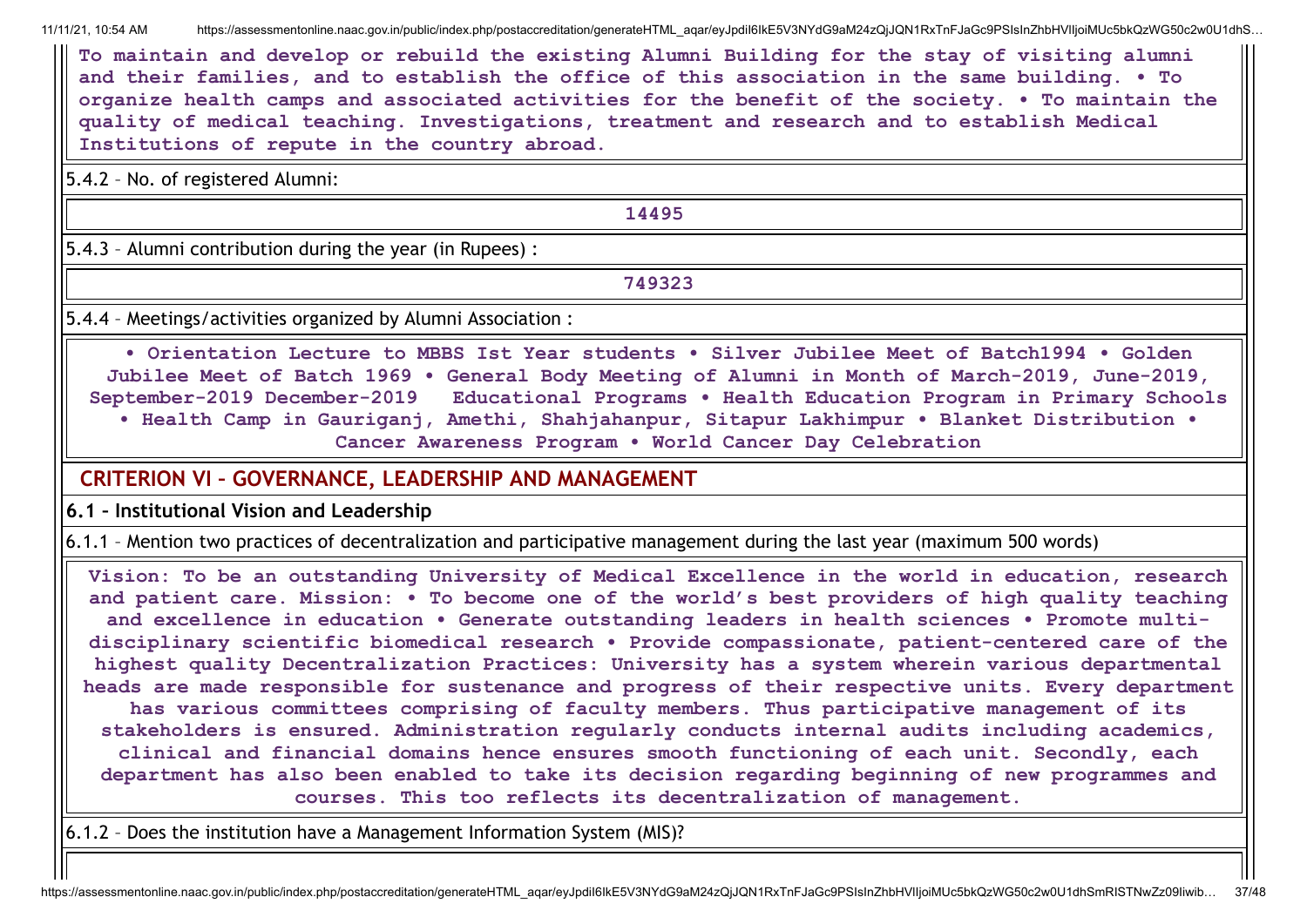|                                 | Partial                                                                                                                                                                                                                                                                                                                                                                                                                                                                                                                                                                                                                                                                                                                    |  |  |  |  |  |
|---------------------------------|----------------------------------------------------------------------------------------------------------------------------------------------------------------------------------------------------------------------------------------------------------------------------------------------------------------------------------------------------------------------------------------------------------------------------------------------------------------------------------------------------------------------------------------------------------------------------------------------------------------------------------------------------------------------------------------------------------------------------|--|--|--|--|--|
|                                 | 6.2 - Strategy Development and Deployment                                                                                                                                                                                                                                                                                                                                                                                                                                                                                                                                                                                                                                                                                  |  |  |  |  |  |
|                                 | 6.2.1 - Quality improvement strategies adopted by the institution for each of the following (with in 100 words each):                                                                                                                                                                                                                                                                                                                                                                                                                                                                                                                                                                                                      |  |  |  |  |  |
| <b>Strategy Type</b>            | <b>Details</b>                                                                                                                                                                                                                                                                                                                                                                                                                                                                                                                                                                                                                                                                                                             |  |  |  |  |  |
| Admission of<br>Students        | The entire admission process is transparently publicized in the prospectus of the<br>institution and available to the prospective learners. Undergraduate admissions are<br>through AIPMT, CPMT, postgraduate through UPPGME, AIPGME and super-specialty<br>admissions in DM, MD, M Ch, through entrance examination conducted by the<br>University. PhD and M Phil admissions are through entrance examination conducted by<br>the University. B Sc Nursing admissions are through entrance examination conducted<br>by the University. All admissions are done as per MCI, DCI, Nursing Council. The<br>admissions by this University are done as per the directions of the State<br>Government and Government of India. |  |  |  |  |  |
| Curriculum<br>Development       | The revised MBBS curriculum has begun implementation in the Institute. Our<br>University being the MCI nodal centre for medical education, it also imparts<br>regular training for implementing CBME in other regional medical colleges and<br>insitutes                                                                                                                                                                                                                                                                                                                                                                                                                                                                   |  |  |  |  |  |
| <b>Teaching and</b><br>Learning | Regular Faculty development programmes to strengthen the delivery of teaching<br>learning by our faculty, feedback frm students, strict promoption criteria for<br>faculty, Experts and People of eminence from reputed Institutions from India and<br>abroadare invited to augment teaching learning activities, Virtual classroom with<br>power point presentations of lectures made by faculty are available on KGMU<br>website, Smart class in new teaching block (Kalam centre), Interactive screens in<br>many departments of the university, Computers and free access to internet for all<br>faculty.                                                                                                              |  |  |  |  |  |
| Examination and<br>Evaluation   | transparency, punctuality in examination system has been the key strategy always.<br>All grievances, if any, are immediately addressed.                                                                                                                                                                                                                                                                                                                                                                                                                                                                                                                                                                                    |  |  |  |  |  |
| Research and<br>Development     | Intramural research grants for students (both undergraduate and post graduate), Seed<br>grants to young faculty, wards to high impact factor publications of faculty, young<br>researcher award, use of research publication criteria in promotions, -<br>International Travel grants for Faculty every year, support for National and<br>International conferences, Well developed Research labs.                                                                                                                                                                                                                                                                                                                         |  |  |  |  |  |
| Library, ICT                    | Reqular telemedicine sessions with other institutions                                                                                                                                                                                                                                                                                                                                                                                                                                                                                                                                                                                                                                                                      |  |  |  |  |  |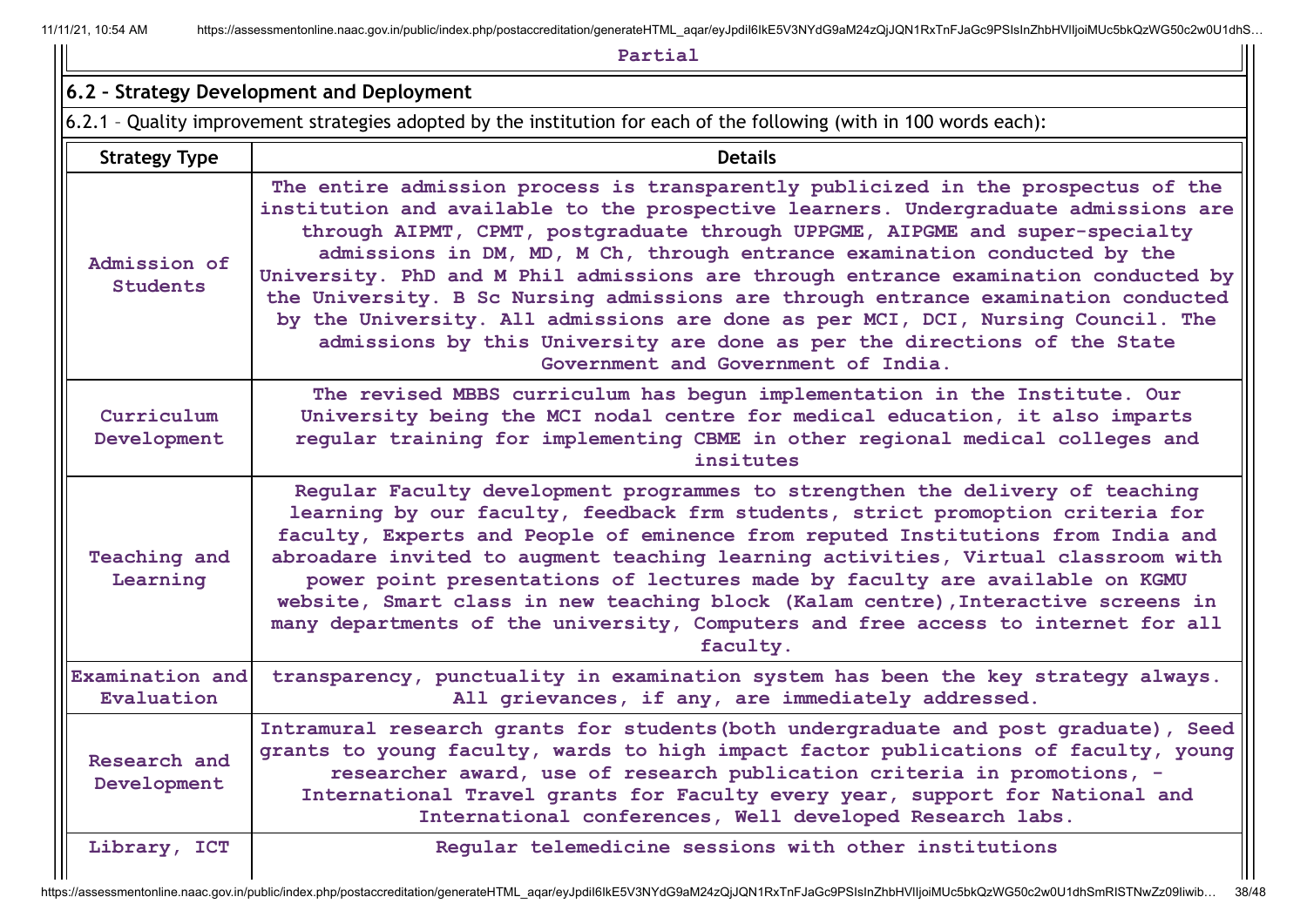| and Physical<br>Infrastructure       |                                                                                                                                                                                                                                                                                                                                                                                                                                                                                                                                                                                                                                                                                                           |                                                                                                                                                                                                                                                                                                                                                               |                                                    |  |  |  |  |
|--------------------------------------|-----------------------------------------------------------------------------------------------------------------------------------------------------------------------------------------------------------------------------------------------------------------------------------------------------------------------------------------------------------------------------------------------------------------------------------------------------------------------------------------------------------------------------------------------------------------------------------------------------------------------------------------------------------------------------------------------------------|---------------------------------------------------------------------------------------------------------------------------------------------------------------------------------------------------------------------------------------------------------------------------------------------------------------------------------------------------------------|----------------------------------------------------|--|--|--|--|
| Instrumentation                      |                                                                                                                                                                                                                                                                                                                                                                                                                                                                                                                                                                                                                                                                                                           |                                                                                                                                                                                                                                                                                                                                                               |                                                    |  |  |  |  |
|                                      |                                                                                                                                                                                                                                                                                                                                                                                                                                                                                                                                                                                                                                                                                                           | 6.2.2 - Implementation of e-governance in areas of operations:                                                                                                                                                                                                                                                                                                |                                                    |  |  |  |  |
| E-governace area                     |                                                                                                                                                                                                                                                                                                                                                                                                                                                                                                                                                                                                                                                                                                           |                                                                                                                                                                                                                                                                                                                                                               | <b>Details</b>                                     |  |  |  |  |
| Planning and<br>Development          |                                                                                                                                                                                                                                                                                                                                                                                                                                                                                                                                                                                                                                                                                                           | University takes care of developmental needs of constituent affiliated institutions<br>to include Human resource, infrastructure, teaching learning, research, patient care                                                                                                                                                                                   | and community impact planning and development      |  |  |  |  |
| Administration                       |                                                                                                                                                                                                                                                                                                                                                                                                                                                                                                                                                                                                                                                                                                           | There is maximum use technology to establish transparency in admission, evaluation,<br>office administration, financial transactions. There is a framework of policies for                                                                                                                                                                                    | conflicts, rule infringements and punitive actions |  |  |  |  |
| Finance and<br><b>Accounts</b>       |                                                                                                                                                                                                                                                                                                                                                                                                                                                                                                                                                                                                                                                                                                           | The purchase process in University is now through Gem portal.                                                                                                                                                                                                                                                                                                 |                                                    |  |  |  |  |
| Student<br>Admission and<br>Support  |                                                                                                                                                                                                                                                                                                                                                                                                                                                                                                                                                                                                                                                                                                           | All the information related to student admission is available for students and<br>parents on the University website. Time and again related notices are uploaded on<br>website. For supporting existing students, information related to exam, fees,<br>curriculum, resources, activities, anti- ragging etc are always available on<br>University's website. |                                                    |  |  |  |  |
| Examination                          | The theory copies are evaluated centrally in the Pariksha Bhawan. All the theory<br>copies are bar coded to avoid biasness. The practical and oral examinations are<br>conducted in respective department by a panel of examiners including internal as<br>well and external examiners preferable from out of state. After examination the<br>marks are sent in three awards sheets. One award sheet is sent to Controller of<br>Examination while other two, to the separate tabulators. The result is prepared<br>through software and then rechecked by tabulator and collator manually. The Results<br>are declared on the various notice boards and on website of the University and other<br>sites. |                                                                                                                                                                                                                                                                                                                                                               |                                                    |  |  |  |  |
| 6.3 - Faculty Empowerment Strategies |                                                                                                                                                                                                                                                                                                                                                                                                                                                                                                                                                                                                                                                                                                           |                                                                                                                                                                                                                                                                                                                                                               |                                                    |  |  |  |  |
| during the year                      | 6.3.1 - Teachers provided with financial support to attend conferences / workshops and towards membership fee of professional bodies                                                                                                                                                                                                                                                                                                                                                                                                                                                                                                                                                                      |                                                                                                                                                                                                                                                                                                                                                               |                                                    |  |  |  |  |
| Year                                 | Name of Teacher<br>Name of conference/ workshop attended for<br>Name of the professional body for which<br>Amount of<br>which financial support provided<br>membership fee is provided<br>support                                                                                                                                                                                                                                                                                                                                                                                                                                                                                                         |                                                                                                                                                                                                                                                                                                                                                               |                                                    |  |  |  |  |

https://assessmentonline.naac.gov.in/public/index.php/postaccreditation/generateHTML\_aqar/eyJpdiI6IkE5V3NYdG9aM24zQjJQN1RxTnFJaGc9PSIsInZhbHVlIjoiMUc5bkQzWG50c2w0U1dhSmRISTNwZz09Iiwib... 39/48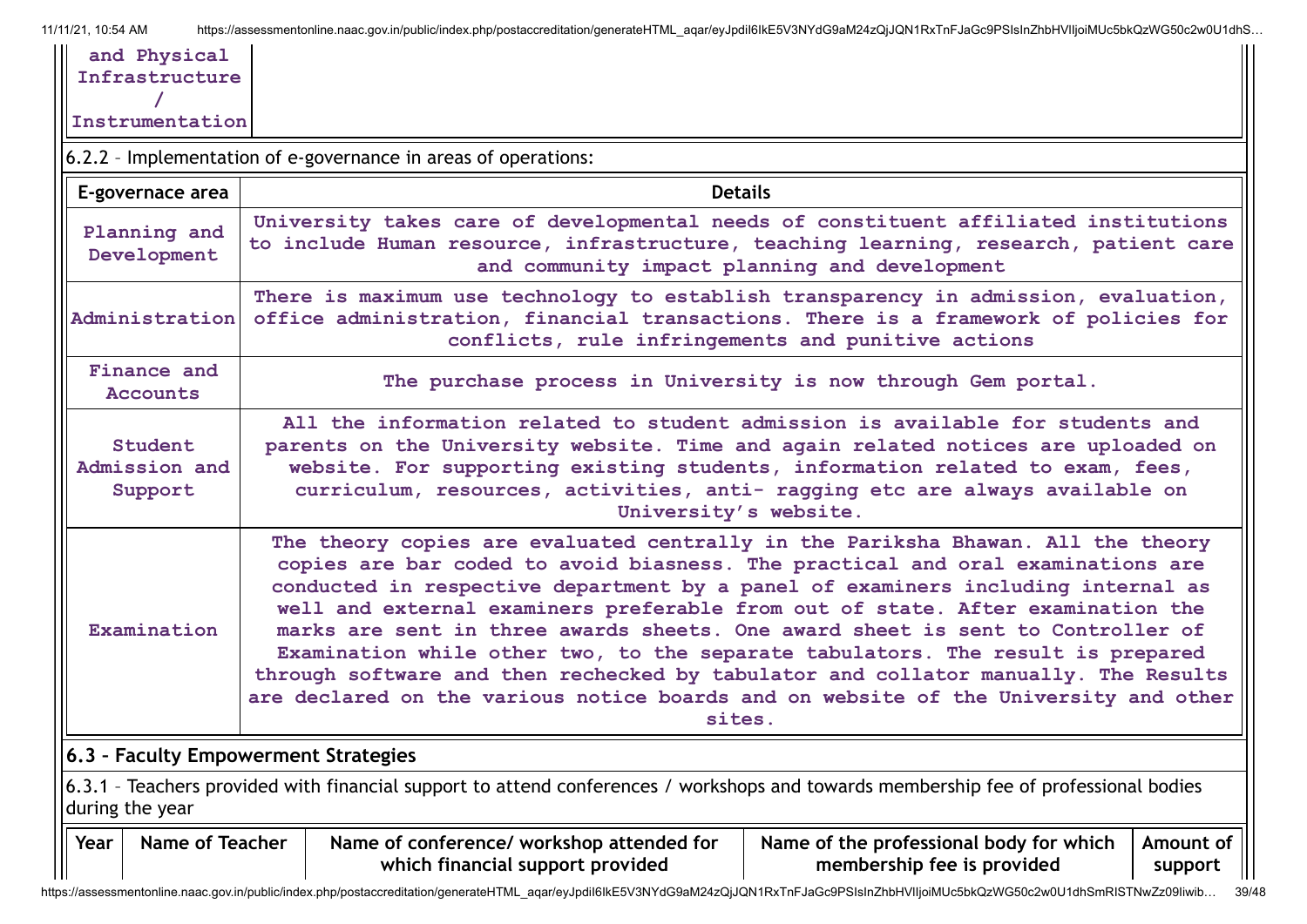| 2018        | Dr. Divya<br>Mehrotra                                                                   |                      | <b>INTERNATIONAL</b>                                                                                                             |             | Association           |                                                  | 230651                                                   |
|-------------|-----------------------------------------------------------------------------------------|----------------------|----------------------------------------------------------------------------------------------------------------------------------|-------------|-----------------------|--------------------------------------------------|----------------------------------------------------------|
| 2018        | Dr. Monika<br>Kohli                                                                     | <b>INTERNATIONAL</b> |                                                                                                                                  | Association |                       |                                                  | 205870                                                   |
| 2018        | Dr.Dinesh<br><b>Kaushal</b>                                                             |                      | <b>INTERNATIONAL</b>                                                                                                             |             | Association           |                                                  | 11525                                                    |
| 2018        | Dr. Mohd.<br>Parvez Khan                                                                |                      | <b>INTERNATIONAL</b>                                                                                                             |             | Association           |                                                  | 112610                                                   |
| 2018        | Dr. Sarita<br>Singh                                                                     |                      | <b>INTERNATIONAL</b>                                                                                                             |             | Association           |                                                  | 371047                                                   |
| 2018        | Dr. Ajay Kumar<br>Chaudhary                                                             |                      | <b>INTERNATIONAL</b>                                                                                                             |             | Association           |                                                  | 176855                                                   |
| 2018        | Dr. Hem Lata                                                                            |                      | <b>INTERNATIONAL</b>                                                                                                             |             | Association           |                                                  | 117523                                                   |
| 2018        | Dr. Prem Raj<br>Singh                                                                   |                      | <b>INTERNATIONAL</b>                                                                                                             |             | Association           |                                                  | 193214                                                   |
| 2018        | .S.K.Singh<br>Dr.<br><b>CTVS</b>                                                        |                      | <b>INTERNATIONAL</b>                                                                                                             | Association |                       |                                                  | 184373                                                   |
| 2018        | Dr. Rishi<br>Sethi                                                                      |                      | Association<br><b>INTERNATIONAL</b>                                                                                              |             |                       | 182548                                           |                                                          |
|             |                                                                                         |                      |                                                                                                                                  |             |                       |                                                  |                                                          |
|             |                                                                                         |                      | <b>View File</b>                                                                                                                 |             |                       |                                                  |                                                          |
|             | teaching staff during the year                                                          |                      | 6.3.2 - Number of professional development / administrative training programmes organized by the University for teaching and non |             |                       |                                                  |                                                          |
| $\parallel$ | Title of the professional<br>Year development programme organised<br>for teaching staff |                      | Title of the administrative training<br>programme organised for non-<br>teaching staff                                           | From date   | <b>To Date</b>        | Number of<br>participants<br>(Teaching<br>staff) | Number of<br>participants<br>(non-<br>teaching<br>staff) |
| 2018        | <b>Revised Basic Course</b><br>workshop in MET                                          |                      | <b>NIL</b>                                                                                                                       |             | 23/07/2018 25/07/2018 | 33                                               | Nill                                                     |
| 2018        | One Day Sensitization                                                                   |                      | <b>NIL</b>                                                                                                                       |             | 26/07/2018 26/07/2018 | 24                                               | Nill                                                     |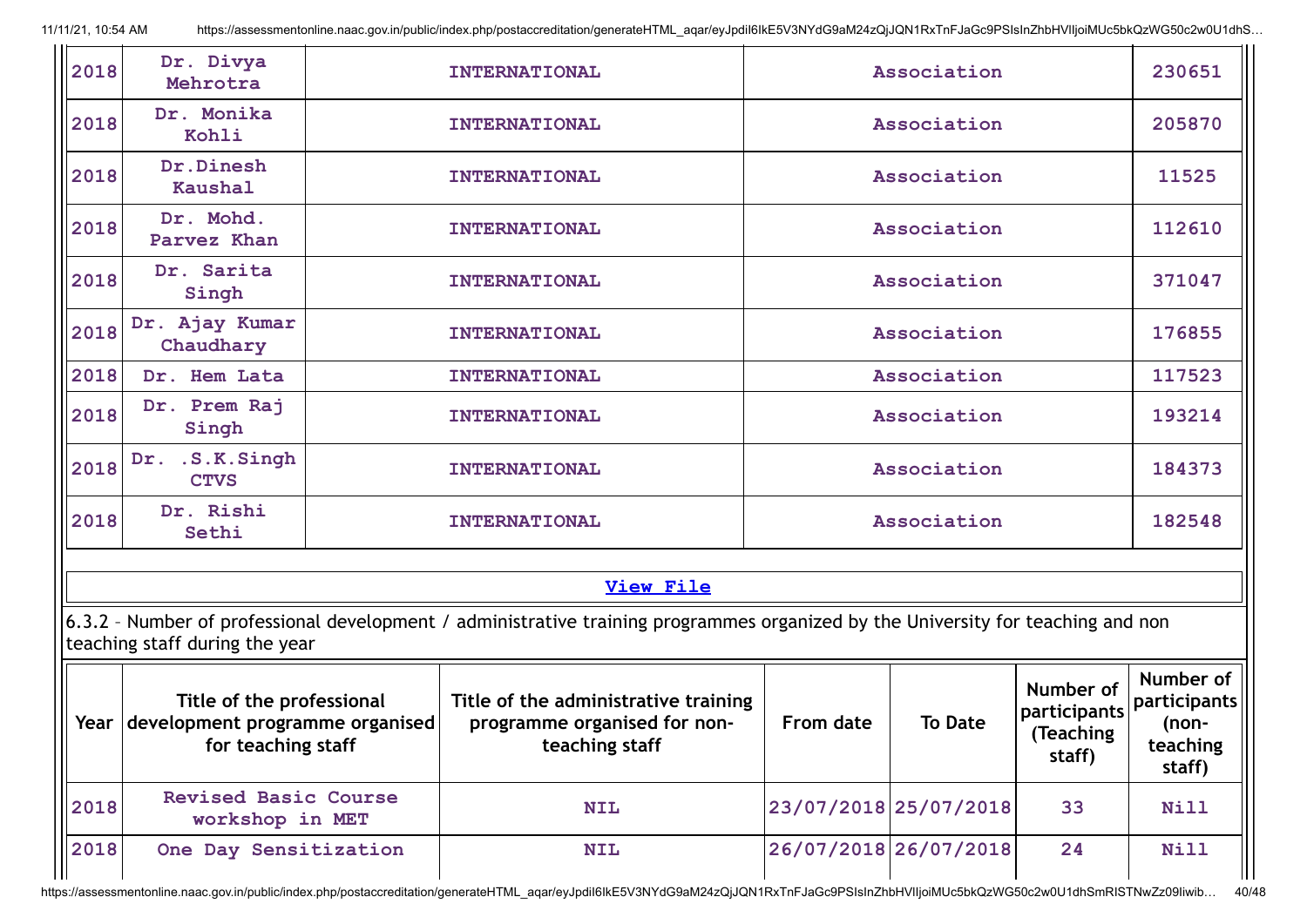|                                                  | Program on ATCOM module                                                                                                                                                                    |    |                                     |  |                       |                       |                 |
|--------------------------------------------------|--------------------------------------------------------------------------------------------------------------------------------------------------------------------------------------------|----|-------------------------------------|--|-----------------------|-----------------------|-----------------|
| 2018                                             | <b>Faculty Development</b><br>Workshop on Mentoring                                                                                                                                        |    | <b>NIL</b>                          |  | 20/09/2018 20/09/2018 | 23                    | Nill            |
| 2018                                             | <b>Revised Basic Course</b><br>workshop in MET                                                                                                                                             |    | <b>NIL</b>                          |  | 24/09/2018 26/09/2018 | 28                    | <b>Nill</b>     |
| 2018                                             | One Day Sensitization<br>Program on ATCOM module                                                                                                                                           |    | <b>NIL</b>                          |  | 27/09/2018 27/09/2018 | 24                    | Nill            |
| 2019                                             | <b>Revised Basic Course</b><br>workshop in MET                                                                                                                                             |    | <b>NIL</b>                          |  | 07/01/2019 09/01/2019 | 16                    | Nill            |
| 2019                                             | One Day Sensitization<br>Program on ATCOM module                                                                                                                                           |    | <b>NIL</b>                          |  | 10/01/2019 10/01/2019 | 24                    | <b>Nill</b>     |
| 2019                                             | Curriculum Impementation<br>Support Program (CISP)                                                                                                                                         |    | <b>NIL</b>                          |  | 04/02/2019 05/02/2019 | 26                    | <b>Nill</b>     |
| 2019                                             | Curriculum Impementation<br>Support Program (CISP)                                                                                                                                         |    | 16/03/2019 18/03/2019<br><b>NIL</b> |  |                       | 30                    | Nill            |
| 2019                                             | Curriculum Impementation<br>Support Program (CISP)                                                                                                                                         |    | <b>NIL</b>                          |  | 04/04/2019 06/04/2019 | 31                    | Nill            |
|                                                  |                                                                                                                                                                                            |    | <b>View File</b>                    |  |                       |                       |                 |
|                                                  | 6.3.3 - No. of teachers attending professional development programmes, viz., Orientation Programme, Refresher Course, Short Term<br>Course, Faculty Development Programmes during the year |    |                                     |  |                       |                       |                 |
|                                                  | Title of the professional development programme                                                                                                                                            |    | Number of teachers who<br>attended  |  | <b>From Date</b>      | To date               | <b>Duration</b> |
|                                                  | Revised Basic Course workshop in MET                                                                                                                                                       |    | 29                                  |  |                       | 29/01/2018 31/01/2018 | $\mathbf{3}$    |
|                                                  | One Day Sensitization Program on ATCOM<br>module                                                                                                                                           | 28 |                                     |  | 01/02/2018 01/02/2018 | $\mathbf{1}$          |                 |
|                                                  | Revised Basic Course workshop in MET                                                                                                                                                       | 30 |                                     |  | 02/04/2018 04/04/2018 | 3                     |                 |
| One Day Sensitization Program on ATCOM<br>module |                                                                                                                                                                                            |    | 30                                  |  |                       | 05/04/2018 05/04/2018 | $\mathbf{1}$    |
|                                                  | Revised Basic Course workshop in MET                                                                                                                                                       |    | 23                                  |  |                       | 23/07/2018 25/07/2018 | $\mathbf{3}$    |
|                                                  |                                                                                                                                                                                            |    |                                     |  |                       |                       |                 |

https://assessmentonline.naac.gov.in/public/index.php/postaccreditation/generateHTML\_aqar/eyJpdiI6IkE5V3NYdG9aM24zQjJQN1RxTnFJaGc9PSIsInZhbHVlIjoiMUc5bkQzWG50c2w0U1dhSmRISTNwZz09Iiwib... 41/48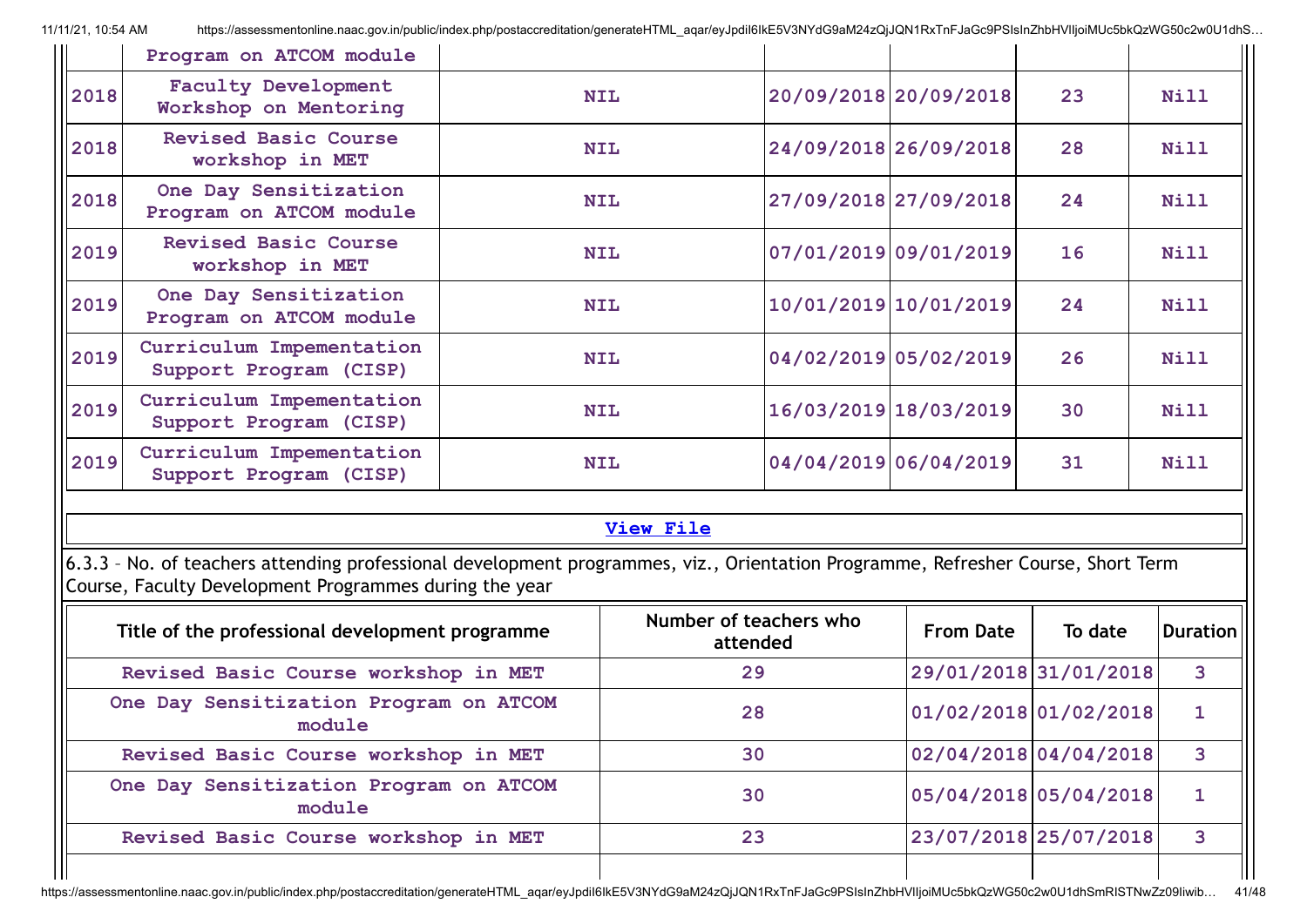**One Day Sensitization Program on ATCOM module 24 26/07/2018 26/07/2018 1 Faculty Development Workshop on "Mentoring" 23 20/09/2018 20/09/2018 1 Revised Basic Course workshop in MET 28 24/09/2018 26/09/2018 3 One Day Sensitization Program on ATCOM module 24 27/09/2018 27/12/2019 1 [View](https://assessmentonline.naac.gov.in/public/Postacc/Training_Programmes/6569_Training_Programmes_1633760570.xlsx) File** 6.3.4 – Faculty and Staff recruitment (no. for permanent recruitment): **Teaching Non-teaching Permanent Full Time Permanent Full Time 429 429 2461 2461** 6.3.5 – Welfare schemes for **Teaching Non-teaching Non-teaching Non-teaching I** Students **Medical Reimbursement, Free hospital treatment, Free dependent medical care, LTC, Child education funds, Learning Resource Allowance, Medical Reimbursement, Free hospital treatment, Free dependent medical care, LTC, Child education funds, Festival Advance, Free medical treatment 6.4 – Financial Management and Resource Mobilization** 6.4.1 – Institution conducts internal and external financial audits regularly (with in 100 words each) **External financial by CAG audits regularly.** 6.4.2 – Funds / Grants received from management, non-government bodies, individuals, philanthropies during the year(not covered in Criterion III) **Name of the non government funding agencies /individuals Funds/ Grnats received in Rs. Purpose Plan Grant Received From UP State Government, Uttar Pradesh Corparation 7765334766 Plan Grant, For Pediatric department, JDF Project (Pediatric oncology support), Surveillance for**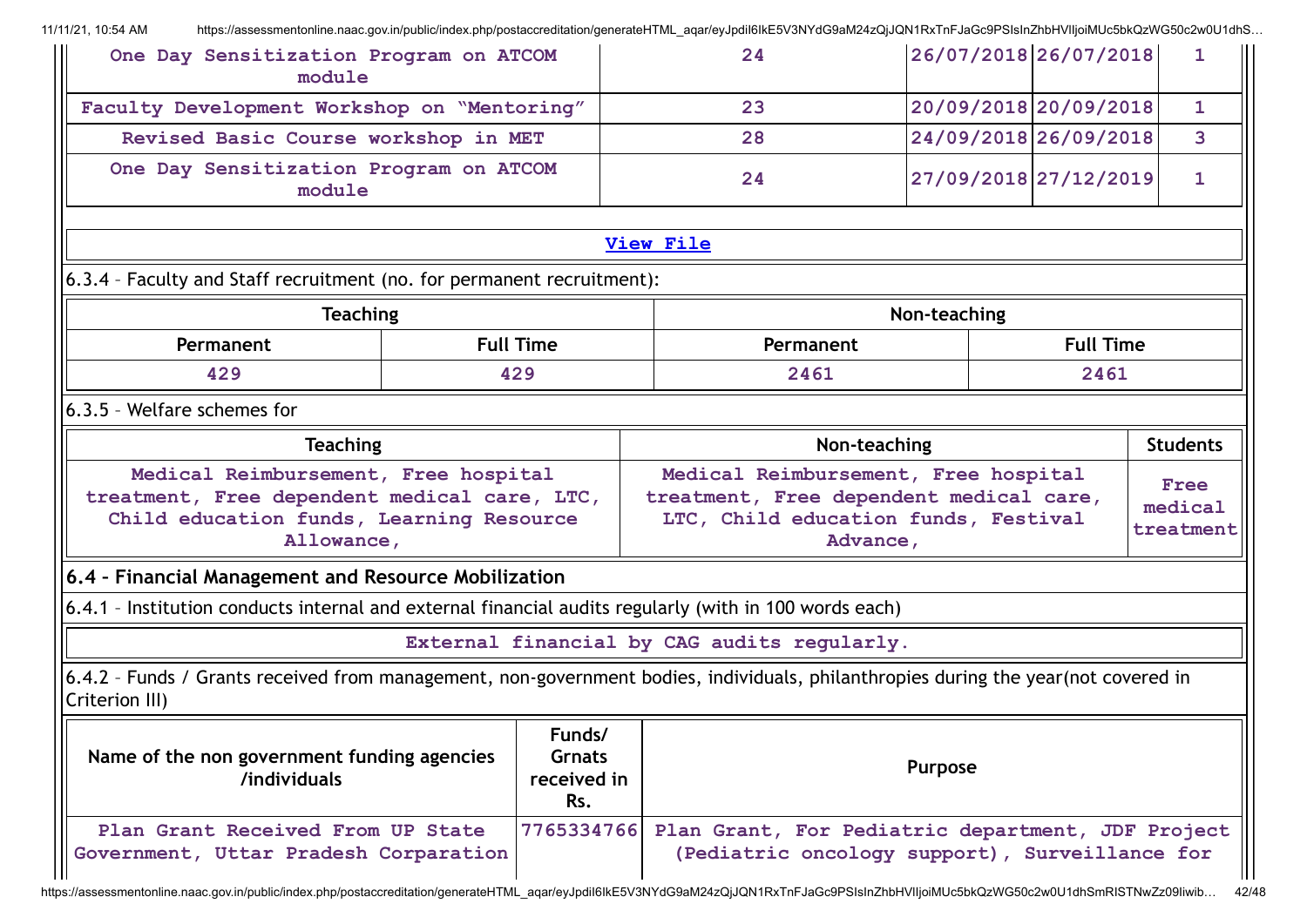| Radiological pneumonia, Programme JDF, Electronic   <br>Ltd., Grant received form state<br>Partography, Palliative Care of cancer Patient,<br>Government, Grant for BPL Patient,<br>Grant for Ashadhya Rog Patient, Grant<br>Matabolic Profiling of Body Neurological<br>for Ministry of Youth Affairs and<br>recovery, Strengthening Laboratary Vaccine (PCV)<br>sports (GOI), NRHM Grant, Grant<br>Rollout, Investigation of Rheumatic AF Treatment<br>uising Rivaroxban (INVICTUS), Community Eye<br>receive |                    |                                             |            |            |  |  |  |
|-----------------------------------------------------------------------------------------------------------------------------------------------------------------------------------------------------------------------------------------------------------------------------------------------------------------------------------------------------------------------------------------------------------------------------------------------------------------------------------------------------------------|--------------------|---------------------------------------------|------------|------------|--|--|--|
|                                                                                                                                                                                                                                                                                                                                                                                                                                                                                                                 | <b>View File</b>   |                                             |            |            |  |  |  |
| 6.4.3 - Total corpus fund generated                                                                                                                                                                                                                                                                                                                                                                                                                                                                             |                    |                                             |            |            |  |  |  |
|                                                                                                                                                                                                                                                                                                                                                                                                                                                                                                                 | 1544807.00         |                                             |            |            |  |  |  |
| 6.5 - Internal Quality Assurance System                                                                                                                                                                                                                                                                                                                                                                                                                                                                         |                    |                                             |            |            |  |  |  |
| 6.5.1 - Whether Academic and Administrative Audit (AAA) has been done?                                                                                                                                                                                                                                                                                                                                                                                                                                          |                    |                                             |            |            |  |  |  |
| <b>Audit Type</b>                                                                                                                                                                                                                                                                                                                                                                                                                                                                                               |                    | <b>External</b>                             |            | Internal   |  |  |  |
|                                                                                                                                                                                                                                                                                                                                                                                                                                                                                                                 | Yes/No             | Agency                                      | Yes/No     | Authority  |  |  |  |
| Academic                                                                                                                                                                                                                                                                                                                                                                                                                                                                                                        | <b>No</b>          | <b>No</b>                                   | <b>Yes</b> | <b>YES</b> |  |  |  |
| Administrative                                                                                                                                                                                                                                                                                                                                                                                                                                                                                                  | <b>Yes</b>         | <b>YES</b>                                  | <b>Yes</b> | <b>YES</b> |  |  |  |
| 6.5.2 - What efforts are made by the University to promote autonomy in the affiliated/constituent colleges? (if applicable)                                                                                                                                                                                                                                                                                                                                                                                     |                    |                                             |            |            |  |  |  |
| - Feedbacks regularly - Electricity / Environmental audit - Employees training - Curriculum                                                                                                                                                                                                                                                                                                                                                                                                                     | revision initiated |                                             |            |            |  |  |  |
| 6.5.3 - Activities and support from the Parent - Teacher Association (at least three)                                                                                                                                                                                                                                                                                                                                                                                                                           |                    |                                             |            |            |  |  |  |
| A well established registered Teachers association exists in the institution. Office bearers are<br>elected by fair election process. Welcome function of new faculty members. Holi Milan Samaroh / New<br>Year Function Persuade for Election of University court Persuade for Revised Pay scale of Faculty                                                                                                                                                                                                    |                    |                                             |            |            |  |  |  |
| 6.5.4 - Development programmes for support staff (at least three)                                                                                                                                                                                                                                                                                                                                                                                                                                               |                    |                                             |            |            |  |  |  |
| Meetings with employees and staff are conducted to apprasise their problems, seek their<br>suggestions to improve the overall working environment and functioning of healthcare delivery<br>system. Employees are encouraged to participate in the yoga/meditation programmes organized by the<br>University. Skill development like computer classes are organized for them. Biomedical waste                                                                                                                  |                    | management training is organized regularly. |            |            |  |  |  |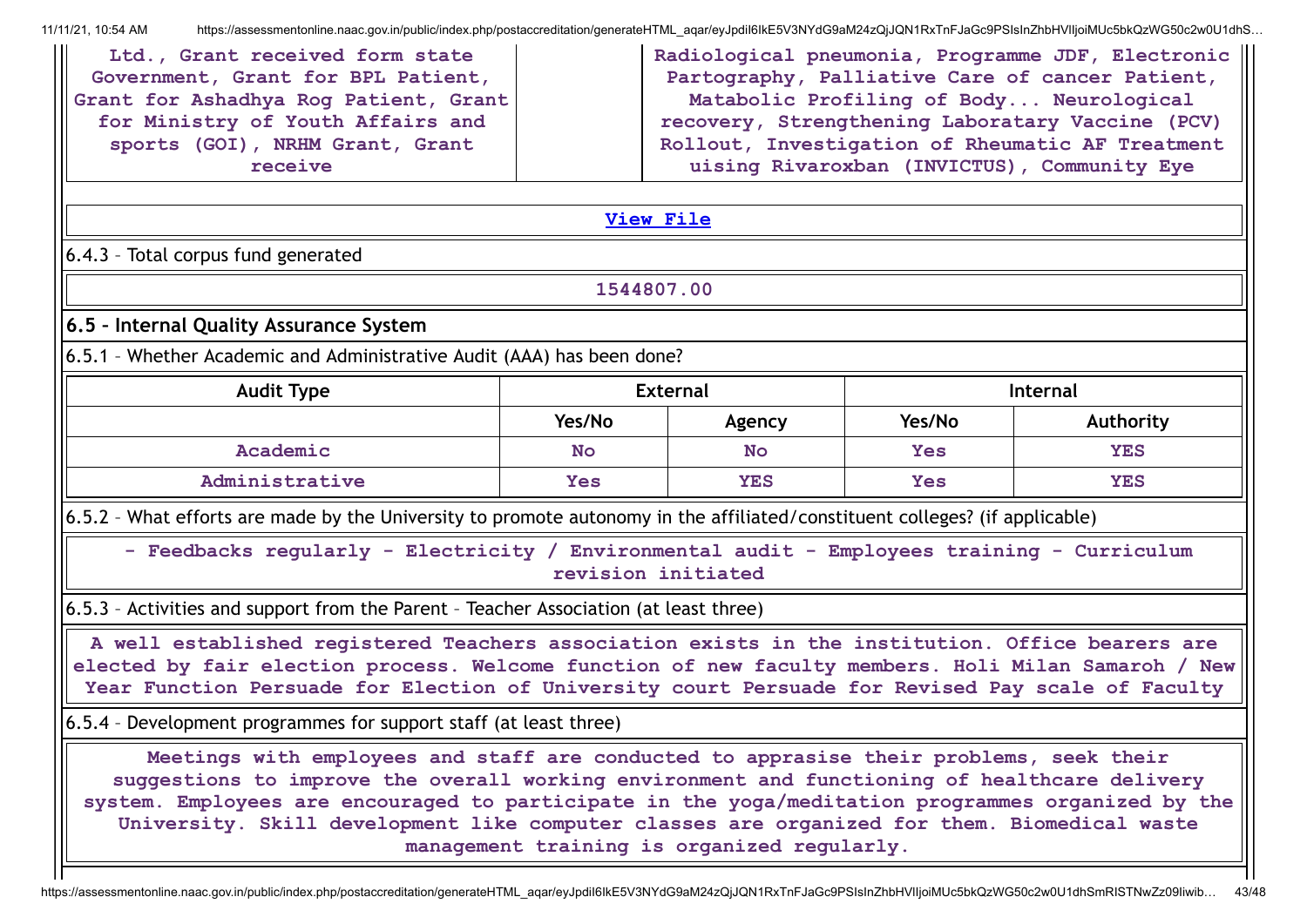| $\vert$ 6.5.5 - Post Accreditation initiative(s) (mention at least three)                                                                                     |                                                                                                                                      |                  |                  |                       |                               |            |  |  |  |
|---------------------------------------------------------------------------------------------------------------------------------------------------------------|--------------------------------------------------------------------------------------------------------------------------------------|------------------|------------------|-----------------------|-------------------------------|------------|--|--|--|
|                                                                                                                                                               | Regular Departmental Evaluation Regular Feedback Process Improvement in hostel infrastructure                                        |                  |                  |                       |                               |            |  |  |  |
| 6.5.6 - Internal Quality Assurance System Details                                                                                                             |                                                                                                                                      |                  |                  |                       |                               |            |  |  |  |
|                                                                                                                                                               | a) Submission of Data for AISHE portal                                                                                               |                  |                  |                       |                               | <b>Yes</b> |  |  |  |
|                                                                                                                                                               | b)Participation in NIRF                                                                                                              |                  |                  |                       |                               | <b>Yes</b> |  |  |  |
|                                                                                                                                                               | c)ISO certification                                                                                                                  |                  |                  |                       |                               | <b>Yes</b> |  |  |  |
|                                                                                                                                                               | d)NBA or any other quality audit                                                                                                     |                  |                  |                       |                               | Yes        |  |  |  |
| 6.5.7 - Number of Quality Initiatives undertaken during the year                                                                                              |                                                                                                                                      |                  |                  |                       |                               |            |  |  |  |
| Date of conducting<br>Number of<br><b>Duration</b><br>Name of quality initiative by IQAC<br><b>Duration To</b><br>Year<br><b>IQAC</b><br>From<br>participants |                                                                                                                                      |                  |                  |                       |                               |            |  |  |  |
| 2018                                                                                                                                                          | Annual report presentation of all<br>departments                                                                                     |                  | 15/02/2018       | 15/02/2018 28/02/2018 |                               | 51         |  |  |  |
| 2018                                                                                                                                                          | <b>Feedback review</b>                                                                                                               |                  | 02/04/2018       |                       | 02/04/2018 07/04/2018         | 56         |  |  |  |
| 2018                                                                                                                                                          | e-logbook of students                                                                                                                |                  | 06/08/2018       |                       | 10/08/2018 10/08/2018         | 53         |  |  |  |
|                                                                                                                                                               |                                                                                                                                      | <b>View File</b> |                  |                       |                               |            |  |  |  |
| <b>CRITERION VII - INSTITUTIONAL VALUES AND BEST PRACTICES</b>                                                                                                |                                                                                                                                      |                  |                  |                       |                               |            |  |  |  |
| 7.1 - Institutional Values and Social Responsibilities                                                                                                        |                                                                                                                                      |                  |                  |                       |                               |            |  |  |  |
| 7.1.1 - Gender Equity (Number of gender equity promotion programmes organized by the institution during the year)                                             |                                                                                                                                      |                  |                  |                       |                               |            |  |  |  |
| Title of the programme                                                                                                                                        | Period from                                                                                                                          |                  | <b>Period To</b> |                       | <b>Number of Participants</b> |            |  |  |  |
|                                                                                                                                                               |                                                                                                                                      |                  |                  |                       | Female                        | Male       |  |  |  |
| Jan Jagriti Programme                                                                                                                                         | 23/01/2019                                                                                                                           |                  | 06/07/2019       |                       | 1370                          | 1241       |  |  |  |
| 7.1.2 - Environmental Consciousness and Sustainability/Alternate Energy initiatives such as:                                                                  |                                                                                                                                      |                  |                  |                       |                               |            |  |  |  |
|                                                                                                                                                               | Percentage of power requirement of the University met by the renewable energy sources                                                |                  |                  |                       |                               |            |  |  |  |
|                                                                                                                                                               | 400 Kilo watts is produced from solar panels per month. Total consumption of power in the<br>University 10,000 Kilo watts per month. |                  |                  |                       |                               |            |  |  |  |
| 7.1.3 - Differently abled (Divyangjan) friendliness                                                                                                           |                                                                                                                                      |                  |                  |                       |                               |            |  |  |  |

https://assessmentonline.naac.gov.in/public/index.php/postaccreditation/generateHTML\_aqar/eyJpdiI6IkE5V3NYdG9aM24zQjJQN1RxTnFJaGc9PSIsInZhbHVlIjoiMUc5bkQzWG50c2w0U1dhSmRISTNwZz09Iiwib... 44/48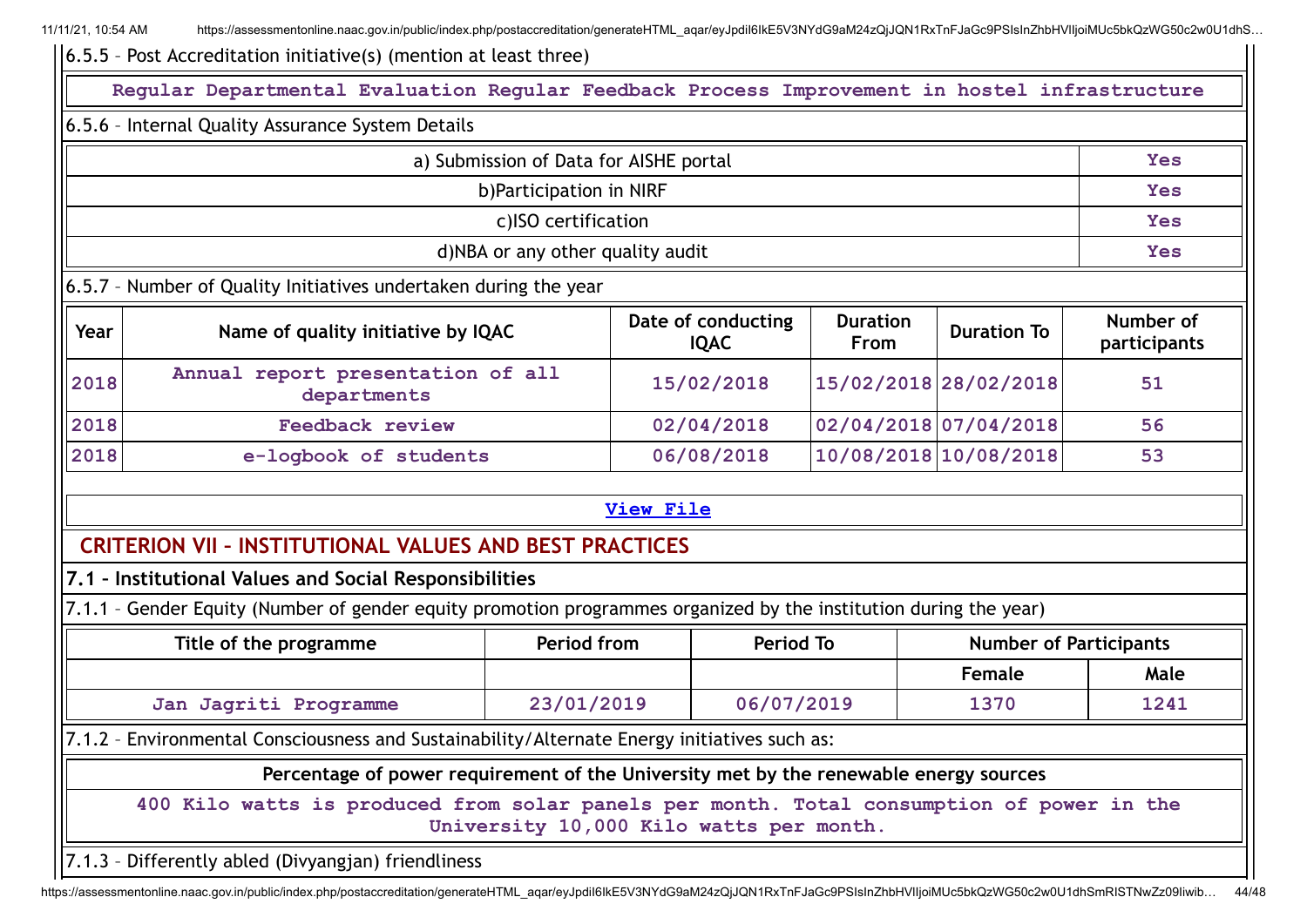|                            |                                                                                   | Item facilities                                                                              |            |                 |                  | Yes/No                                                                 | <b>Number of beneficiaries</b>    |                                                     |  |
|----------------------------|-----------------------------------------------------------------------------------|----------------------------------------------------------------------------------------------|------------|-----------------|------------------|------------------------------------------------------------------------|-----------------------------------|-----------------------------------------------------|--|
| Physical facilities        |                                                                                   |                                                                                              |            |                 | 50<br><b>Yes</b> |                                                                        |                                   |                                                     |  |
|                            | Provision for lift                                                                |                                                                                              |            |                 |                  | <b>Yes</b>                                                             | 50                                |                                                     |  |
|                            | Ramp/Rails                                                                        |                                                                                              |            |                 |                  |                                                                        | 6                                 |                                                     |  |
|                            | <b>Rest Rooms</b>                                                                 |                                                                                              |            |                 |                  | <b>Yes</b>                                                             | 20                                |                                                     |  |
|                            | Scribes for examination                                                           |                                                                                              |            |                 |                  | <b>Yes</b>                                                             | 5                                 |                                                     |  |
|                            | Special skill development for differently abled students                          |                                                                                              |            |                 |                  | <b>Yes</b>                                                             | 25                                |                                                     |  |
| Any other similar facility |                                                                                   |                                                                                              |            |                 |                  | <b>Yes</b>                                                             | 20                                |                                                     |  |
|                            | 7.1.4 - Inclusion and Situatedness                                                |                                                                                              |            |                 |                  |                                                                        |                                   |                                                     |  |
| Year                       | Number of initiatives to<br>address locational<br>advantages and<br>disadvantages | <b>Number of initiatives</b><br>taken to engage with and<br>contribute to local<br>community | Date       | <b>Duration</b> |                  | Name of initiative                                                     | <b>Issues</b><br>addressed        | Number of<br>participating<br>students and<br>staff |  |
| 2018                       | $\mathbf{1}$                                                                      | $\mathbf{1}$                                                                                 | 07/07/2018 | 1               |                  | Workshop on<br>Randomized<br>Controlled<br>Trial                       | Ethics for<br>research<br>trials  | 25                                                  |  |
| 2018                       | $\mathbf{1}$                                                                      | $\mathbf{1}$                                                                                 | 25/08/2018 | $\mathbf{1}$    |                  | Workshop on<br>Good Clinical<br>Practice                               | Good<br>Research<br>Practices     | 25                                                  |  |
| 2018                       | $\mathbf{1}$                                                                      | $\mathbf{1}$                                                                                 | 20/09/2018 | $\mathbf{1}$    |                  | Faculty<br>Development                                                 | Mentorship                        | 32                                                  |  |
| 2018                       | $\mathbf{1}$                                                                      | $\mathbf 1$                                                                                  | 15/10/2018 | $\mathbf{1}$    |                  | Sensitization<br>on innovative<br>Education                            | Innovations<br>in<br>Education    | 60                                                  |  |
| 2018                       | 1                                                                                 | 1                                                                                            | 06/11/2018 | $\mathbf{1}$    |                  | <b>Bioethics</b><br>sensitization<br>Ethics in<br>medical<br>education | Ethics in<br>medical<br>Education | 32                                                  |  |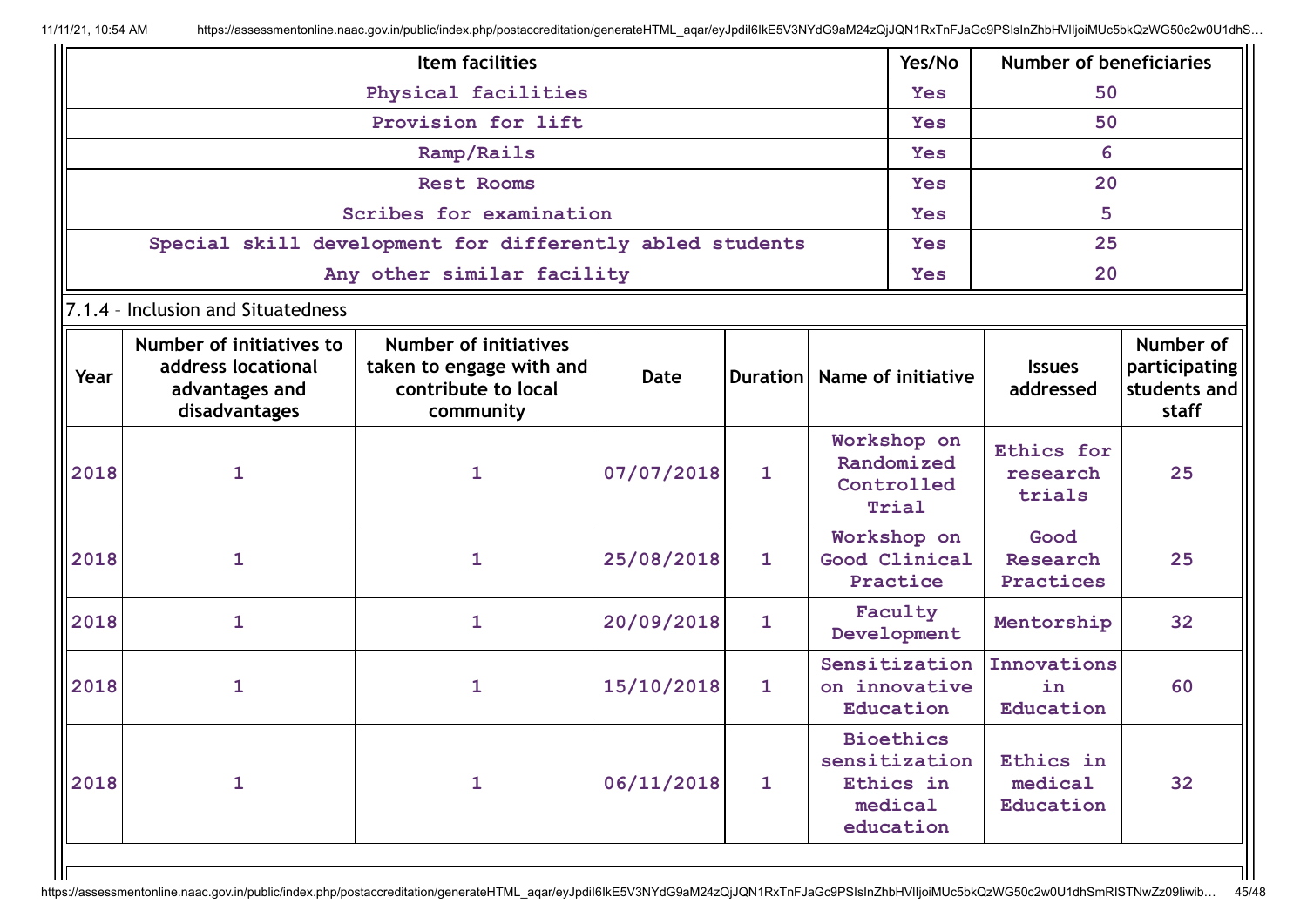| View File                                                                                                                                                                                                                                                      |                                                                                                |                                                                                                                                                                                                                                                                                                                                                                                                                                                                                                                                                                                                                                                                                                                                                                                                                                                                                                                                                                                                                                                                                                                   |  |                                                                                                                                       |  |  |  |
|----------------------------------------------------------------------------------------------------------------------------------------------------------------------------------------------------------------------------------------------------------------|------------------------------------------------------------------------------------------------|-------------------------------------------------------------------------------------------------------------------------------------------------------------------------------------------------------------------------------------------------------------------------------------------------------------------------------------------------------------------------------------------------------------------------------------------------------------------------------------------------------------------------------------------------------------------------------------------------------------------------------------------------------------------------------------------------------------------------------------------------------------------------------------------------------------------------------------------------------------------------------------------------------------------------------------------------------------------------------------------------------------------------------------------------------------------------------------------------------------------|--|---------------------------------------------------------------------------------------------------------------------------------------|--|--|--|
| 7.1.5 - Human Values and Professional Ethics Code of conduct (handbooks) for various stakeholders                                                                                                                                                              |                                                                                                |                                                                                                                                                                                                                                                                                                                                                                                                                                                                                                                                                                                                                                                                                                                                                                                                                                                                                                                                                                                                                                                                                                                   |  |                                                                                                                                       |  |  |  |
| <b>Title</b>                                                                                                                                                                                                                                                   |                                                                                                | Follow up(max 100 words)                                                                                                                                                                                                                                                                                                                                                                                                                                                                                                                                                                                                                                                                                                                                                                                                                                                                                                                                                                                                                                                                                          |  |                                                                                                                                       |  |  |  |
| <b>UNIVERSITY</b><br><b>GRANTS</b><br><b>COMMISSION</b><br>(PROMOTION OF<br><b>ACADEMIC</b><br><b>INTEGRITY AND</b><br>PREVENTION OF 23/07/2018<br><b>PLAGIARISM IN</b><br><b>HIGHER</b><br><b>EDUCATIONAL</b><br>INSTITUTIONS)<br><b>REGULATIONS,</b><br>2018 |                                                                                                |                                                                                                                                                                                                                                                                                                                                                                                                                                                                                                                                                                                                                                                                                                                                                                                                                                                                                                                                                                                                                                                                                                                   |  | Research ethics is strictly followed and ensured by IEC. ithenticate<br>software is used by several stakeholders to check plagiarism. |  |  |  |
| Zero<br>Tolerance to<br>Ragging Anti<br>Ragging Cell<br>at Faculty of<br>dental<br><b>Sciences</b>                                                                                                                                                             | 06/05/2019                                                                                     | nti-ragging squad has been constituted comprising of members of Proctorial<br>board of King Georges Medical University, to keep a regular check on<br>ragging on daily basis (http://kgmu.org/antiragging.php). The members of<br>the squad are appointed on duty on a roster basis in morning and evening<br>shifts to serve the purpose. The anti-ragging squad has carried out<br>innumerable raids daily including surprise raids to serve the purpose, in<br>addition to CCTV camera supervision. Posters, banners with helpline numbers<br>for the students have been displayed at all prominent places for helping<br>the students. Since the formation of the squad, no anti-ragging cases have<br>been detected, thereby ruling out possibility of actions taken against<br>found guilty. No F.I.R. has been lodged by the institution as no case has<br>been detected. The students are free to access any of the members of the<br>committee for reporting any ragging issues. The contact numbers of the<br>members are freely available on the following link:<br>(http://kgmu.org/antiragging.php). |  |                                                                                                                                       |  |  |  |
| 7.1.6 - Activities conducted for promotion of universal Values and Ethics                                                                                                                                                                                      |                                                                                                |                                                                                                                                                                                                                                                                                                                                                                                                                                                                                                                                                                                                                                                                                                                                                                                                                                                                                                                                                                                                                                                                                                                   |  |                                                                                                                                       |  |  |  |
|                                                                                                                                                                                                                                                                | <b>Number of participants</b><br><b>Duration From</b><br><b>Duration To</b><br><b>Activity</b> |                                                                                                                                                                                                                                                                                                                                                                                                                                                                                                                                                                                                                                                                                                                                                                                                                                                                                                                                                                                                                                                                                                                   |  |                                                                                                                                       |  |  |  |
|                                                                                                                                                                                                                                                                |                                                                                                |                                                                                                                                                                                                                                                                                                                                                                                                                                                                                                                                                                                                                                                                                                                                                                                                                                                                                                                                                                                                                                                                                                                   |  |                                                                                                                                       |  |  |  |

https://assessmentonline.naac.gov.in/public/index.php/postaccreditation/generateHTML\_aqar/eyJpdiI6IkE5V3NYdG9aM24zQjJQN1RxTnFJaGc9PSIsInZhbHVlIjoiMUc5bkQzWG50c2w0U1dhSmRISTNwZz09Iiwib... 46/48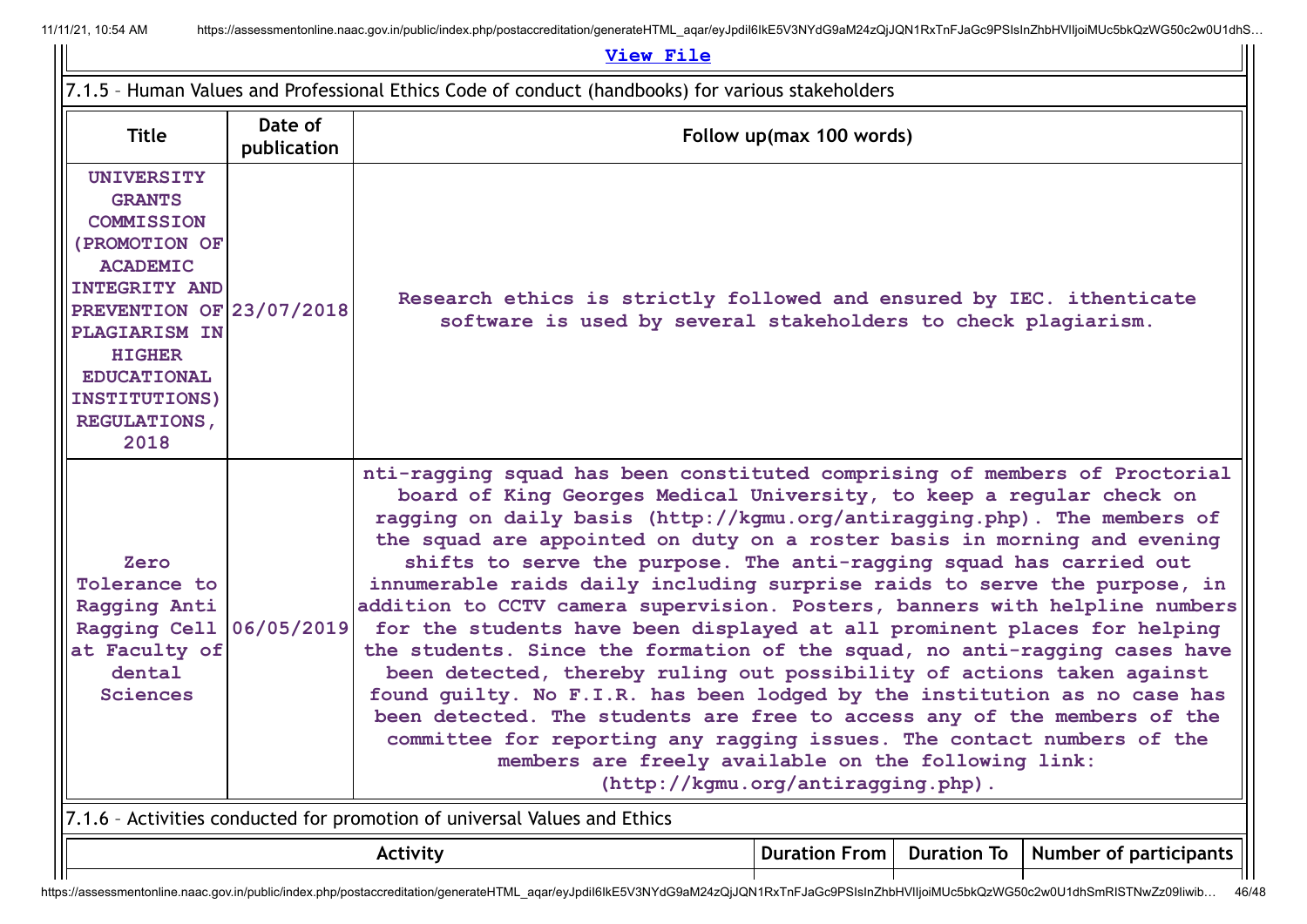| Ethics in Medical Profession                                                       | $\mid 02/11/2019 \mid 02/11/2019 \mid$ | 50 |
|------------------------------------------------------------------------------------|----------------------------------------|----|
| Importance of Meditation in Modern World                                           | 24/07/2019 24/07/2019                  | 60 |
| Atcom for students moral valnes and Ethics for employees   16/08/2018   16/08/2018 |                                        | 58 |

#### **[View](https://assessmentonline.naac.gov.in/public/Postacc/promotion_activities/6569_promotion_activities_1611303283.xlsx) File**

7.1.7 – Initiatives taken by the institution to make the campus eco-friendly (at least five)

**• 'No Car Budhwar campaign' • Solar panels on all rooftops • Save electricity measures • Plantation in campus all around • Replacing mercury emiiting light panels bt LED lights • Exhaustive biomedical waste management system**

**7.2 – Best Practices**

7.2.1 – Describe at least two institutional best practices

**Increased emphasis on alternative/allied medicine for healthcare provision. Within this practice, several invited guest lectures were organised to sensitise faculty and students. - Increased emphasis on value added programmes like transdental meditation, yoga, spiritual components in education and practice. Within this practice, several invited guest lectures were organised to sensitise faculty and students.**

**Upload details of two best practices successfully implemented by the institution as per NAAC format in your institution website, provide the link**

**[https://kgmu.org/iqac\\_home.php](https://kgmu.org/iqac_home.php)**

**7.3 – Institutional Distinctiveness**

7.3.1 – Provide the details of the performance of the institution in one area distinctive to its vision, priority and thrust in not more than 500 words

**The Institute is constantly taking steps to improve quality in all aspects, including research , patient care and education. Within this, we applied for the status of 'Institute of Eminence', and also we are working for NABH accreditation of the whole hospital services. Individual departments have also independently applied for various quality audits and accreditations like ISO, NABL etc.**

**Provide the weblink of the institution**

**[https://kgmu.org/download/iqac/institutional\\_distinctiveness.pdf](https://kgmu.org/download/iqac/institutional_distinctiveness.pdf)**

**8.Future Plans of Actions for Next Academic Year**

https://assessmentonline.naac.gov.in/public/index.php/postaccreditation/generateHTML\_aqar/eyJpdiI6IkE5V3NYdG9aM24zQjJQN1RxTnFJaGc9PSIsInZhbHVIIjoiMUc5bkQzWG50c2w0U1dhSmRISTNwZz09Iiwib... 47/48